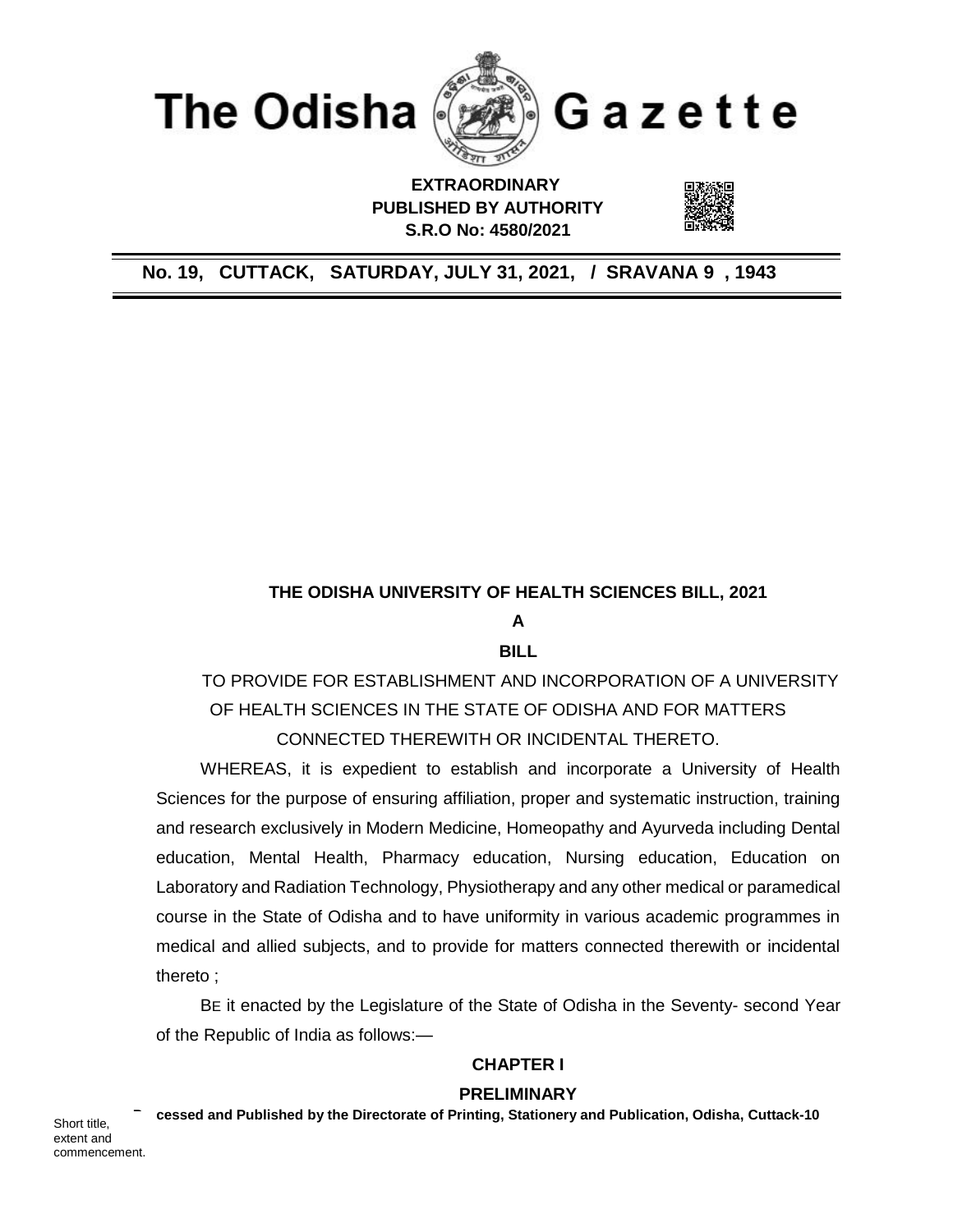1. (1) This Act may be called the Odisha University of Health Sciences Act, 2021. (2)It extends to the whole of the State of Odisha.

(3)It shall come into force on such date as the State Government may, by notification, appoint.

- 2. In this Act, unless the context otherwise requires,— Definitions**.**
	- (a)"Affiliated Institution" means a college or an institution imparting education in health sciences and allied sciences and affiliated to the University in accordance with the provisions of this Act and the Statutes and includes a college or an institution deemed to be an affiliated college or institution under this Act;
	- (b)"Appointed date" means the date appointed under sub -section (1) of section 3;
	- (c)"Approved Institutions" mean hospital, health center, affiliated institution or such other institutions recognized by the University as an institution in which a person may undergo training, if any, required by a course of study before conferring any degree, diploma or other academic distinction of the University ;
	- (d)"Authorities" means the authorities of the University as specified in section 16;
	- (e)"Autonomous Institution": means a college or Institution, as the case may be, on which status of Autonomy has been granted and designated to be so by the statutes;
	- (f) "Board" means the Executive Board of the University;
	- (g) "College" means an institution imparting education in health sciences and is affiliated to the University;
	- (h) "Educational Agency" means any person or body of persons whether incorporated or not who or which establishes or maintains or manages one or more private college or institutions in which instruction, or research in all or any of the subjects of the health science is provided ;
	- (i) "Government College" means a college managed by the State Government and affiliated to the University ;
	- (j) "Hostel" means a unit of residence for the students of the institution affiliated to the University in accordance with the provisions of this Act or Statutes ;
	- (k)"Health Sciences" means the science of modern medicine in all its branches concerning preventive, promotive, curative and rehabilitative health of human beings and includes dental sciences, Mental Health, Ayurveda, Homeopathy, and allied sciences including those concerned with interdisciplinary areas, and those related to paramedical courses;
	- (l) "Other Universities" means "the Utkal University", "the Berhampur University", "the Sambalpur University", "Shri Jagannath Sanskrit Viswa Vidyalaya deemed to be established under the Odisha Universities Act, 1989" and includes the universities  $\frac{1}{100}$  Orissa Act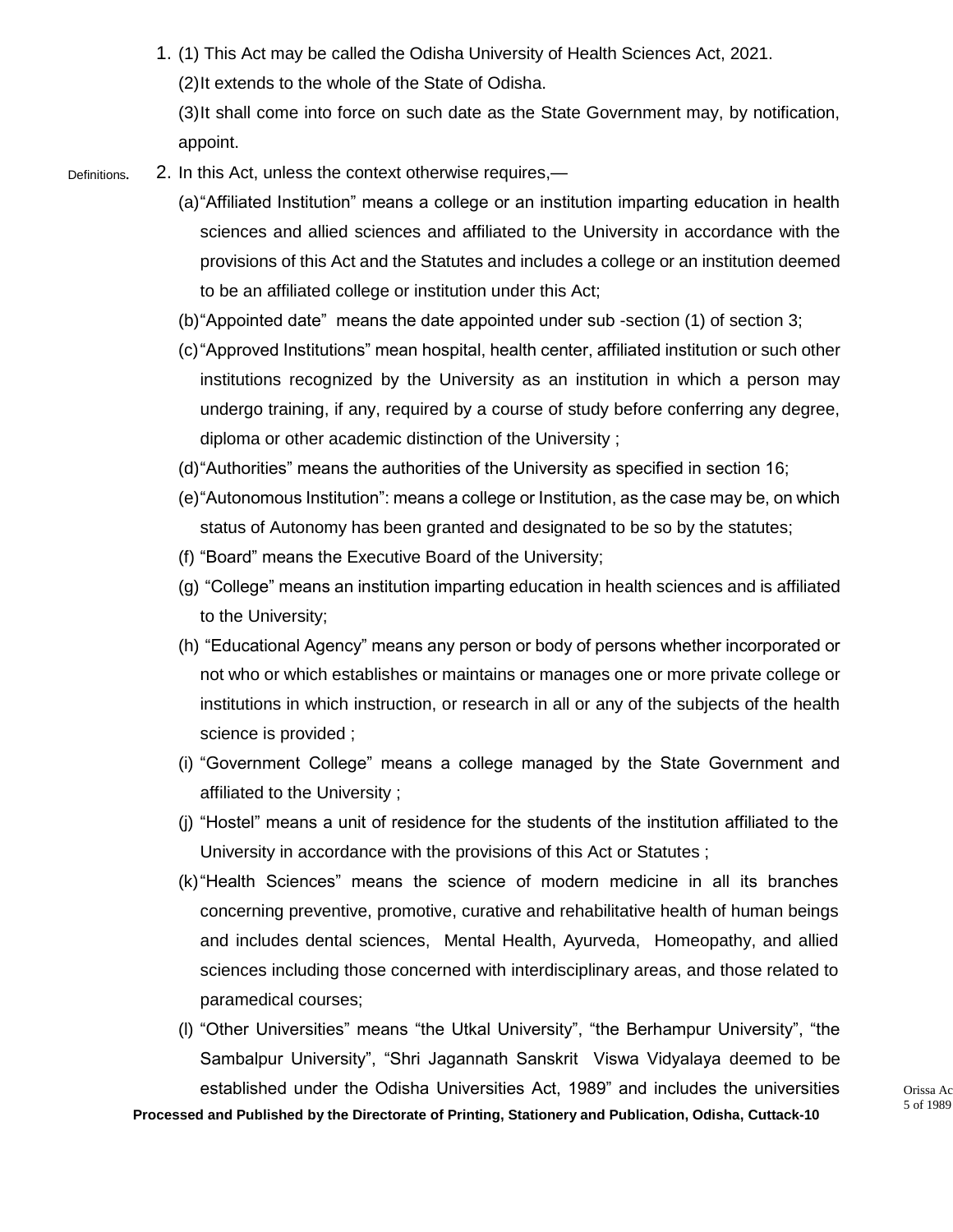established under that Act;

- (m) "Paramedical Courses" means programme of education, research and training in nursing, pharmacy, physiotherapy, optometry, radiology, audiology, speech pathology, Medical Anatomy, Medical Biochemistry, Medical Microbiology, Physiology, Medical Laboratory Technology, medical radiation technology and such other courses of studies as may be declared, by notification, by the State Government;
	- (n) "Prescribed" means prescribed by Statutes, Ordinances, and Regulations;
	- (o) "Private college" means a college which is not established and maintained by the State Government or the Central Government or local authority;
	- (p) "recognized Institution" means an institution of higher learning, research or specialized studies, other than an affiliated institution, and recognized to be so by the University ;
- (q)"Regulatory Body" means Medical Council of India, constituted under section 3 of the Indian Medical Council Act, 1956, Central Council of Indian Medicine constituted under section 3 of the Indian Medicine Central Council Act, 1970, Homeopathy Central Council constituted under the Homeopathy Central Council Act, 1973, Dental Council of India constituted under section 3 of the Dentists Act, 1948, Nursing Council of India, constituted under the section 3 of Indian Nursing Council Act, 1947, Pharmacy Council of India constituted under section 3 of Pharmacy Act, 1948, University Grants Commission established under section 4 of the University Grants Commission Act, 1956 and includes such other bodies established by the State Government or Central Government for laying down norms and conditions for ensuring standard of education in Modern Scientific Medicine, Ayurveda, Homoeopathy, Dentistry, Mental Health, in all their branches and includes paramedical courses;
- (r) "Statutes", "Ordinances" and "Regulations" means, respectively the "Statutes", "Ordinances" and "Regulations" of the University made under this Act;
- (s)"Student" means a part-time or full-time student pursuing the course or undergoing house-manship or internship or residency programme or carrying on research in any of the affiliated colleges, or recognized institutions ;
- (t) "University" means the Odisha University of Health Sciences established under section 3 of this Act;

# **CHAPTER II THE UNIVERSITY**

**Processed and Published by the Directorate of Printing, Stationery and Publication, Odisha, Cuttack-10** 3. (1) With effect from such date, as the State Government may, by notification, Establishment and incorporation of the University**.**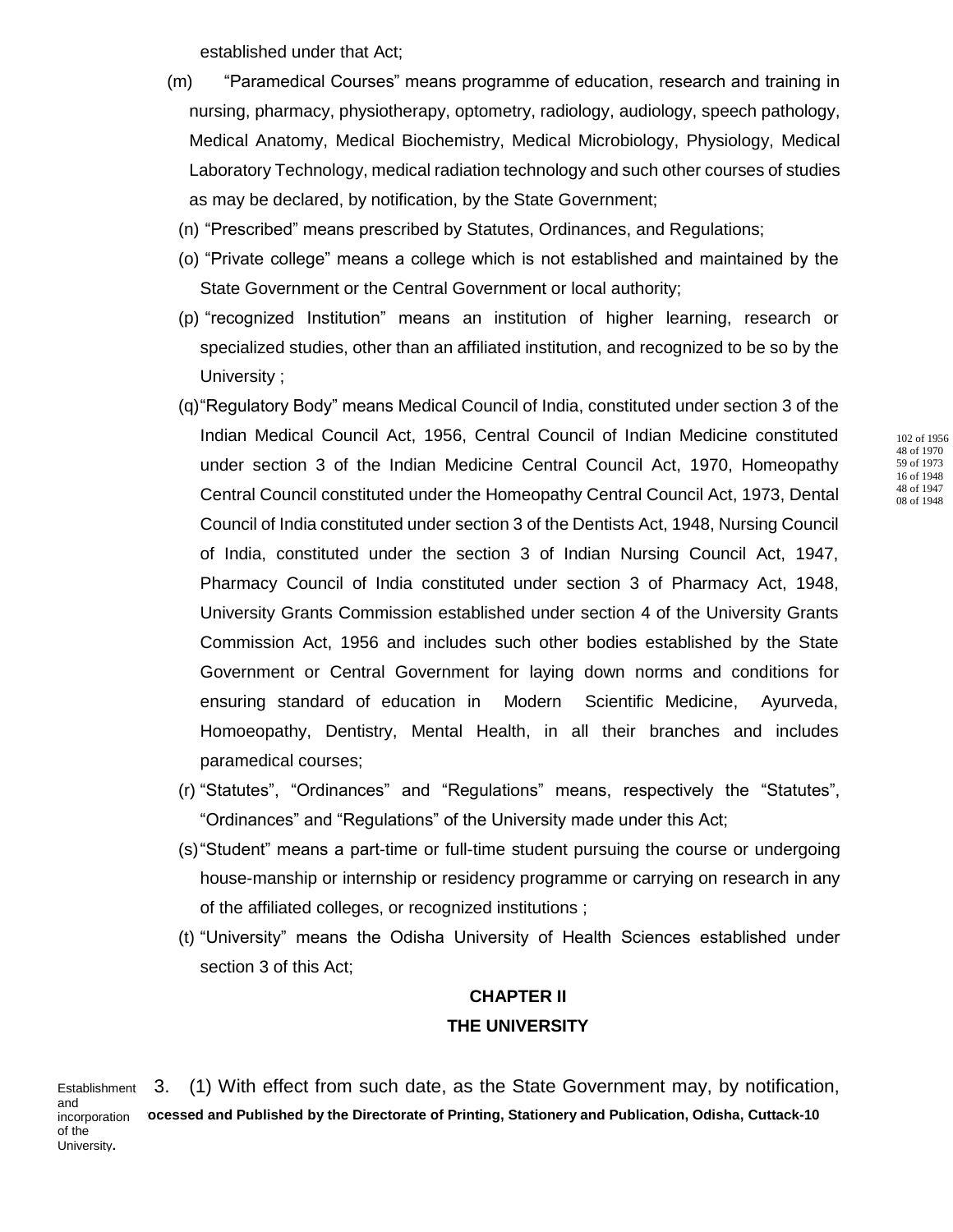appoint in this behalf, there shall be established in the State of Odisha a University by the name of "the Odisha University of Health Sciences".

(2) The University shall be a body corporate by the aforesaid name having perpetual succession and common seal, with powers, subject to the provisions of the Act, to acquire, hold and dispose of property, both movable and immovable, to contract and shall, by the said name, sue and be sued.

(3) The headquarters of the University shall be at Bhubaneswar.

(4) The University shall be an affiliating University.

Objectives of the University.

4. The objectives of the University shall be;—

(a)to regulate the academic standards of the affiliated institutions;

- (b)to design new courses and curricula based on the advances in the field of health science ;
- (c)to advance and disseminate learning and knowledge in health sciences and allied fields by fostering and promoting medical research ;
- (d)to act as the nodal agency for linkages with other national and international institutions ;
- (e)to develop a platform for the dialogue between different systems of medicine;
- (f) to explore the possibilities of joint research programmes and integration between different systems of medicine among the affiliated institution ;
- (g)to promote acquisition of knowledge in a rapidly developing and changing society and to offer opportunities for upgrading knowledge and imparting training and development of skills in the context of innovations, research and discovery in all fields of health sciences with use of modern communication media and technologies; and

(h)to undertake such other activities as may be required to fulfill the above objectives.

The powers and functions of the University**.**

5. The powers and functions of the University shall be the following, namely:—

(a) to hold examinations and to confer degrees and other academic distinctions for persons who shall have pursued approved courses of studies in an affiliated institution or recognized institution unless exempted therefrom in the manner prescribed and shall have passed the prescribed examinations of the University or shall have carried on research satisfactorily under conditions as may be prescribed and which have been duly evaluated ;

**Processed and Published by the Directorate of Printing, Stationery and Publication, Odisha, Cuttack-10** (b) to institute and award degrees, diplomas, certificates and such other academic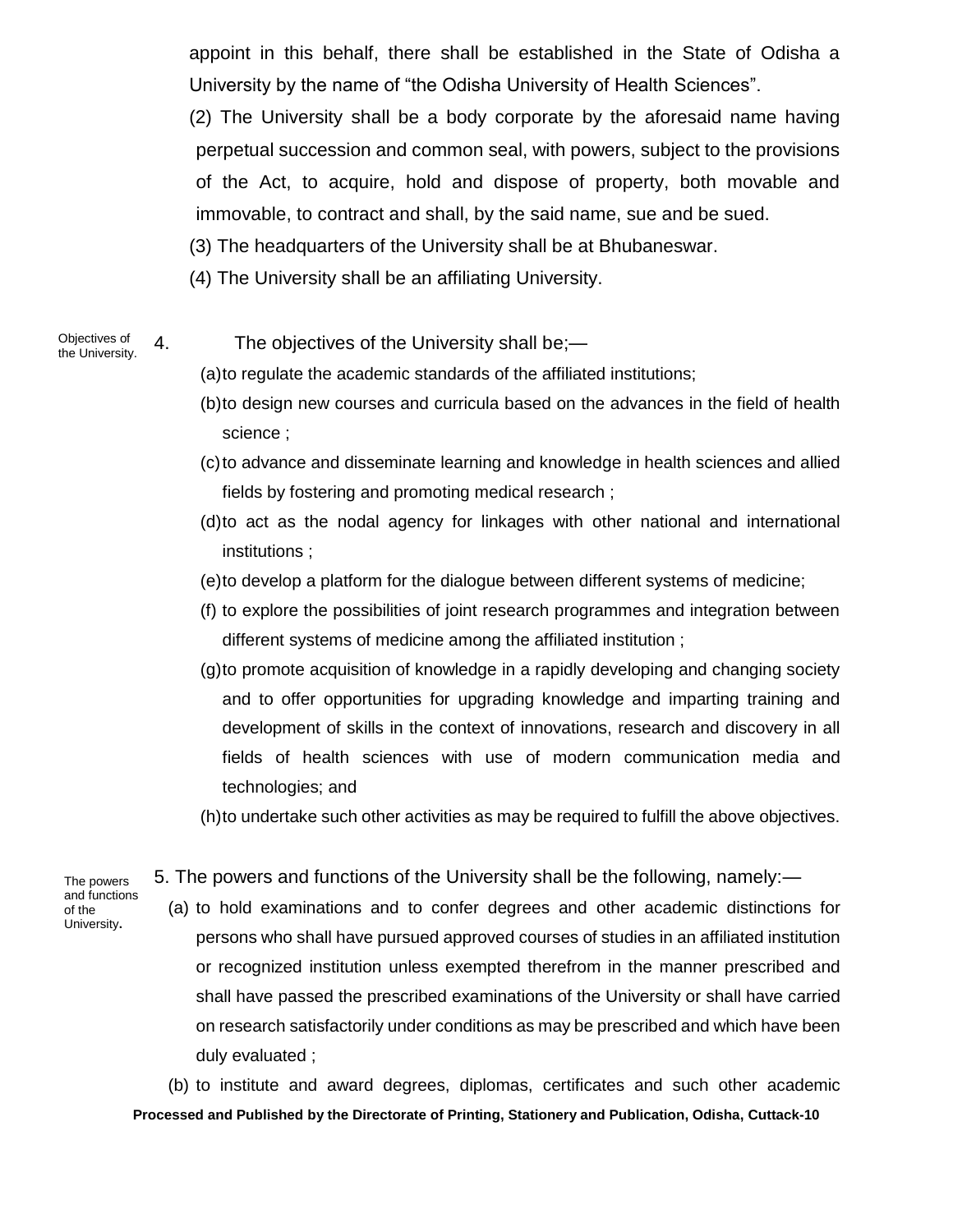distinctions;

- (c) to make provisions for research and for advancement and dissemination of knowledge in health and allied sciences ;
- (d) to confer honorary degrees or other distinctions on distinguished persons in accordance with the conditions as may be prescribed ;
- (e) to prescribe conditions under which the award of any degree, title, diploma certificates and other academic distinctions may be withheld ;
- (f) to withdraw or cancel degree, title, diploma, certificates or other distinctions under conditions that may be prescribed by the Statutes after giving the persons affected, a reasonable opportunity to present their case ;
- (g) to prescribe conditions for recognition of institutions for conducting research or other programmes of the University and to grant recognition to institutions satisfying the conditions and to withdraw such recognition ;
- (h) to make provision wherever feasible in the affiliated institutions , recognized institutions, for survey and collection of statistics, data and other particulars relevant to various developmental activities including evaluation of the developmental schemes under the State and Central Plans with the participation of the students as a part of their curricular activities ;
- (i) to monitor and evaluate the academic performance of affiliated institutions and recognized institutions for grant of continuation of affiliation and periodical accreditation and to rescind affiliation if it violates any provisions of the Act, Statutes, Regulations, Ordinances issued by the University or violates any provision of the rules, Regulations, orders, instructions and guidelines, if any, issued by any Regulatory Body;
- (j) to inspect, where necessary, affiliated institutions and recognized institutions through suitable machinery established for the purpose, and take measures to ensure that proper standards of instruction, and training are maintained by them and adequate library, laboratory, hospital, faculty and other academic facilities are provided for ;
- (k) to institute awards, fellowships, travelling fellowships, scholarships, studentship, medals and prizes for teachers and students of the affiliated institutions or recognized institutions;
- (l) to provide for the training and quality improvement of teachers and non-teaching employees in the affiliated institutions ;
- (m)to provide for periodical assessment of the performance of teachers and non-teaching employees of the affiliated institutions, in accordance with the Statutes ;

**Processed and Published by the Directorate of Printing, Stationery and Publication, Odisha, Cuttack-10** (n) to regulate attendance of the teachers in the premises of the affiliated institutions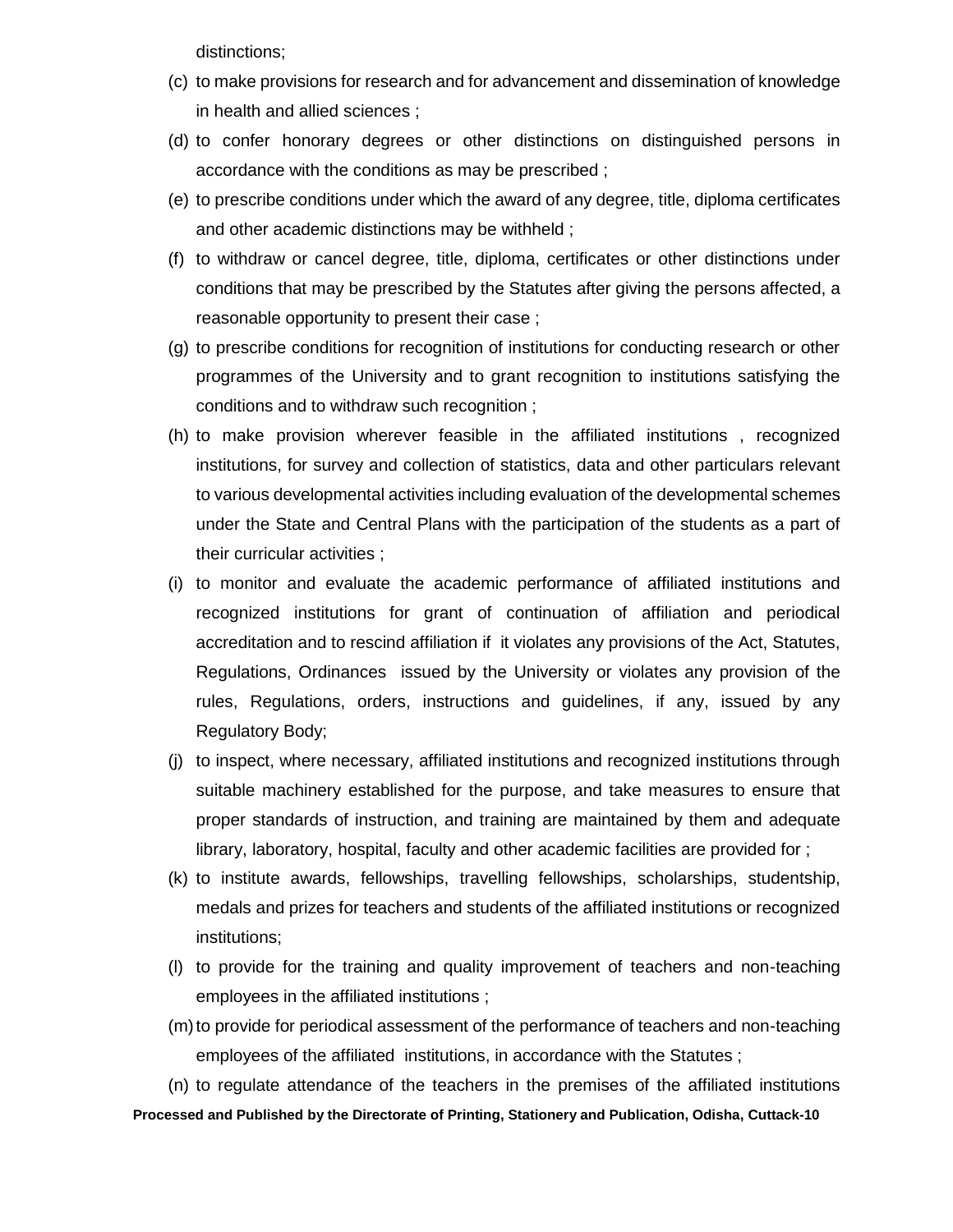during teaching hours and beyond teaching hours, as may be prescribed and to prohibit teachers from taking or conducting private tuition or private coaching classes or doing private clinical practice ;

- (o) to prescribe a code of conduct for management of affiliated institutions or recognized institutions;
- (p) to establish, maintain and manage, whenever necessary,—
	- (i) a printing and publication department ;
	- (ii) Information Bureaus ;
	- (iii) Employment Guidance Bureaus and such other activities as may be necessary and possible to fulfill the objectives of the University ;
- (q) to co-operate or collaborate with any other University, institution, authority or organization for research and advisory services and to enter into appropriate arrangement with other Universities, institutions, authorities, or organizations to conduct courses and for such purposes as the situation may demand ;
- (r) to explore the possibilities of augmenting the resources of the University by exploring or innovating activities such as research and development, consultancy, training programmes and providing services to clients from industry, trade or any other non-Government organization ;
- (s) to receive funds for collaboration programmes from foreign agencies subject to rules and regulations of the Central Government and the State Government in that behalf ;
- (t) to accept, hold and manage any endowments, donations or funds which may become vested in it for the purposes of the University by grant, testamentary disposition or otherwise, and to invest such endowments, donations or funds in any manner that the University may deem fit including scholarships and medals:

Provided that any donation from a foreign country, foreign foundation or any person in such country or foundation shall be accepted by the University only in accordance with the rules and guidelines of the Central Government and the State Government ;

- (u) to borrow money with or without security for such purpose, as may be approved by the State Government, from the Central Government, the University Grants Commission or other incorporated bodies subject to the provisions of this Act ;
- (v) to fix fees and to demand and collect such fees in the manner as may be prescribed ;
- (w) to undertake publication of works of merit and research pertaining to health and allied sciences ; and
- (x) to do all such other acts and things or make such other provisions as may be deemed necessary or desirable to further the objects of the University.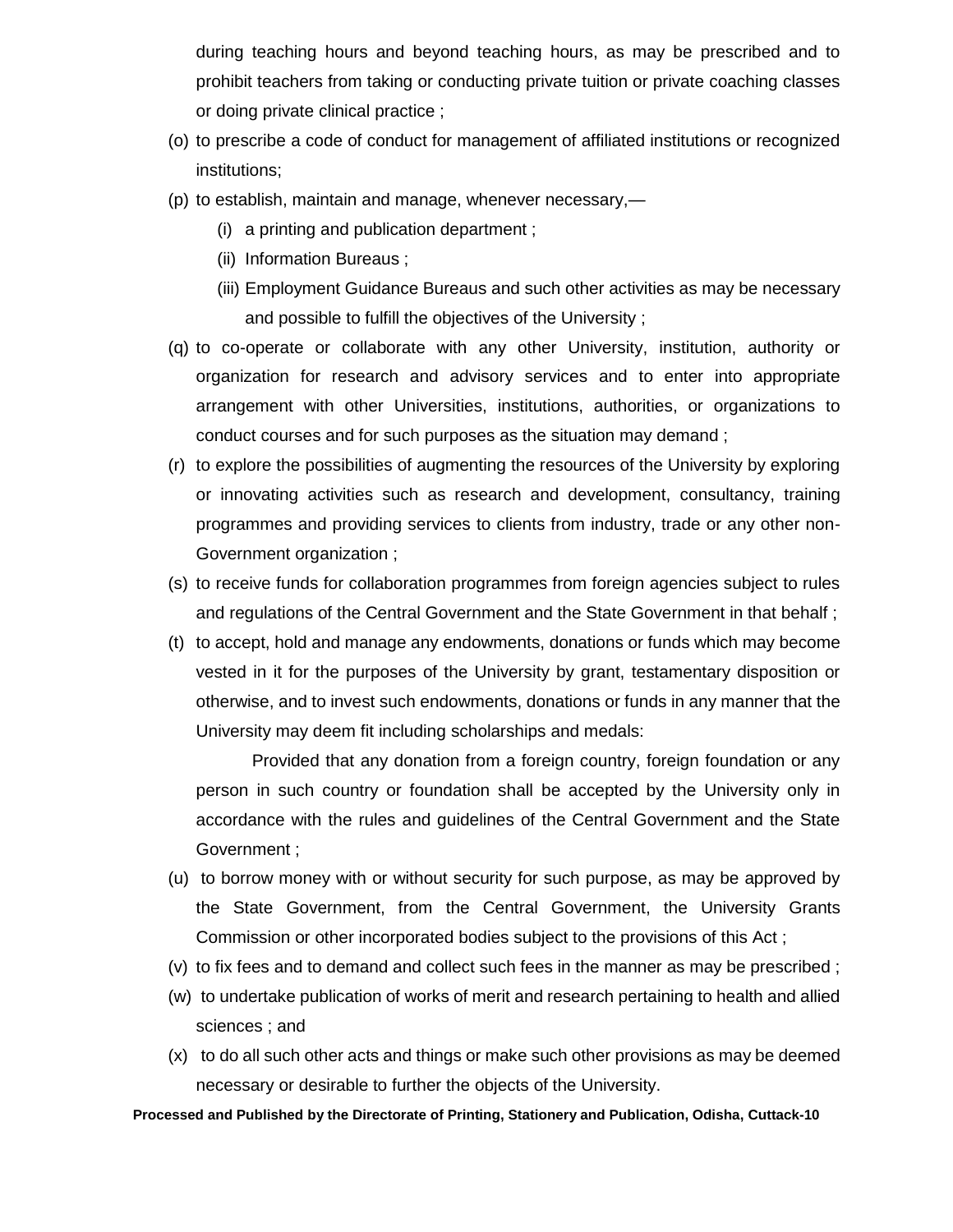University Open to All**.**

6. (1) No person shall be excluded from any office of the University or from membership of any of its authorities, bodies or committees or from appointment to any post, or from admission to any degree, diploma, certificate or other academic distinction or course of study on the ground only of sex, race, creed, class, caste, place of birth, religious belief or profession or political or other opinion:

Provided that the University may give affiliation to any college or institution in which admission is given exclusively for women or reserved for women :

Provided further that the University may, in consonance with the policies of the State Government, reserve posts, employment or seats for admission in favour of members of the Scheduled Castes and Scheduled Tribes, Socially and Economically Backward Classes of citizens, women or other category of persons.

# **CHAPTER III THE CHANCELLOR AND OFFICERS OF THE UNIVERSITY**

The Chancellor**.** 7. (1) The Governor of Odisha shall, by virtue of his office, be the Chancellor and the head of the University.

- (2)The Chancellor, when present, shall preside over the meeting of the convocation of the University and may issue directions to the Vice-Chancellor to convene the meeting of any authority of the University for specific purposes, whenever necessary, and the Vice-Chancellor shall submit the minutes of such meeting to the Chancellor for his perusal.
- (3)The Chancellor may call for such information and record relating to any affair of the University and issue such directions thereupon as the Chancellor may deem fit in the interest of the University, and the authorities and officers of the University shall comply with such directions.
- (4)The Chancellor may, after taking report in writing from the Vice-Chancellor, suspend or modify any resolution, order or proceedings of any authority, body, committee or officer, which in the opinion of the Chancellor is not in conformity with this Act, Statutes, Ordinances or Regulations or is not in the interest of the University and the authority, body, committee and officer of the University shall comply with the same :

Provided that, before making any such order, the Chancellor shall call upon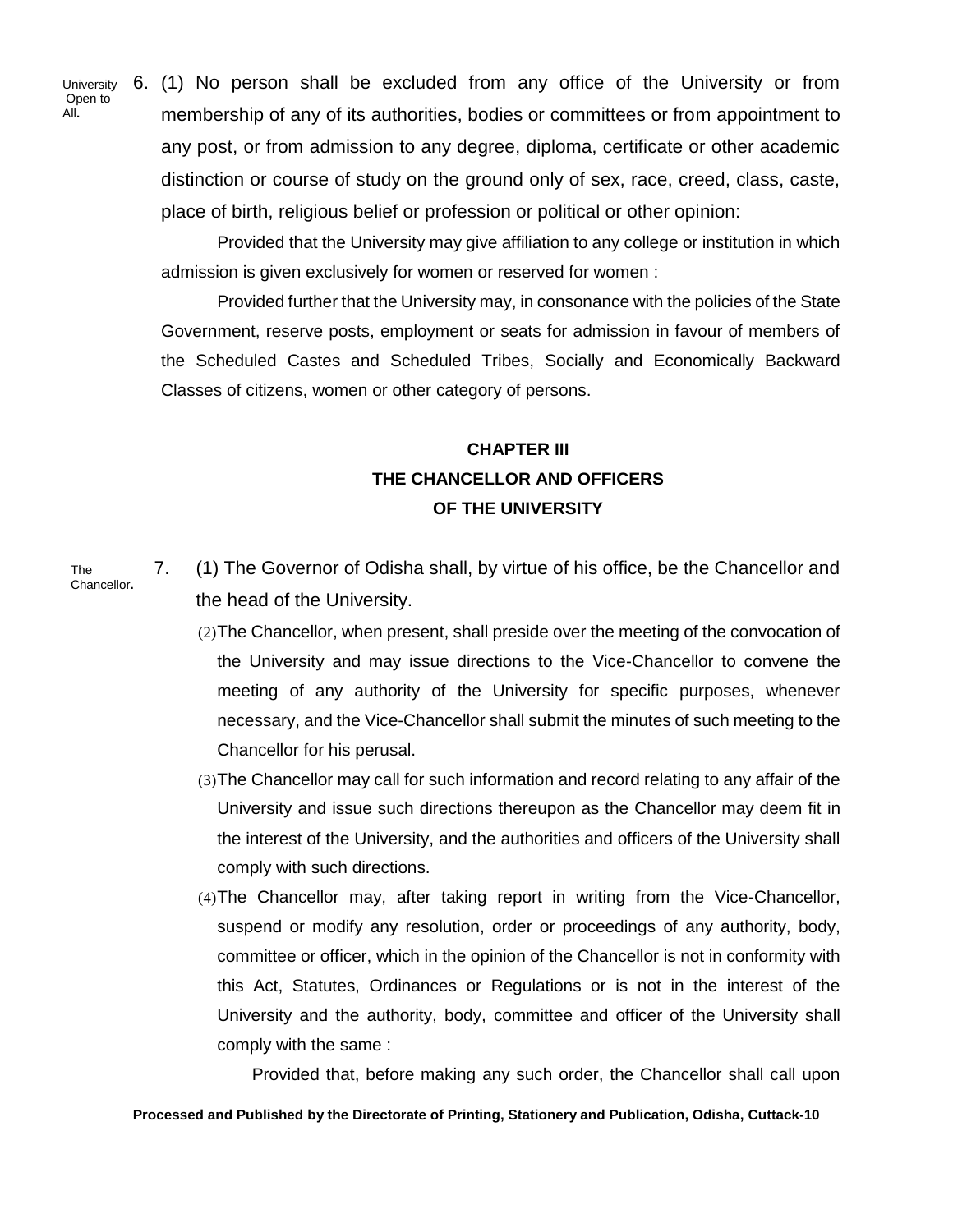the said authority, body, committee or, as the case may be, the officer to show cause within the period specified, why such an order should not be made, and if any cause is shown, the Chancellor shall consider the same and wherever he deems it necessary, after consulting the Government, decide the action to be taken in the matter, and such decision shall be final.

- (5) Where, in the opinion of the Chancellor, the conduct of any nominated or appointed or co-opted member in the Authority or Body or Committee of the University is detrimental to the smooth functioning of the University or any authority or body or committee, the Chancellor may, after giving such member an opportunity to offer explanation in writing and after considering such explanation, if any, and being satisfied that it is necessary so to do, suspend or disqualify such member for such period as the Chancellor may deem fit.
- (6) The Chancellor shall have the right to cause an inspection to be made by such person or persons or body of persons, as he may direct, of the work conducted by or on behalf of the University or any of the affiliated institutions or under its auspices and of the conduct of examinations or other functions of the University and to cause an inquiry to be made in like manner regarding any matter connected with the administration or finances of the University or any of the affiliated institutions.
- (7) The Chancellor shall, in every case, give due notice to the University of his intention to cause an inspection or inquiry to be made and the University shall be entitled to appoint a representative, who shall have the right to be present and to be heard at the inspection or inquiry.
- (8) After an inspection or inquiry has been caused to be made, the Chancellor may address the Vice-Chancellor on the result of such inspection or inquiry and the Vice-Chancellor shall communicate to the Board the views of the Chancellor and call upon the Board to communicate to the Chancellor through him its opinion thereon within such time as may have been specified by the Chancellor and if the Board communicates its opinion within the specified time-limit, after taking into consideration that opinion or where the Board fails to communicate its opinion in time, after the specified time-limit is over, the Chancellor may proceed to advise the Board on the action to be taken by it, and fix a time-limit for taking such action
- (9) The Board shall, within such time-limit as fixed, report to the Chancellor through the Vice-Chancellor the action which has been taken or is proposed to be taken on the advice tendered by him .

**Processed and Published by the Directorate of Printing, Stationery and Publication, Odisha, Cuttack-10**

.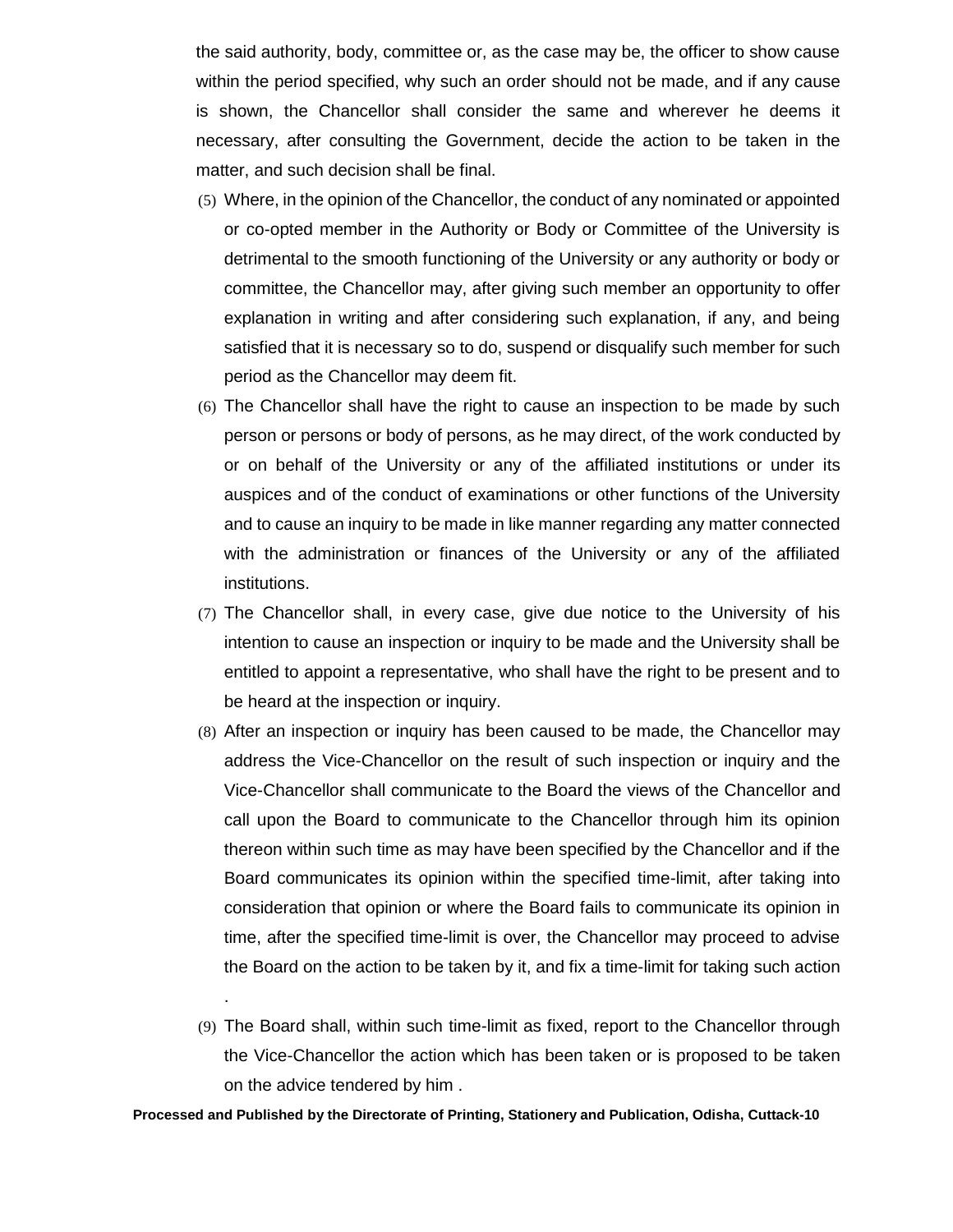- (10)The Chancellor may, where action has not been taken by the Board to his satisfaction within the time-limit fixed and after considering any explanation furnished or representation made by the Board, issue such directions as the Chancellor may think fit and the Board and other authority concerned shall comply with such directions.
- (11) Not-withstanding anything contained in the preceding sub-sections, if at any time the Chancellor is of the opinion that in any matter, the affairs of the University are not managed in furtherance of the objectives of the University or in accordance with the provisions of this Act, Statutes and Regulations or that special measures are desirable to maintain the standards of University examinations, administration or finances, the Chancellor may indicate to the Board through the Vice - Chancellor any matter in regard to which he desires an explanation and call upon the Board to offer such explanation within such time as may be specified by him and if the Board fails to offer any explanation within the time specified or offers an explanation which in the opinion of the Chancellor is not satisfactory, the Chancellor may issue such directions as appears to him to be necessary, and the Board and any other authority concerned shall comply with such directions.
- (12) The Board shall furnish such information relating to the administration and finances of the University or teaching, examination or research of any of the affiliated institutions as the Chancellor may, from time to time, require.
- (13) The Chancellor shall when an emergency arises, have the right to suspend or dismiss any of the authorities of the University and take measures for the interim administration of the University :

Provided that before taking any such action, the Chancellor shall give an opportunity to such authority to show cause why such action should not be taken.

- (14) An appeal shall lie to the Chancellor against any order of dismissal passed by the Board or the Vice-Chancellor against any person in the service of the University.
- (15) An appeal under sub section (14) shall be filed within thirty days from the date of serving the order of dismissal on the persons concerned.
- (16) The Chancellor shall, before passing any order on an appeal as above, refer the matter for advice to the State Government.
- (17) The Chancellor shall have the power to remove the Vice-Chancellor from office, by an order in writing, on charges of misappropriation, misconduct, mismanagement of funds or any other good and sufficient reason:

Provided that before taking action under this sub-section, such charges shall be proved by an inquiry conducted by a person nominated by the Chancellor: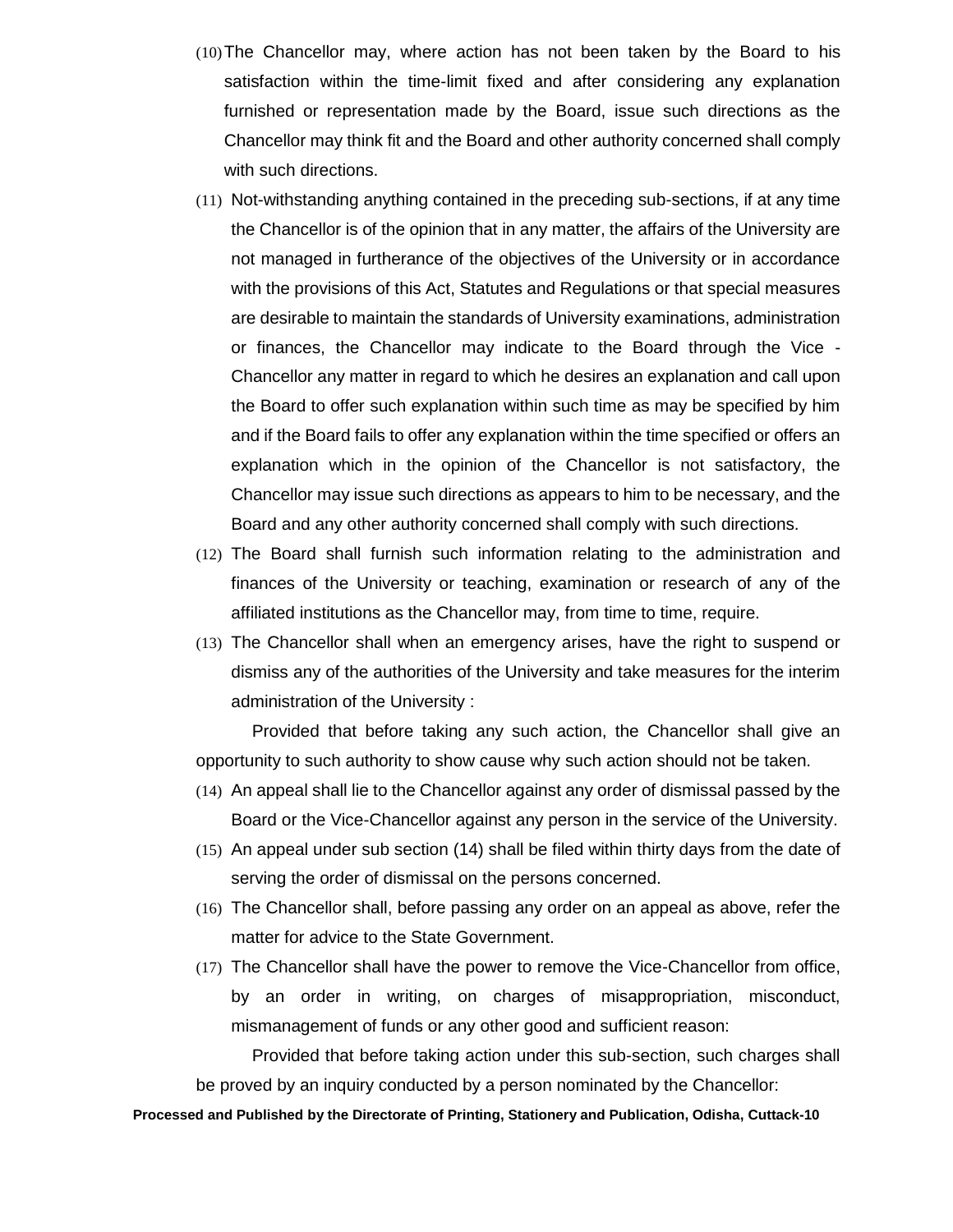Provided further that the person so nominated is above the status or in the rank of the Vice- Chancellor.

Provided also that the Vice-Chancellor shall not be removed under this subsection unless he has been given a reasonable opportunity of showing cause against the action proposed to be taken against him.

- (18) The Chancellor shall exercise such other powers and perform such other duties as may be conferred upon or vested in the Chancellor by or under this Act or Statutes.
- 8. The following shall be the officers of the University, namely:—
	- (i) the Vice-Chancellor;
		- (ii) the Registrar;
		- (iii) the Controller of Examination;
		- (iv) the Comptroller of Finance;
		- (v) the Director, Curriculum ; and
		- (vi) and such other officers as may be declared by the Statute to be the officers of the University.

Appointment of the Vice-Chancellor**.**

9. (1) The Vice-Chancellor shall be a whole-time officer of the University and shall be appointed by the Chancellor from a panel of three names recommended by a Committee unanimously, who are not members of that Committee.

- (2) The names so recommended shall be a person from the Medical Education fraternity possessing high level of academic and administrative competence, integrity, morals, institutional commitment and with distinguished academic record having experience either as Professor or in an equivalent position in NMC approved or recognized or permitted institutions.
- (3) If the persons approved on priority basis by the Chancellor, out of the panel so recommended, are not willing to accept the appointment , the Chancellor may call for a fresh panel of three different names from the said Committee or If the Chancellor is of the opinion that none of the persons out of the said panel is suitable for appointment as Vice-Chancellor, the Chancellor may take steps to constitute another Committee to give a fresh panel of three different names and shall appoint one of the persons named in the fresh panel, as the Vice-Chancellor.

**Processed and Published by the Directorate of Printing, Stationery and Publication, Odisha, Cuttack-10** (4) The committee referred to in sub-sections (1) and (2) shall consist of three

Officers of the University**.**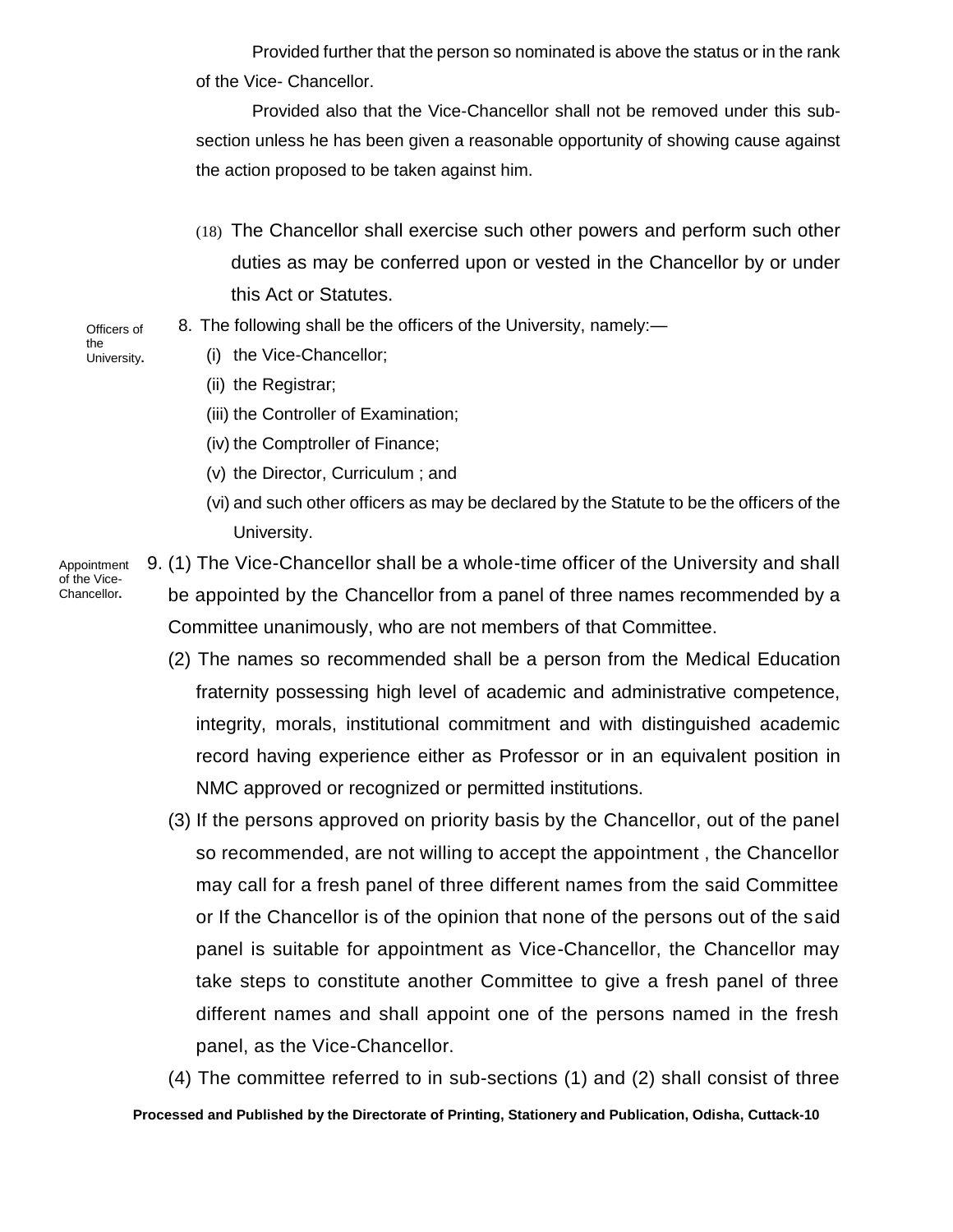members out of whom one member shall be nominated by the State Government, one member shall be nominated by the Chancellor and the remaining member shall be nominated by the Board of Management of the University, and the Chancellor shall appoint one of the members to be the Chairman of the Committee.

- (5) The process of preparing a panel shall begin at least three months before the probable date of occurrence of the vacancy of the Vice-Chancellor and shall be completed within the time limit fixed by the Chancellor, who may extend such time limit in public or administrative exigency, it is necessary to do so.
- (6) The person appointed as the Vice-Chancellor shall, subject to the terms and conditions of his contract of service hold office for a period of four years from the date on which he enters upon office or till he attains the age of seventy years, whichever is earlier and will not be eligible for reappointment.
- (7) Notwithstanding anything contained in this section, the Chancellor shall appoint such person as he deems fit to be the first Vice-Chancellor of the University and the person so appointed shall hold office for such period not exceeding one year, and subject to such terms and conditions as the Chancellor may fix in that behalf.
- (8) Where any vacancy occurs in the office of the Vice-Chancellor by reason of death, resignation or otherwise and it cannot be conveniently and expeditiously filled up in accordance with the provisions of sub-section (1) to (4) or if there is any other emergency, the Chancellor may, appoint a suitable person for such period not exceeding six months, on recommendation of the State Government.
- (9) The remunerations payable to, and the other conditions of service of, the Vice-Chancellor shall be determined by the State Government :

Provided that the remuneration and other conditions of service shall not be varied to the disadvantage of the Vice-Chancellor during the tenure as such.

(10) The Vice-Chancellor may, by writing under his own signature addressed to the Chancellor, after giving one month notice, resign from that office and shall cease to hold that office on the acceptance of the resignation by the Chancellor.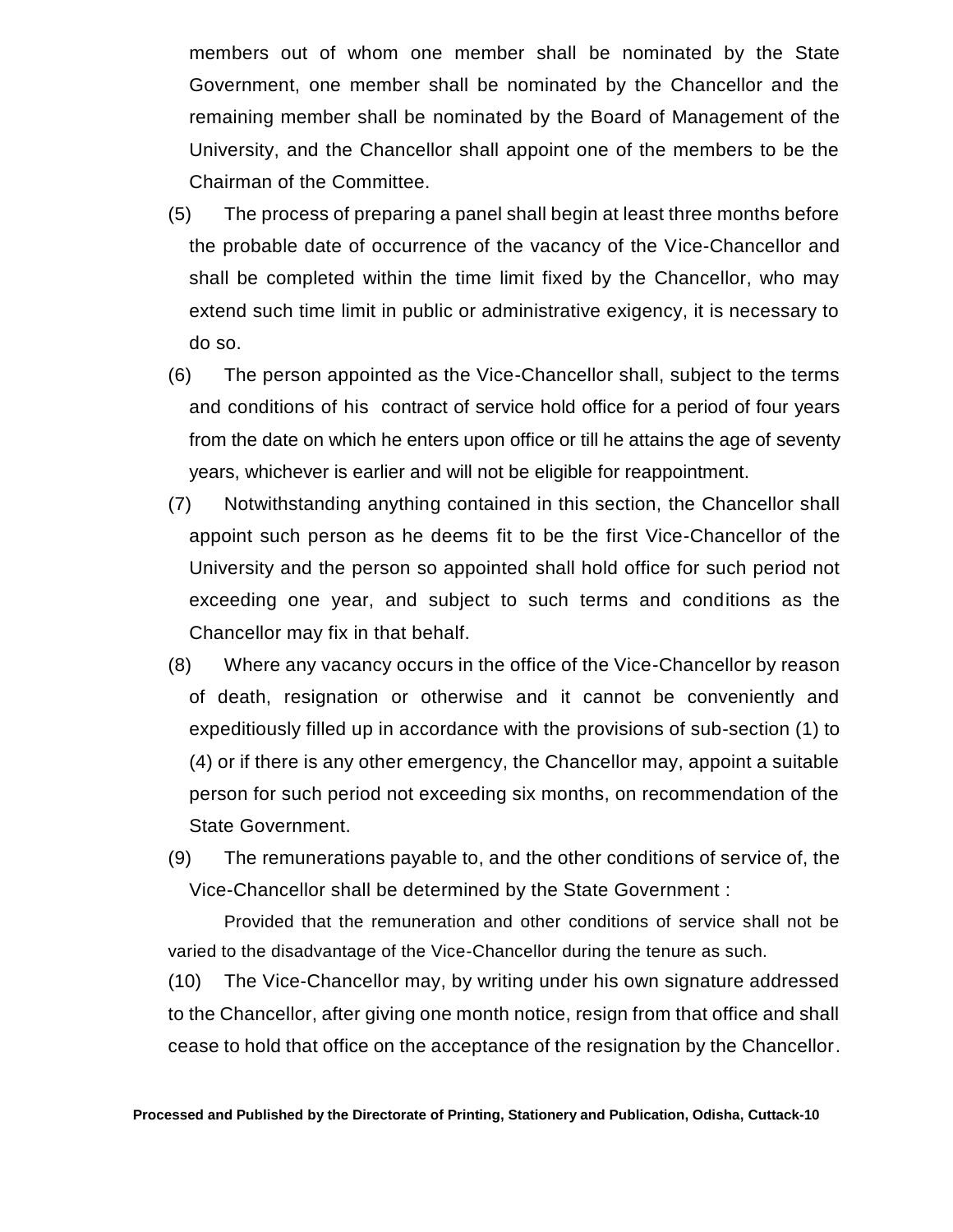Powers of the Vice-Chancellor**.** 10. (1) The Vice-Chancellor shall be the principal academic and executive officer of the University and all other officers of the University shall be subject to general supervision and control of the Vice-Chancellor.

- (2)The Vice-Chancellor shall be responsible for development of academic programme of the University and shall oversee and monitor the administration of the academic programmes and general administration of the University to ensure efficiency and good order of the University.
- (3)The Vice- Chancellor shall be entitled to be present, with the right to speak, at any meeting of any other authority of the University but shall not be entitled to vote thereat, unless he is the Chairperson or member of that authority and in the event of equality of votes at any meeting of the Board, the Academic Council or of any other authority, at which the Vice-Chancellor is the Chairperson, he shall have a second casting vote.
- (4)The Vice-Chancellor shall have the power to convene meetings of any of the authorities or committees, as and when he considers it necessary to do so.
- (5)The Vice-Chancellor shall ensure that directions issued by the Chancellor are strictly complied with or, as the case may be, implemented.
- (6)It shall be the duty of the Vice-Chancellor to ensure that the proceedings of the University are carried out in accordance with the provisions of this Act, Statutes, Ordinances and Regulations and that the decisions of the authorities and committees are not inconsistent with the provisions of this Act or Statute, Ordinance and Regulation.
- (7)The Vice-Chancellor may defer implementation of a decision taken or a resolution passed by any authority or committee of the University if, he is of the opinion that the same is not consistent with the provisions of this Act, Statutes, Ordinances or Regulations or that such decision or resolution is not in the interest of the University and at the earliest opportunity refer it back to the authority, or committee concerned for reconsideration in its next meeting, with reasons to be recorded in writing and if differences persist, he shall within a week, giving reason, submit it to the Chancellor for decision and inform about having done so to the members of the authority or committee concerned and after receipt of the decision of the Chancellor, the Vice-Chancellor shall take action as directed by the Chancellor and inform the authority or committee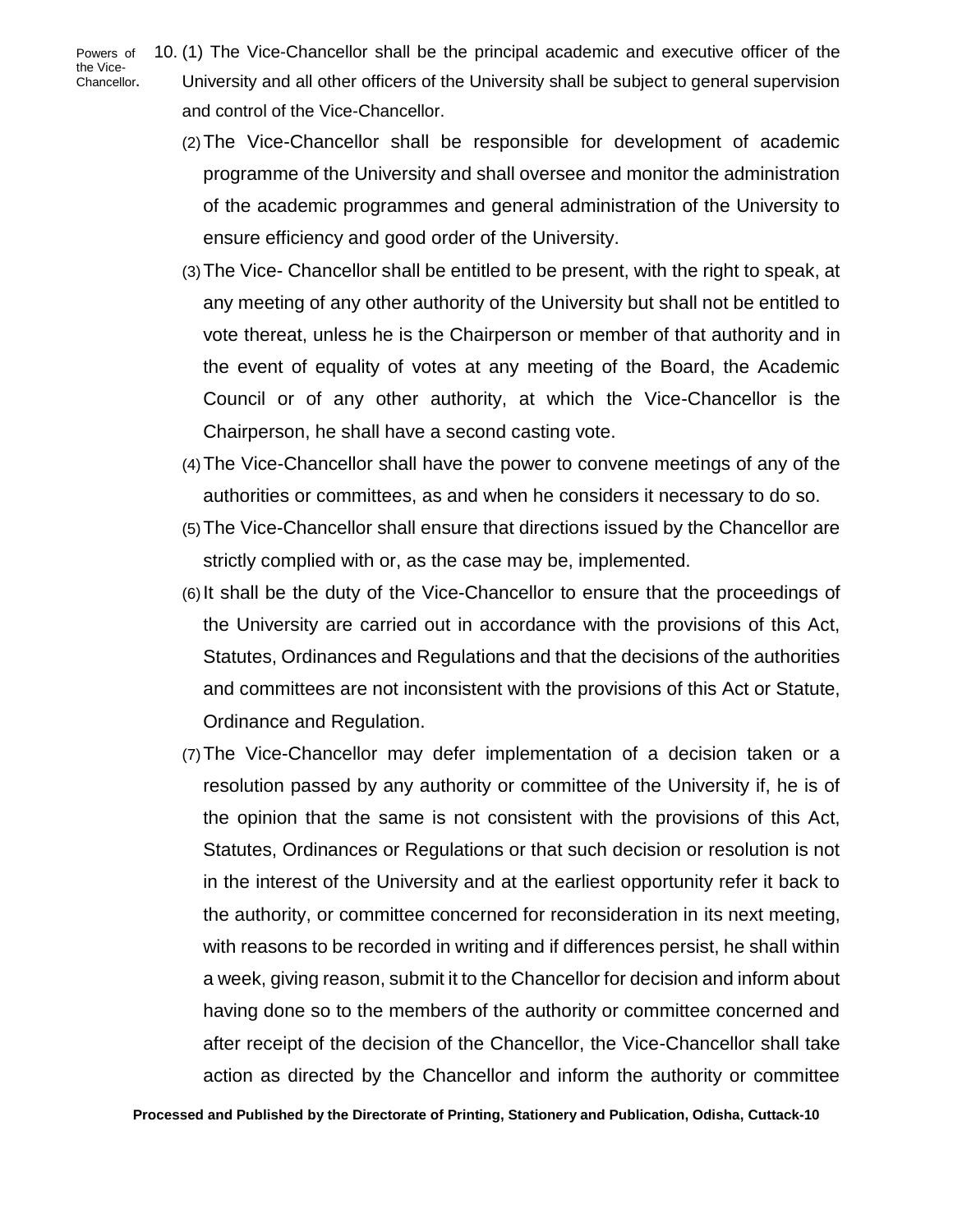concerned accordingly.

(8)If there are reasonable grounds for the Vice-Chancellor to believe that there is an emergency which requires immediate action to be taken, he shall, take such action as he thinks necessary, and shall at the earliest opportunity, report in writing, the grounds for the emergency and the action taken by him to such authority or committee which, in the ordinary course, would have dealt with the matter and in the event of any difference between the Vice-Chancellor and the authority, on the issue of existence of such an emergency, or on the action taken or on both, the matter shall be referred to the Chancellor whose decision shall be final:

Provided that where any such action taken by the Vice-Chancellor affects any person in the service of the University, such person shall be entitled to prefer, within thirty days from the date of receipt of the notice of such action, an appeal to the Chancellor.

- (9)Where any matter is required to be regulated by Statutes or Ordinance or Regulations but no Statute or Ordinance or Regulation has been made in that behalf, the Vice-Chancellor may, for the time being, regulate the matter by issuing such directions as he may think necessary, and shall at the earliest opportunity thereafter, place them before the Board or other authority concerned for approval and may, at the same time place before such authority for consideration of the draft of Statutes or Ordinances or Regulations required to be made in that behalf.
- (10)The Vice-Chancellor shall have the power to appoint all officers of the University of and above the rank of Deputy Registrar based on the recommendations of the Selection Committee constituted in such manner as may be prescribed by Statutes and with the approval of the Board.
- (11)As the Chairperson of the authorities or committees of the University, the Vice-Chancellor shall be empowered to suspend a member from the meeting of the authority or committee for obstructing or stalling the proceedings or for indulging in behavior unbecoming of a member, and shall report the matter accordingly, to the Chancellor.
- (12)The Vice-Chancellor shall place before the Board, the report of the work of the University periodically as provided under the Statutes.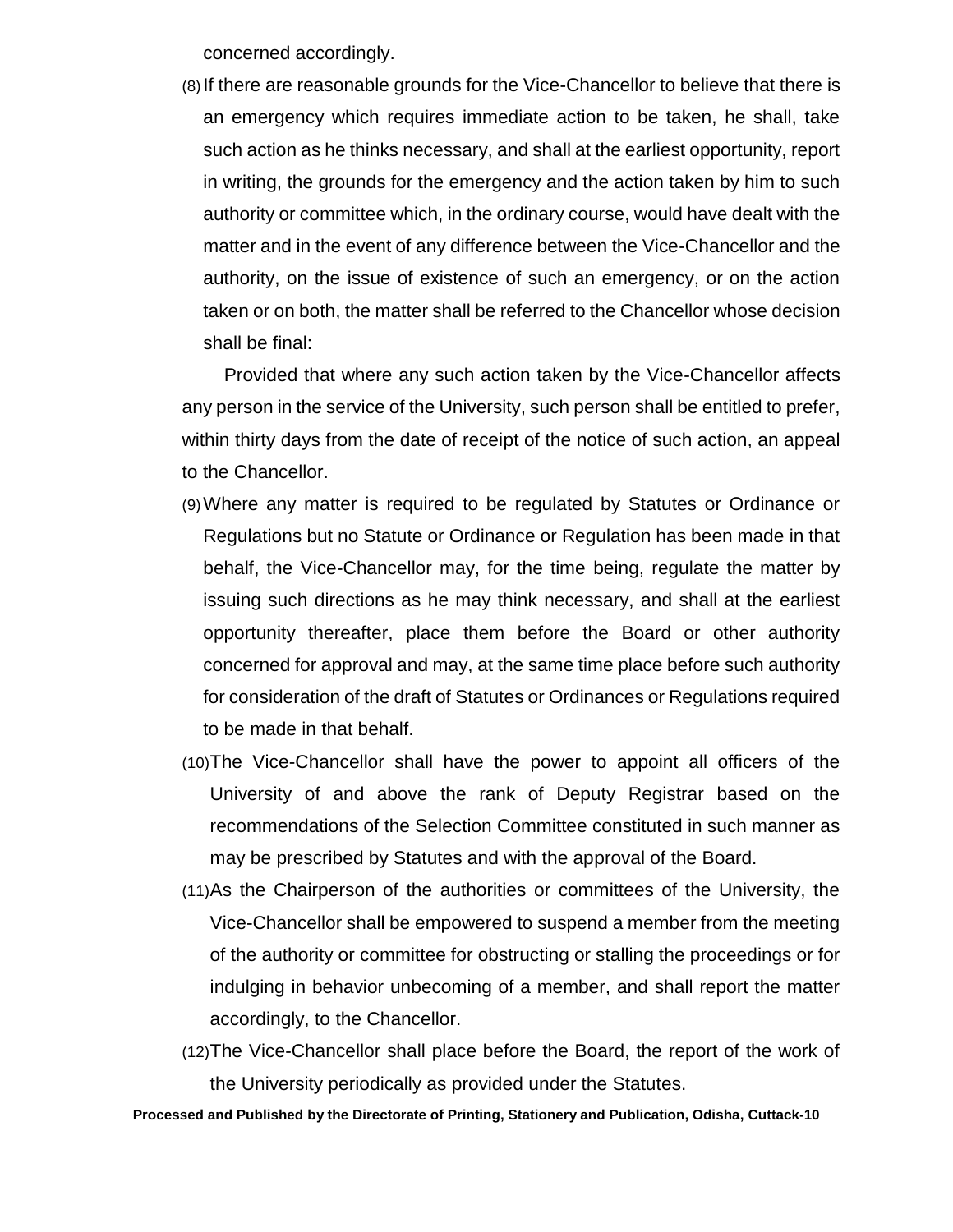- (13)Notwithstanding anything contained in this Act or in the Statutes or Regulations made or deemed to have been made there under, the Vice-Chancellor may, if he is satisfied that the number of examiners in the panel of examiners approved by the Board for the conduct of an examination is not sufficient for the conduct of the examination and that approval of another panel of examiners by the Board will entail delay in the conduct of such examination, nominate such additional number of examiners as may be necessary for the conduct of such examination and the person so nominated by the Vice-Chancellor under this sub-section shall be deemed to be an examiner included in the panel approved by the Board.
- (14)The Vice-Chancellor shall have the power to appoint the examiners and question paper setters for the conduct of examinations from the panel approved by the Board.
- (15)The Vice-Chancellor shall have the power to constitute the vigilance squad for the inspection of affiliated institutions in which university examinations are conducted.
- (16)The Vice-Chancellor shall exercise such other powers and perform such other duties as may be conferred upon the Vice-Chancellor by or under this Act and Statutes.

Appointment, Powers and functions of the Registrar**.**

- 11.**(**1) The Registrar shall be the Chief Administrative Officer of the University and shall be a full time salaried officer and shall work directly under the superintendence, direction and control of the vice-Chancellor.
	- (2) The Registrar shall be appointed by the Chancellor on deputation from Odisha Administrative Service not below the rank of Joint Secretary.
	- (3) When the office of the Registrar falls vacant or when the Registrar is, by reason of illness or absence or any other cause, unable to perform the duties of his office for a period not exceeding six months, the Vice-Chancellor shall appoint a suitable person to officiate as the Registrar until a new Registrar is appointed and assume office or the Registrar resumes duty, as the case may be.
	- (4) The Registrar shall act as Secretary of the Board, Academic Council and such other authorities and committees as may be provided by the Statutes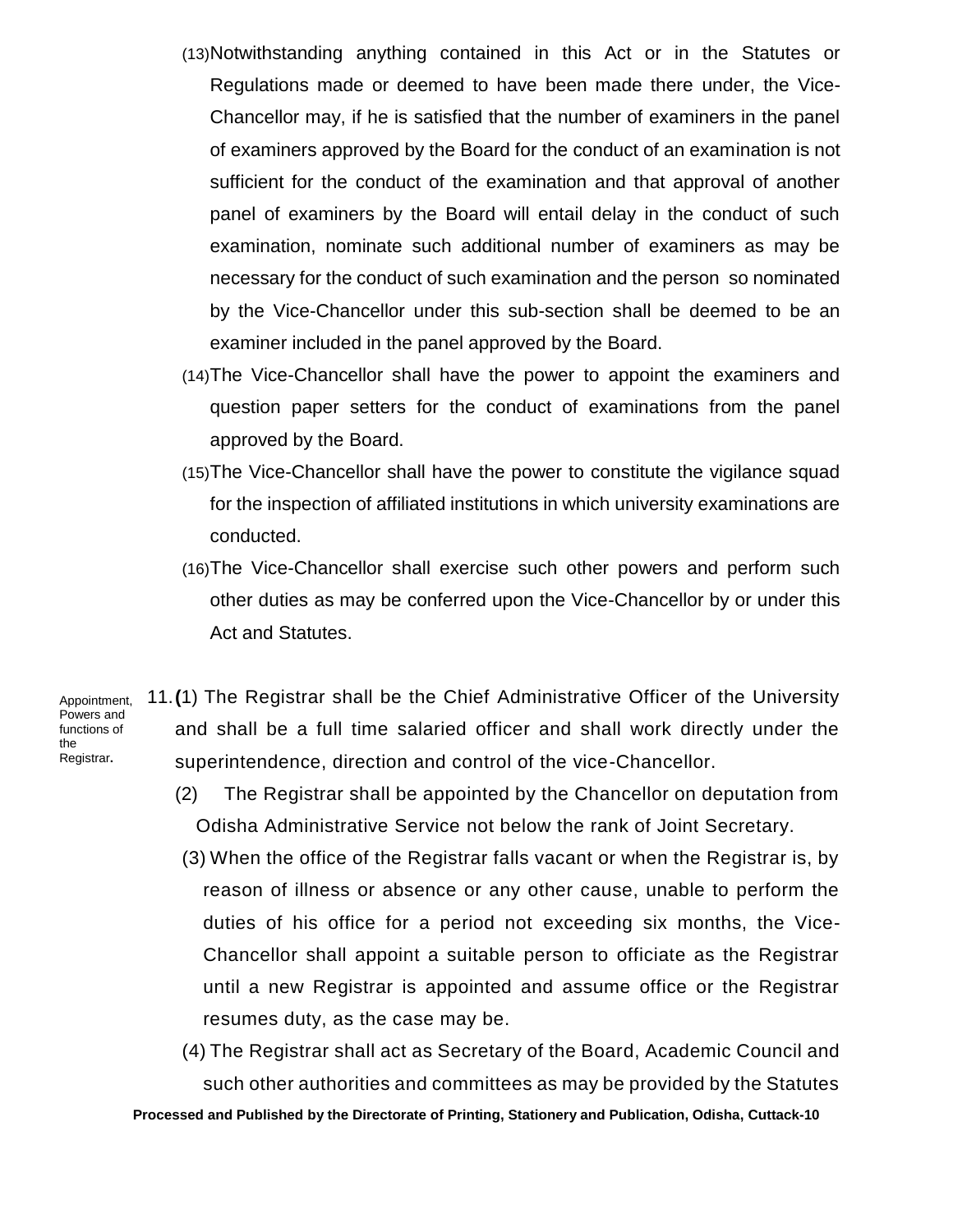and it is the responsibility of the Registrar to forward the copy of every proceeding of the Board and Academic Council to the State Government within one month of the date of every such meeting.

- (5) The Registrar shall be the appointing and disciplinary authority of the employees of the University of the Rank of Assistant Registrar and below.
- (6) Any person aggrieved by the decision of the Registrar may prefer, appeal within thirty days from the date of communication of such decision, to the Vice-Chancellor in such manner as may be prescribed in the Statutes.
- (7) Subject to the decisions of the authorities of the University, the Registrar shall have the power to enter into agreements, sign documents and authenticate records on behalf of the University.
- (8) The Registrar shall be the custodian of records, the common seal and such other property of the University as the Board may, entrust with him.
- (9) The Registrar shall prepare and update the Handbook of the Statutes and Regulations approved by the authorities or committees, from time to time, and make them available to all the respective members of the authorities and officers of the University.
- (10) The Registrar shall receive complaints and suggestions in regard to the improvement of administration and consider them for appropriate action.
- (11) In all suits and other legal proceedings by or against the University, the pleadings shall be signed and verified by the Registrar or any other person authorized by him in his behalf and all processes in such suits and proceedings shall be issued to and served on the Registrar.
- (12) The Registrar shall exercise such other powers and perform such other duties as provided by or under this Act or as may be prescribed by the Statutes or assigned to him, from time to time by the Vice –Chancellor.

Appointment, 12. Powers and functions of the Controller of **Examinations .**

- (1) The Controller of Examinations shall be appointed by the Vice-Chancellor, on the recommendation of a selection committee constituted for the purpose as may be prescribed by the Statutes and shall be a full time salaried officer of the University and shall work directly under the control of the Vice-Chancellor.
	- (2)The qualification and experience for the purpose of selection of the Controller of Examination shall be such, as may be prescribed by the Statutes.
	- (3)The appointment of the Controller of Examinations shall be for a term of five years or

till he attains the age of sixty years, whichever is earlier :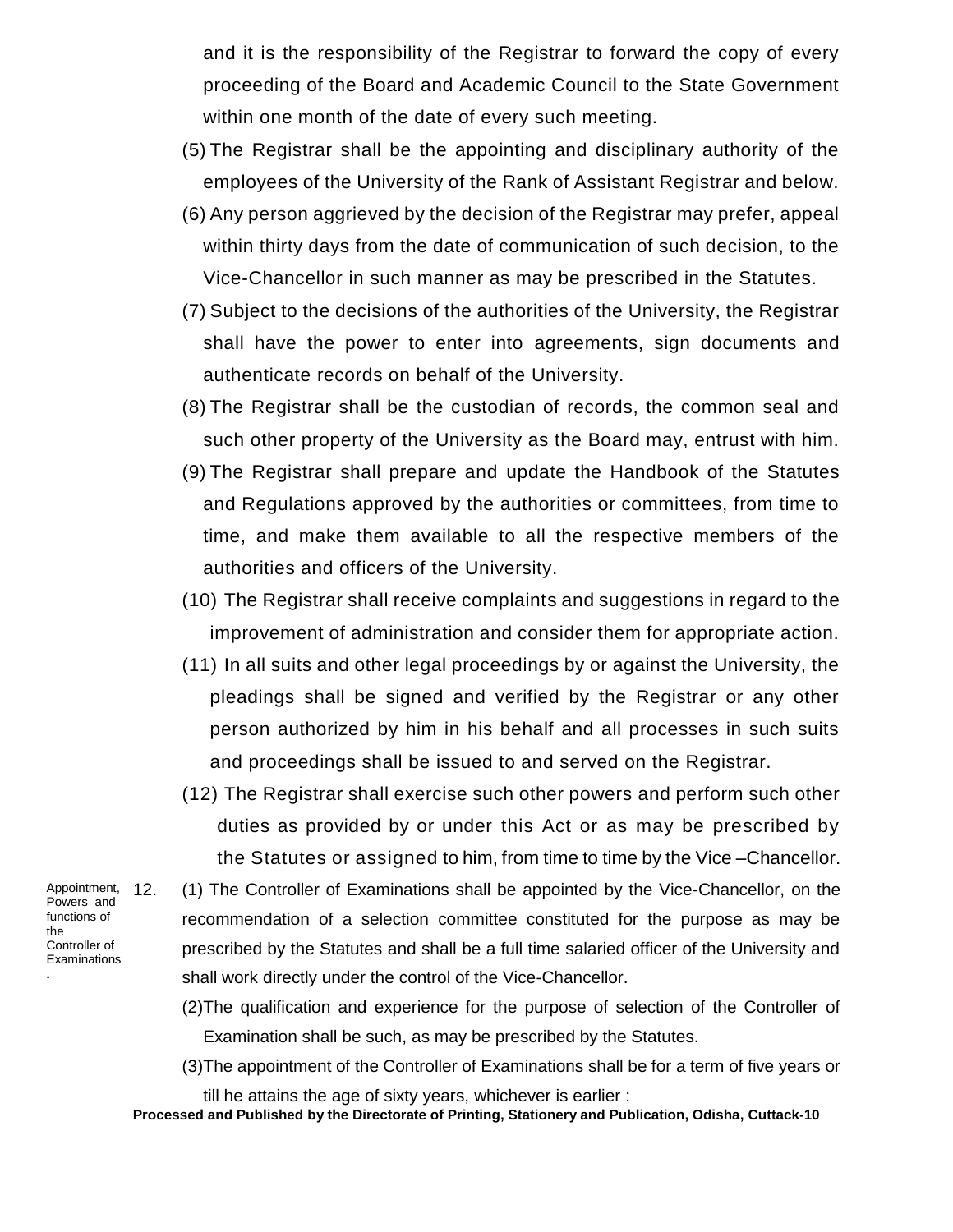Provided that a person shall not be appointed as Controller of Examinations for more than two terms.

- (4)The Controller of Examinations shall be the principal officer-in-charge of the conduct of examinations and declaration of their results and shall discharge the functions under the superintendence, direction and guidance of the Board.
- (5)The Controller of Examinations shall be the Member-Secretary of the committees appointed by the Board, except the committees constituted for appointment of papersetters and examiners.
- (6)Without prejudice to the generality of the provisions under sub-section (4), the Controller of Examinations shall be responsible for making all arrangements necessary for holding examinations and tests and declaration of results.
- (7)The Controller of Examinations shall exercise such other powers and perform such other functions as may be prescribed by the Statutes or assigned to the Controller of Examinations, by the Board, from time to time.
- Appointment 13. (1) The Comptroller of Finance shall be the principal Finance, Accountants and Audit officer of the University and shall be a full time salaried officer and shall work directly under the control of the Vice-Chancellor. , Powers and functions of **Comptroller** 
	- (2) The Comptroller of Finance shall be appointed by the Chancellor on deputation from Odisha Finance Service not below the rank of Joint Secretary**.**
	- (3) The Comptroller of Finance shall be the Convener of the Finance Committee and shall have the right to be present, speak and otherwise take part in the proceedings of the Board on matters which have financial implications but shall not be entitled to vote.
	- (4) The Comptroller of Finance shall maintain minutes of the meetings of Finance Committee and the Sub-Committees if any, appointed by the Finance Committee.
	- (5) The Comptroller of Finance shall be responsible for preparation and presentation of the annual budget, Statement of accounts and audit reports, to the Finance Committee and the Board.
	- (6) The Comptroller of Finance shall exercise such other powers and perform such other duties as may be prescribed by the Statutes.

Appointment Powers and functions of Director Curriculum**.**

**Processed and Published by the Directorate of Printing, Stationery and Publication, Odisha, Cuttack-10**

of Finance**.**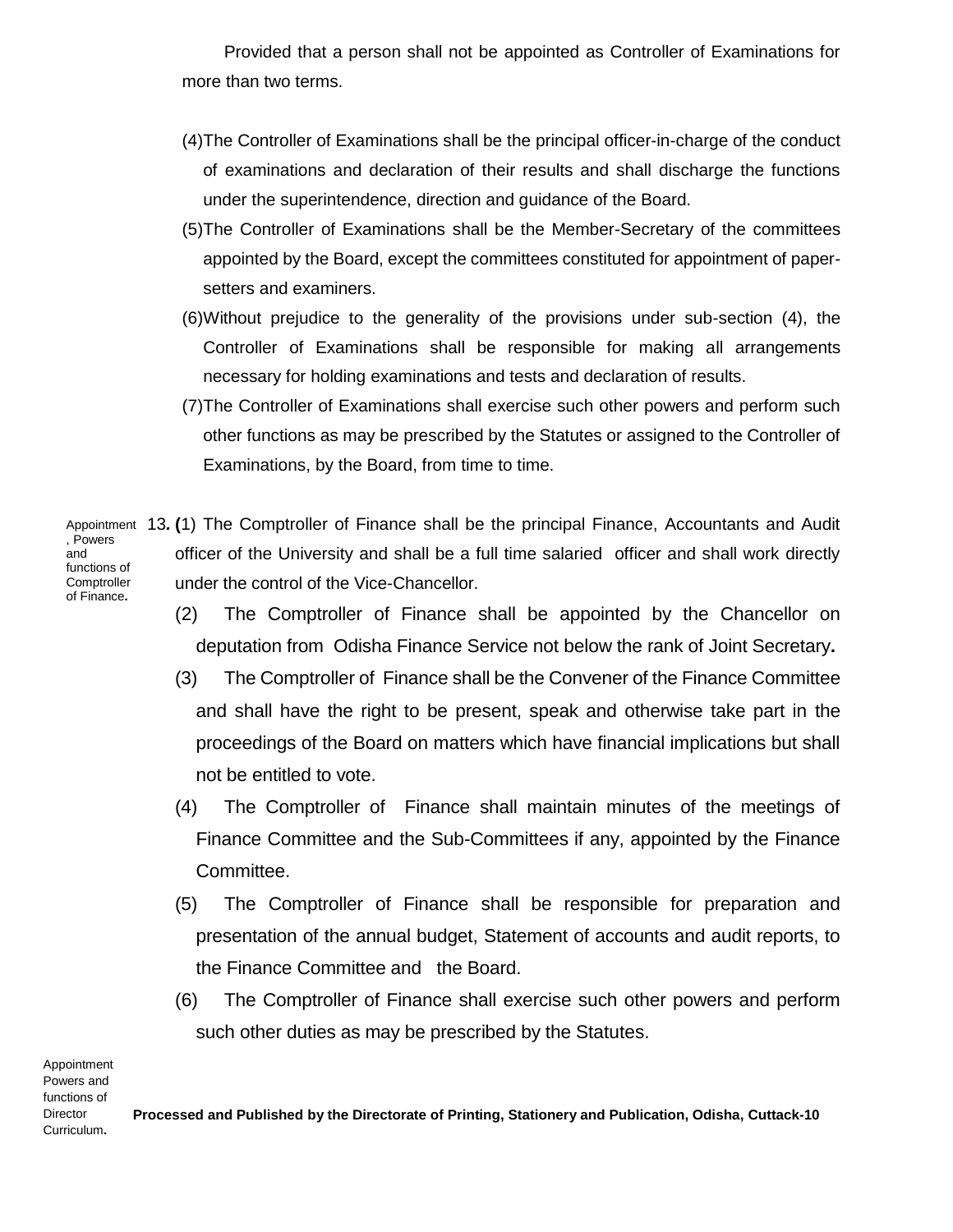Appointment, Powers and functions of Director, Curriculum.

14. (1) The Vice-Chancellor shall appoint the Director, Curriculum with prior approval of the State Government for such period and on such terms as may be prescribed by Statutes.

- (2) The Director, Curriculum shall make different sub-committees taking the Principals and the head of the Departments of different systems of medical or paramedical courses such as Modern scientific Medicine, Ayurveda and Homoeopathy, Mental Health, Dentistry and faculty of pharmacy, nursing, with approval of Vice-Chancellor and such sub-committee shall exercise such powers and perform such functions as may be prescribed by the Statutes.
- (3) The Director, Curriculum shall convene meetings of the sub-committees, as and when required, in consultation with the Vice- Chancellor and shall preside over the same.
- (4) The Director, Curriculum shall formulate the policies and develop programmes and present the same to the appropriate authorities for their consideration.
- (5) The Director, Curriculum shall be responsible for the academic development of courses of study of different systems of medicine and professional courses and shall ensure proper implementation of the decisions of the Board, Academic Council and the Board of Studies in respect of the concerned courses subject to concurrence of respective Regulatory Body.
- (6) Subject to the superintendence, direction and control of the Vice-Chancellor, the Director, Curriculum shall decide upon the grievances of students regarding the enrolment, eligibility, migration, scholarships, studentships or freeships, grant of terms and admission to University examinations.
- (7) The Director, Curriculum shall enquire, on being directed by the Academic Council, into any malpractice related to any academic programmes under the concerned faculty conducted by an affiliated institution or centre or recognized institution and report the findings to the Academic Council.
- (8) The Director, Curriculum shall prepare proposals for the award of fellowships, scholarships and other distinctions, in consultation with the concerned sub-committee for submission to the Academic Council.

All appointments to be notified**.** **Processed and Published by the Directorate of Printing, Stationery and Publication, Odisha, Cuttack-10** 15. The appointment of the Vice-Chancellor, the Registrar, the Controller of Examinations, the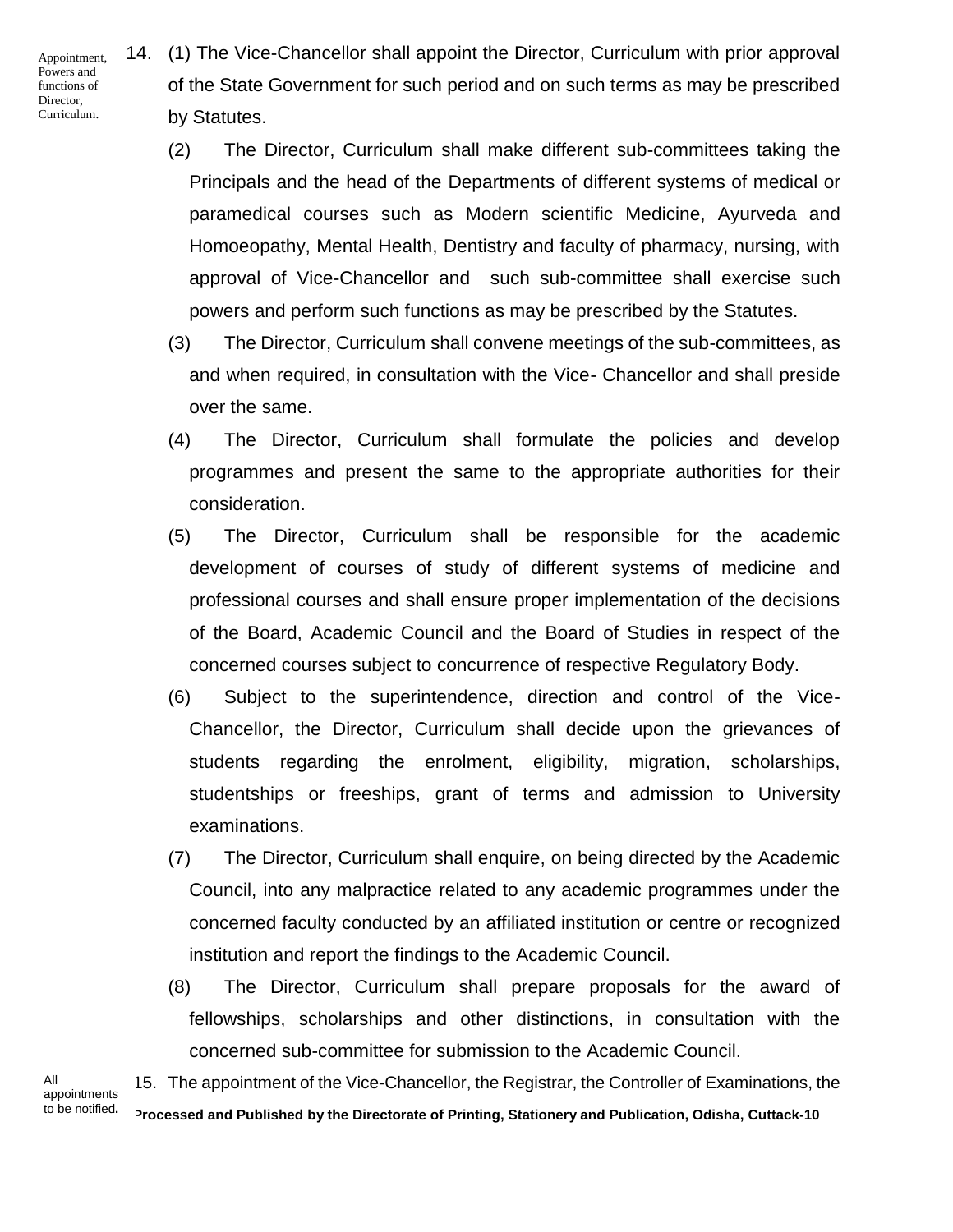Comptroller of Finance, Director, Curriculum and such other officers as may be appointed shall be notified by the University in the Odisha Gazette.

## **CHAPTER IV AUTHORITIES OF THE UNIVERSITY**

16.The following shall be the authorities of the University, namely :— **Authorities** 

of the University**.**

- (i) The Executive Board;
- (ii) The Academic Council;
- (iii)The Board of studies;
- (iv)The Finance Committee;
- (v) The Quality Assurance Council; and
- (vi) such other bodies of the University as may be declared by Statutes to be the authorities of the University.
- 17. (1) The Board shall be the Chief Executive Body of the University and shall consist of the following members, namely:—

*Ex-Officio Members:*

- (i) the Vice-Chancellor, who shall be the Chairperson ;
- (ii) the Secretary to Government, Health and Family Welfare Department or representative not below the rank of Deputy Secretary ;
- (iii) the Secretary to Government, Higher Education Department or representative not below the rank of Deputy Secretary;
- (iv) the Secretary to Government, Finance Department or representative not below the rank of Deputy Secretary;
- (v) the Director, Medical Education and Training;
- (vi) the Director, Health Services ;
- (vii) the Director, Public Health;
- (viii) the Director, Ayush;
- (ix) the Registrar of the University;
- (x) one Principal from amongst all Government Medical, Dental, Mental Health, Nursing, Homeopathic and Ayurvedic Colleges as nominated by the State Government.

## *Other Members:*

(xi) one head of Department, if any, from different affiliated private institutions who is not otherwise member of the Board, to be nominated by the Chancellor in the order

**Processed and Published by the Directorate of Printing, Stationery and Publication, Odisha, Cuttack-10**

The Executive Board**.**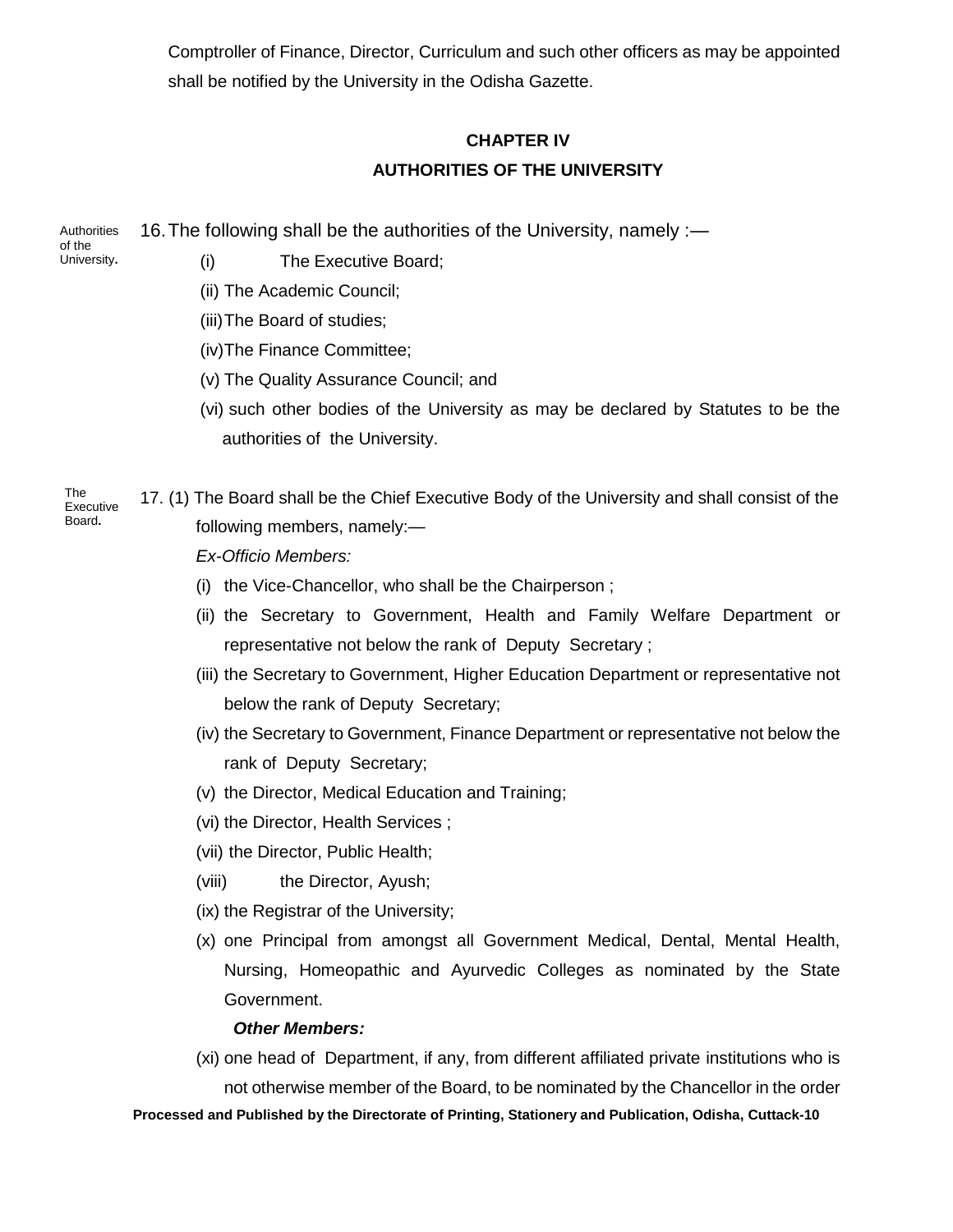of seniority by rotation ;

(xii)two members of the Odisha Legislative Assembly, elected by the members thereof;

- (xiii) such other members as may be prescribed by the Statutes.
- (2) The Registrar shall be the ex-officio Secretary of the Board but shall have no right to vote.

(3) The Chairperson shall preside over the meeting and in his absence, a member nominated from amongst the members shall preside over the meeting.

(4) The quorum for the meeting of the Board shall be one-third of the total members.

(5) The term of office of the members other than ex-officio member of the Board shall be five years from the date of nomination.

(6) The Board shall meet at least twice a year on such dates as may be fixed by the Vice-Chancellor and one of such meetings shall be called the annual meeting and a report on the working of the University during the previous year together with a Statement of receipts and expenditure, the financial estimates and the last audit report, shall be presented before the Board at the annual meeting of the Board.

(7) The Chairperson may, whenever he thinks fit, and shall, upon a requisition in writing signed by not less than one-fourth members of the Board, convene a special meeting of the Board.

<sub>The Powers and</sub> 18. The Board shall have the following powers and functions, namely:—

functions of Executive Board**.**

- (i) to formulate the broad policies and programmes of the University ;
- (ii) to suggest measures for the improvement and development of the University ;

(iii) to examine the annual report, the annual accounts, the audit report and the development plans of the University and give recommendations to the Vice-Chancellor;

(iv) to confer honorary degrees or other academic distinctions on the r ecommendation of the Academic Council ;

- (v) to review current academic programmes and collaborative programmes ;
- (vi) to suggest new academic programmes consistent with the social requirements in medical education ;
- (vii) to suggest institution of new degrees, diplomas, certificates and other academic distinctions ;
- (viii) to make Statutes, ordinances, regulations subject to the approval of the State Government;
- (ix) to hold, control and administer the properties and funds of the University ;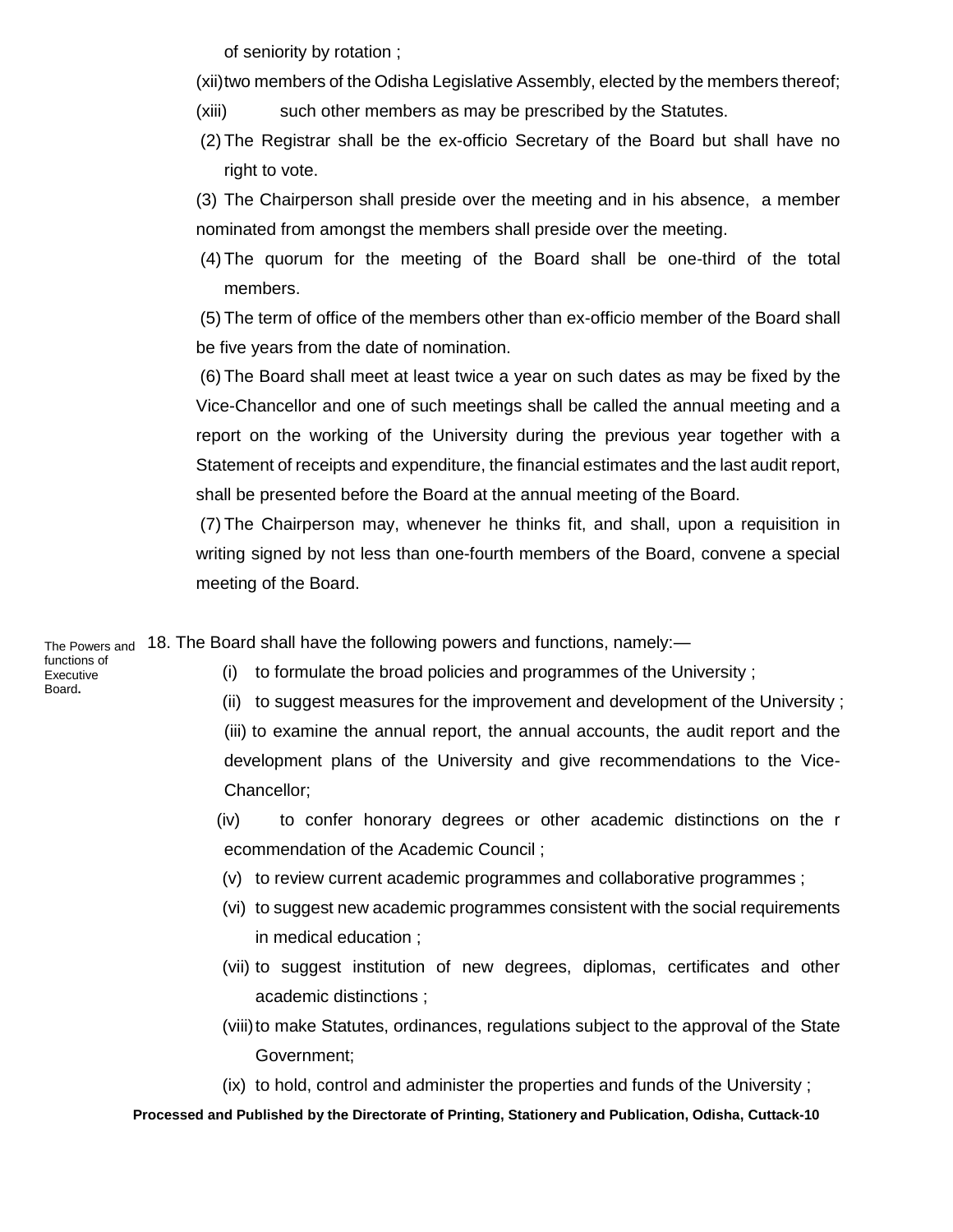- (x) to consider and pass the budget and financial estimates of the University in accordance with the provisions of the Statutes ;
- (xi) to affiliate institutions in accordance with the terms and conditions of such affiliation provided by this Act and the Statutes ;
	- (xii)to monitor transparency in admission and adherence to the prescribed fee structure in the affiliated institutions ;
	- (xiii) to cause inspection of the affiliated institutions and recognized institutions to ensure the academic quality and standards ;
	- (xiv) to approve the appointment of the officers and employees of the University and to prescribe their duties ;
	- (xv) to prescribe the norms for recognizing approved institutions;
- (xvi)to exercise supervision and control over the discipline of the staff and students of the affiliated institutions ;
- (xvii)to make or amend Examination Manual prescribing the procedure for conduct of examinations and publication of the results ;
- (xviii) to regulate the internal assessments and other evaluation procedures conducted by the affiliated institutions ;
- (xix) to appoint the members of the Board of Studies based upon their qualifications and academic standards ;
- (xx) to take steps for the maintenance of the academic standards, quality of service in affiliated institutions ;
- (xxi)to hold, control and arrange for administration of assets and properties of the University ;
- (xxii) to determine the form of a common seal for the University, and provide for its custody and use ;
- (xxiii) to acquire any movable or immovable property for the University ;
- (xxiv) to transfer by sale or otherwise any movable property on behalf of the University ;
- (xxv) to borrow, lend or invest funds on behalf of the University as recommended by the Finance Committee, subject to the policies of the State Government and as provided by the Statutes ;
- (xxvi) to lay down policy for administering funds at the disposal of the University for specific purposes ;
- (xxvii) to provide buildings, premises, furniture, apparatus, equipments, instruments and other means needed for the conduct of the work of the University and housing for staff ;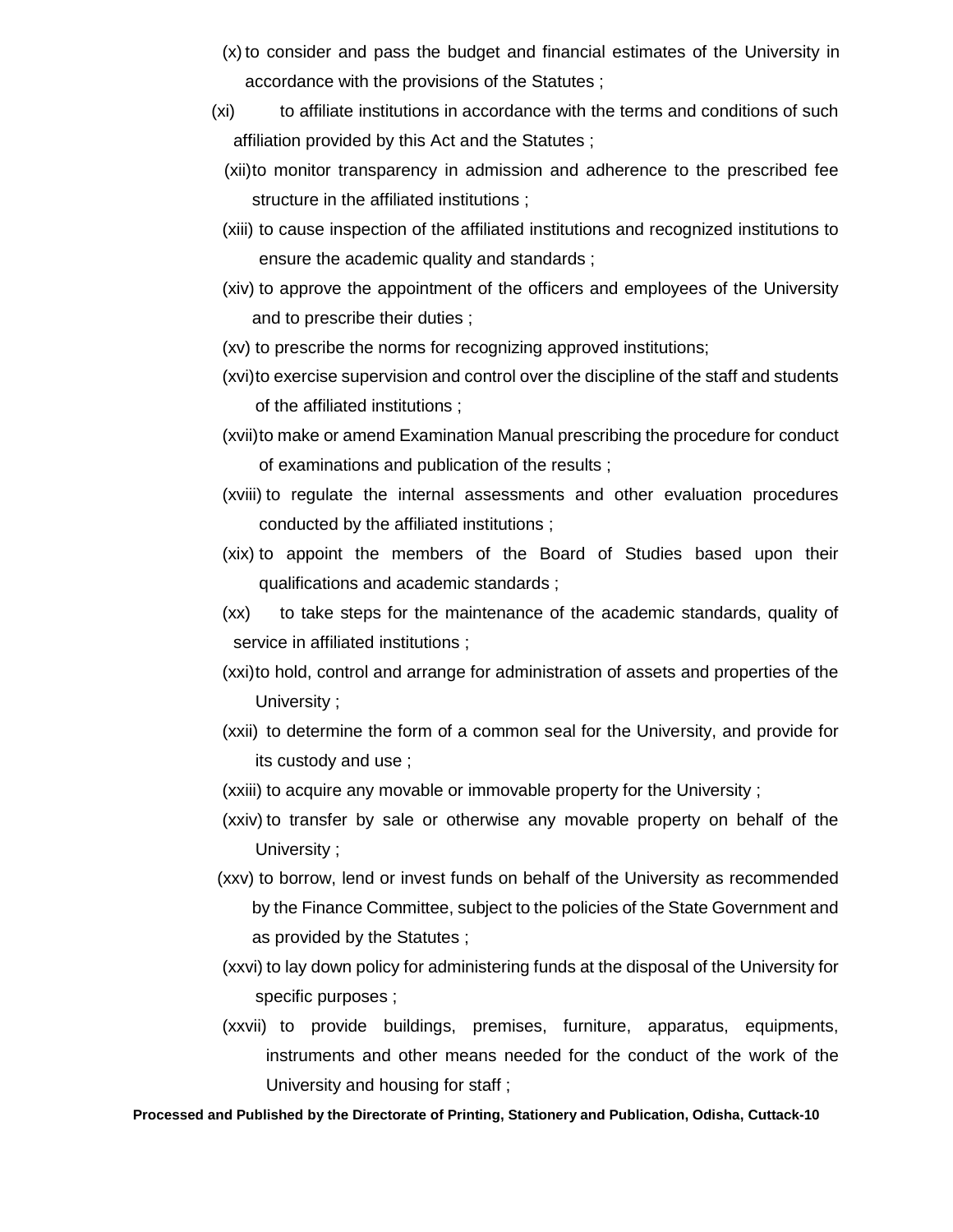- (xxviii) to institute fellowships, travelling fellowships, scholarships, studentships, awards, medals and prizes in accordance with the Statutes made in this behalf ;
- (xxix) to make regulations for collaboration with other Universities, institutions and organizations for mutually beneficial academic programmes.
- (xxx) to recommend creation of regular posts of officers and other employees of the University for approval of the State Government ;
- (xxxi) to arrange for and direct the investigation into the affairs of private, affiliated institutions and to issue instructions for ensuring proper conditions of employment of teachers, officers and other employees in all such institutions and colleges affiliated to the University, payment of adequate salaries to them and in case of disregard take such action against the institutions to modify the conditions of affiliation or recognition or take such other steps as they deem proper in this behalf ;
- (xxxii) to prescribe honoraria, remunerations and fees and travelling and other allowances for paper-setters, examiners and other examination staff, visiting faculty, and for such other services rendered to the University ;
- (xxxiii)to receive and consider report on the working of the University from the Vice-Chancellor periodically as provided by the Statutes;
- (xxxiv)to prepare academic calendar of the University according to the Statutes, and guidelines from various Regulatory Bodies and the State Government for each academic year, before expiry of the previous academic year ;
- (xxxv) to consider the perspective plan for the academic developments of the University prepared by the Academic Council ;
- (xxxvi)to assess and approve the feasibility of proposals from the Academic Council for academic programmes ;
- (xxxvii) to cause an inquiry to be made in respect of any matter concerning the proper conduct, working and finances of the colleges, institutions affiliated to the University ;
- (xxxviii) to delegate, any of its powers, except the power to make Statutes and Ordinances, to the Vice -Chancellor or such officer or authority of the University or a committee appointed by it as it thinks fit; and
- (xxxix)to exercise such other powers and perform such other duties as may be conferred or assigned by this Act or the Statutes.

**Processed and Published by the Directorate of Printing, Stationery and Publication, Odisha, Cuttack-10** 19. (1) The Academic Council shall be responsible for laying down the academic policies in regard to maintenance and improvement of standards of teaching and research and The Academic Council**.**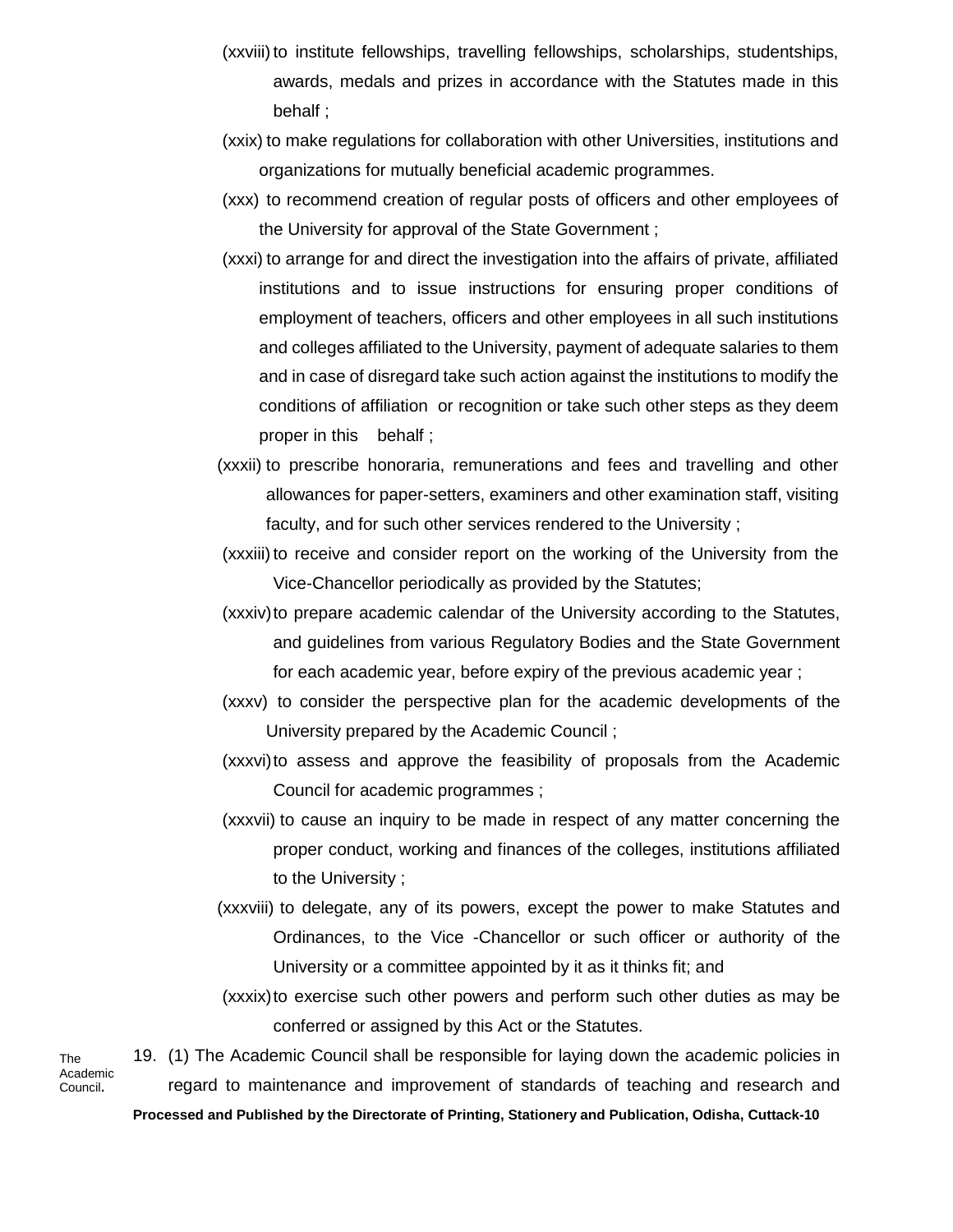collaboration programmes.

- (2) The Academic Council shall consist of the following members, namely :— *Ex-officio members*:-
	- (i) the Vice-Chancellor who shall be the Chairperson ;
	- (ii) the Director, Curriculum;
	- (iii) Chairpersons of the Board of Studies ;
	- (iv) Director, Medical Education and Training;
	- (v) Director, Ayush;

*Other members*:-

(vi) five Professors—three from the Government Medical Colleges and two from the affiliated Private Medical Colleges to be nominated by the Vice-Chancellor;

(vii) two Professors - one each from Government and Private Dental Colleges to be nominated by the Vice- Chancellor;

(viii) two Professors - one each from Government and Private Ayurveda Colleges to be nominated by the Vice- Chancellor ;

(ix) two Professors one each from Government and Private Homeopathic Colleges to be nominated by the Vice- Chancellor;

(x) one Professor or Senior Faculty - one each from any Government and Private Nursing Colleges, to be nominated by the Vice- Chancellor;

(xi) two Professors or Senior Faculty from any Government Pharmacy Colleges to be nominated by the Vice- Chancellor;

(xii) one Teacher from Medical Laboratory Technology to be nominated by the Vice- Chancellor;

(xiii) one teacher from Physiotherapy in Government or Private Medical Colleges to be nominated by the Vice- Chancellor;

(xiv) one teacher representing each discipline to be co-opted by the Academic Council from among the teachers having not less than ten years teaching experience, other than Principals of Colleges, Heads of recognized Institutions of whom, at least one must belong to Scheduled Tribe or Scheduled Caste;

(xv) two eminent experts in the field of Health and Allied Sciences, nominated by the Chancellor; and

(xvi) three women teachers nominated by the Vice-Chancellor from among the teachers of the affiliated Government colleges.

(3) The Registrar shall act as the Secretary of the Academic Council, but shall have no right to vote.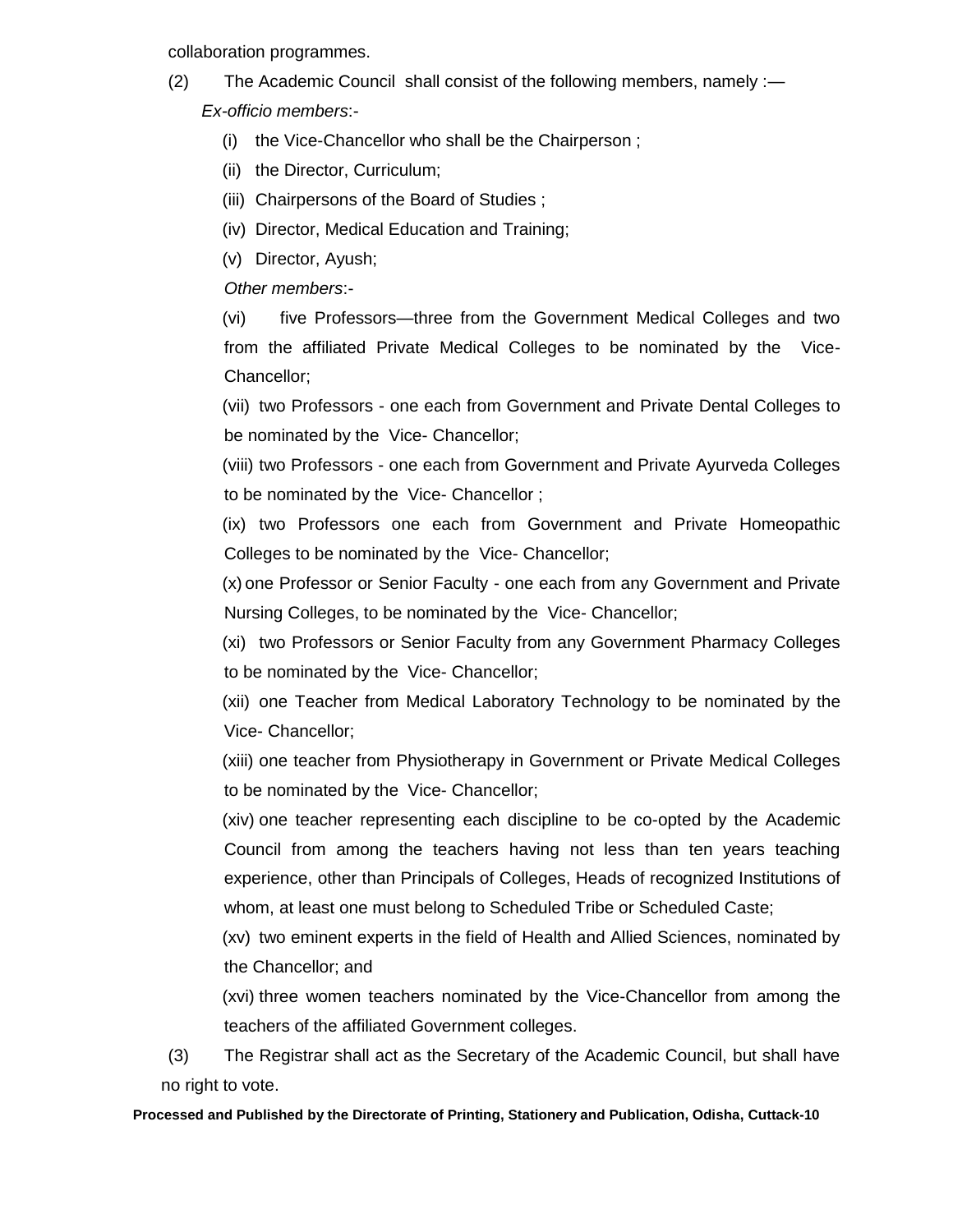(4) The quorum for the meeting of the Academic Council shall be one-fifth of the total members of the Academic Council

(5) The Academic Council shall meet not less than thrice a year.

(6) The term of office of the members other than ex-officio members of the Academic Council shall be five years.

20. The Academic Council shall have the following powers and functions, namely :—

(i) to advise the Board on all academic matters ;

- (ii) to make regulations on academic matters ;
- (iii) to make proposals for research and advancement and dissemination of knowledge ;
- (iv) to prescribe the courses of studies for the institutions affiliated to the University ;
- (v) to prescribe the qualifications of teachers in affiliated institutions ;

(vi) to prescribe the qualifications for admission of students to various courses of studies and to the examinations ;

(vii) to make provisions for admission of students to various courses of studies on the basis of merit and in order to maintain the standards of education ;

(viii) to co-ordinate the teaching and learning process in the affiliated institutions;

(ix) to recommend to the Board, proposals regarding institution of degrees, diplomas, certificates and other academic distinctions ;

- (x)to make proposals to the Board for the institution of fellowships, travelling fellowships, scholarships, studentships, medals and prizes and make regulations for their awards ;
- (xi) to prescribe qualifications and norms for appointment of paper-setters, examiners, moderators and others concerned with the conduct of examinations ;
- (xii)to appoint committees to review periodically the utility and practicability of the existing courses of study and the desirability or necessity of reviewing or modifying them in the light of new knowledge or challenging social requirements and consistent with the regulations, orders or instructions if any, of the Regulatory Body;
- (xiii) to decide what examinations of other Universities may be accepted as equivalent to those of the University and to negotiate with other Universities for recognition of the examinations of the University ;

**Processed and Published by the Directorate of Printing, Stationery and Publication, Odisha, Cuttack-10** (xiv) to make proposals for the conduct of interdisciplinary studies, common facilities

Powers and functions of the Academic Council**.**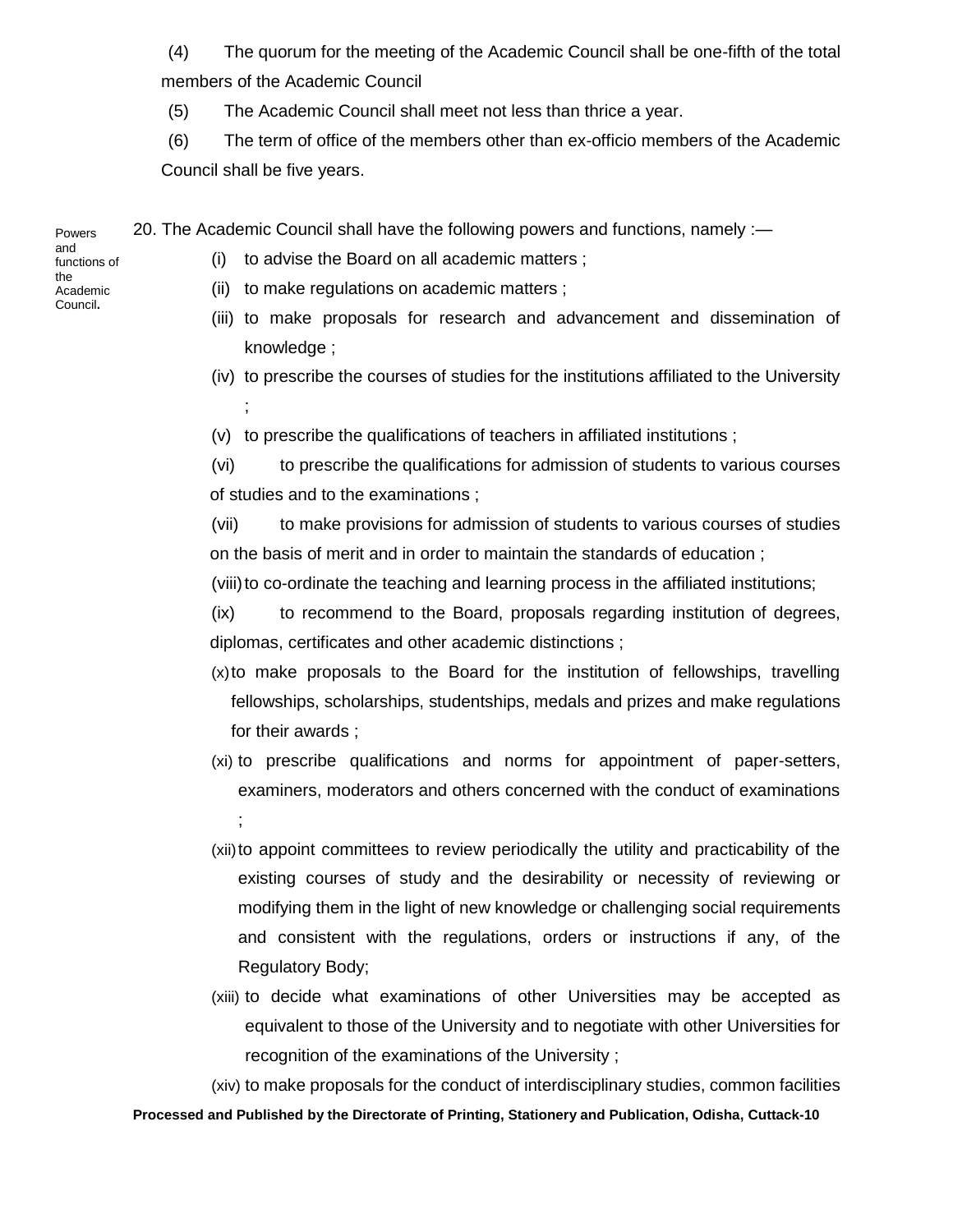such as instrumentation centers, workshops, hobby centers, museums of the affiliated institutions ;

- (xv) to prescribe norms for recognition of any member of the staff of an affiliated institution or recognized institution as a teacher;
- (xvi) to prescribe norms for granting affiliation, continuation of recognition, extension of recognition to institutions of higher learning and research of specialized study;
- (xvii)to grant affiliation to colleges or institutions in accordance with the provisions of the Statutes, Ordinances and Regulations ;
- (xviii) to accord recognition to recognized institutions on the recommendation of the committees appointed by the Council ;
- (xix) to recommend to the Board for conferment of autonomous status on any affiliated institutions and recognized institutions in accordance with the provisions of Acts and policies of the State Government having regard to the guidelines of the University Grants Commission;
- (xx) to make proposals to the Board to prescribe fees and other charges ;
- (xxi) to advise the University generally on all academic matters and submit to the Board feasibility reports on academic programmes recommended by the Board at its last annual meeting ;
- (xxii)to conduct the examinations and make policy decisions in regard to organizing and holding examinations, improving the system of examinations, appointing the paper-setters and examiners and for preparation of the schedule of dates for holding examinations and declaration of the results, subject to the control and review of the Board;
- (xxiii) to exercise such other powers and perform such other duties as may be conferred on it by or under this Act, Statutes, Ordinances and Regulations.
- 21. (1) There shall be a Board of Studies for every subject or group of subjects, as may be prescribed by the Statutes.
	- (2) The Board of Studies shall consist of,—
		- (a)two persons from amongst the Heads of Departments in affiliated institutions, other than Principals, having not less than ten years teaching experience, nominated by the Vice-Chancellor ;
			- (b)two post graduate teachers having not less than ten years of teaching experience from among the teachers of Government colleges, one of them preferably a woman nominated by the Vice-Chancellor;
			- (c)two eminent persons to be nominated by the Vice-Chancellor, who are—

### **Processed and Published by the Directorate of Printing, Stationery and Publication, Odisha, Cuttack-10**

The Board of Studies**.**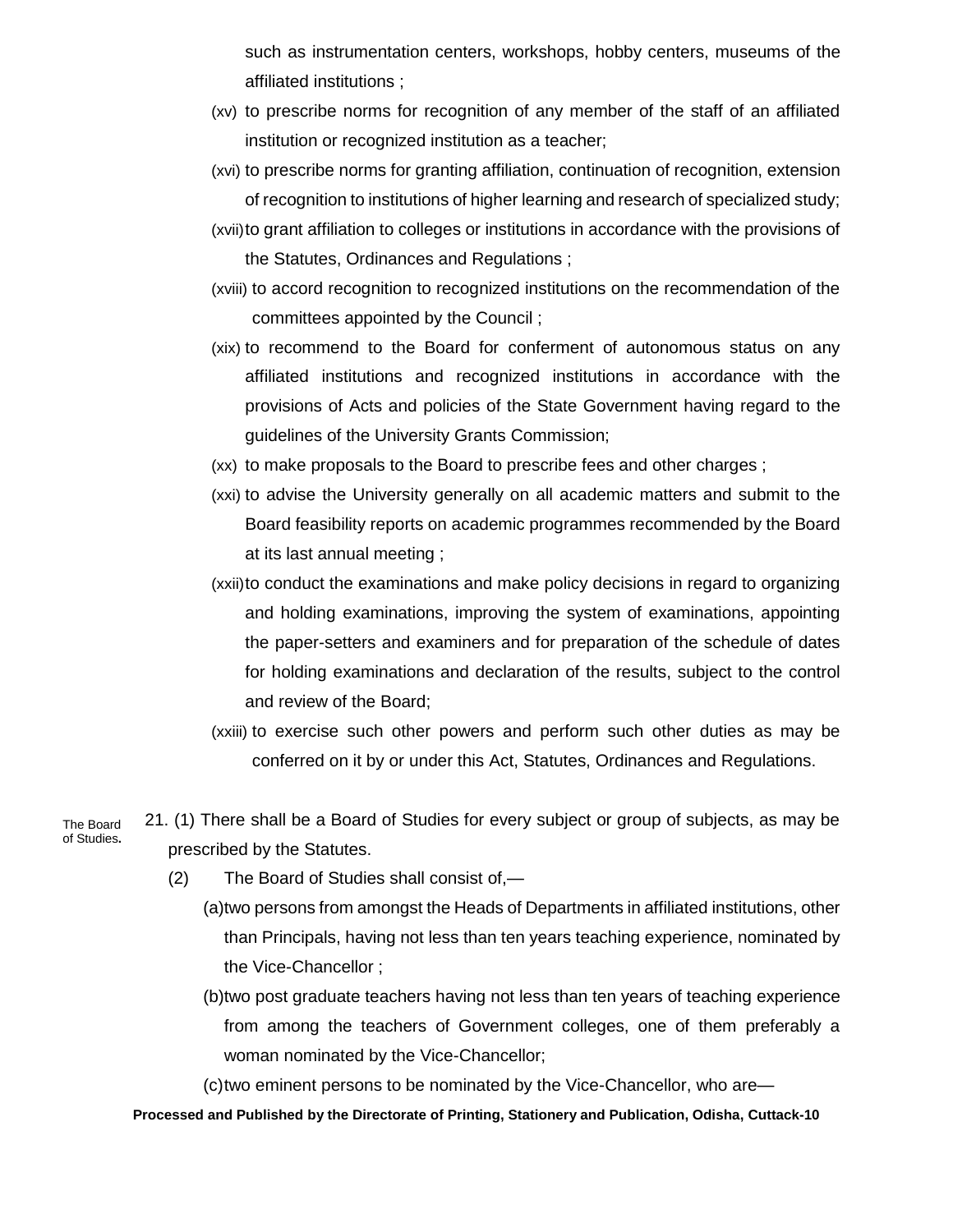- (i) either Professors or Associate Professors in other Universities ; or
- (ii) persons with relevant experience of not less than ten years in national laboratories or research institutions or recognized institutions; or
- (iii) experts in related field, having published—
	- (a) at least one book in the relevant subject ; or
	- (b) four research papers in indexed national or international journals.

(3) The Chairperson shall be nominated by the members of the Board from among themselves.

(4) The term of office of the members of the Board of Studies shall be three years from the date of nomination.

- Powers and functions of the Board of Studies**.**
- 22. (1) The Board of Studies shall have the following powers and functions, namely:—
	- (i) to recommend, upon reference to it by the Board or Academic Council, the Courses of studies, the subject or group of subjects within its purview ;
	- (ii)to recommend books, including text-books, supplementary reading and reference books and other material for such courses of study ;
	- (iii) appointment of paper-setters and examiners at the University examinations in the subject ;
	- (iv) to appoint examiners or evaluators for evaluation of thesis and dissertations and for conducting viva-voce tests, wherever prescribed, for awarding postgraduate doctorate and higher degrees ; and
	- (v) to suggest organization of orientation and refresher courses on the subject.

23**. (**1) The Finance Committee shall consist of the following members, The Finance Committee**.**

namely:—

- (i) the Vice-Chancellor ; who shall be the Chairman;
- (ii) the Registrar ;
- (iii) the Comptroller of Finance ; who shall be the Member-Secretary;
- (iv) two members nominated by the Board from among its members ;

(v) one member from the Academic Council nominated by the Vice-Chancellor;

(vi) Additional Secretary to Government, Health and Family Welfare Department;

(vii) Additional Secretary to Government, Finance Department;

**Processed and Published by the Directorate of Printing, Stationery and Publication, Odisha, Cuttack-10** (2) The Finance Committee shall give advice to the University authorities on any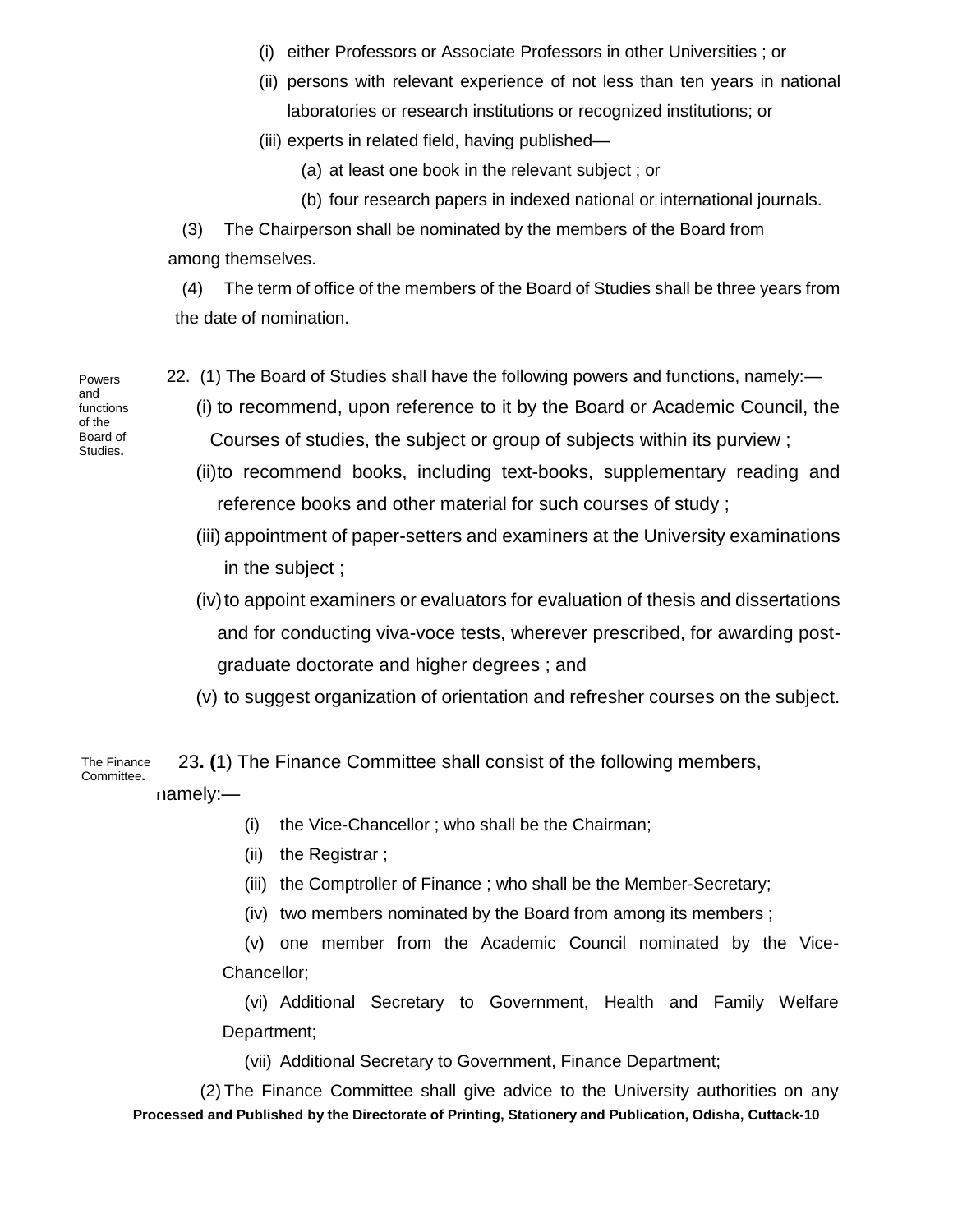matter relating to the finances of the University.

- (3) The Finance committee shall have following powers and functions, namely :-
	- (i) to prepare the budget estimate of the University and to review the accounts of expenditure and to make recommendations to the Board ;
	- (ii) to consider and make recommendations to the Board on the proposals for new expenditure on major works and purchases ;
	- (iii) to scrutinize re-appropriation statements and audit notes and make recommendations to the Board ;
	- (iv) to review the finance of the University and to suggest concurrent audit conducted wherever necessary ; and
	- (v) to give advice and make recommendations to the Board on any other financial question affecting the affairs of the University.
- (4) The meeting of the Finance Committee shall be held twice a year.
- (5) The term of office of the members of Finance Committee shall be such as may be prescribed by the Statutes.
- 24. (1) There shall be a Quality Assurance Council in the University for periodic examination of the academic standards, democratic functioning and social commitment of the affiliated institutions and the university. **University** Quality **Assurance** Council**.**
	- (2) Subject to the provisions of this Act, The Constitution, powers and functions of the Quality Assurance Council and its procedures shall be as prescribed by the Statutes.

**General** provisions regarding authorities of the University**.**

The

25. (1) The constitution, powers, functions and duties of other authorities of the University, not laid down under any of the provisions of this Act, shall be such as may be prescribed by the Statutes.

(2) Notwithstanding anything contained in this Act or Statutes, where a person nominated, appointed or co-opted as an officer of the University or a member of any of the authorities, or committees of the University by virtue of his being eligible to be so nominated or appointed or co-opted as such an officer or a member under any of the categories of officers or members specified by or under the relevant provisions of this Act in relation to such office or authority, such person shall cease to be such an officer of the University or member of such authority as soon as such person ceases to belong to such category and shall be deemed to have vacated the office as such officer or member.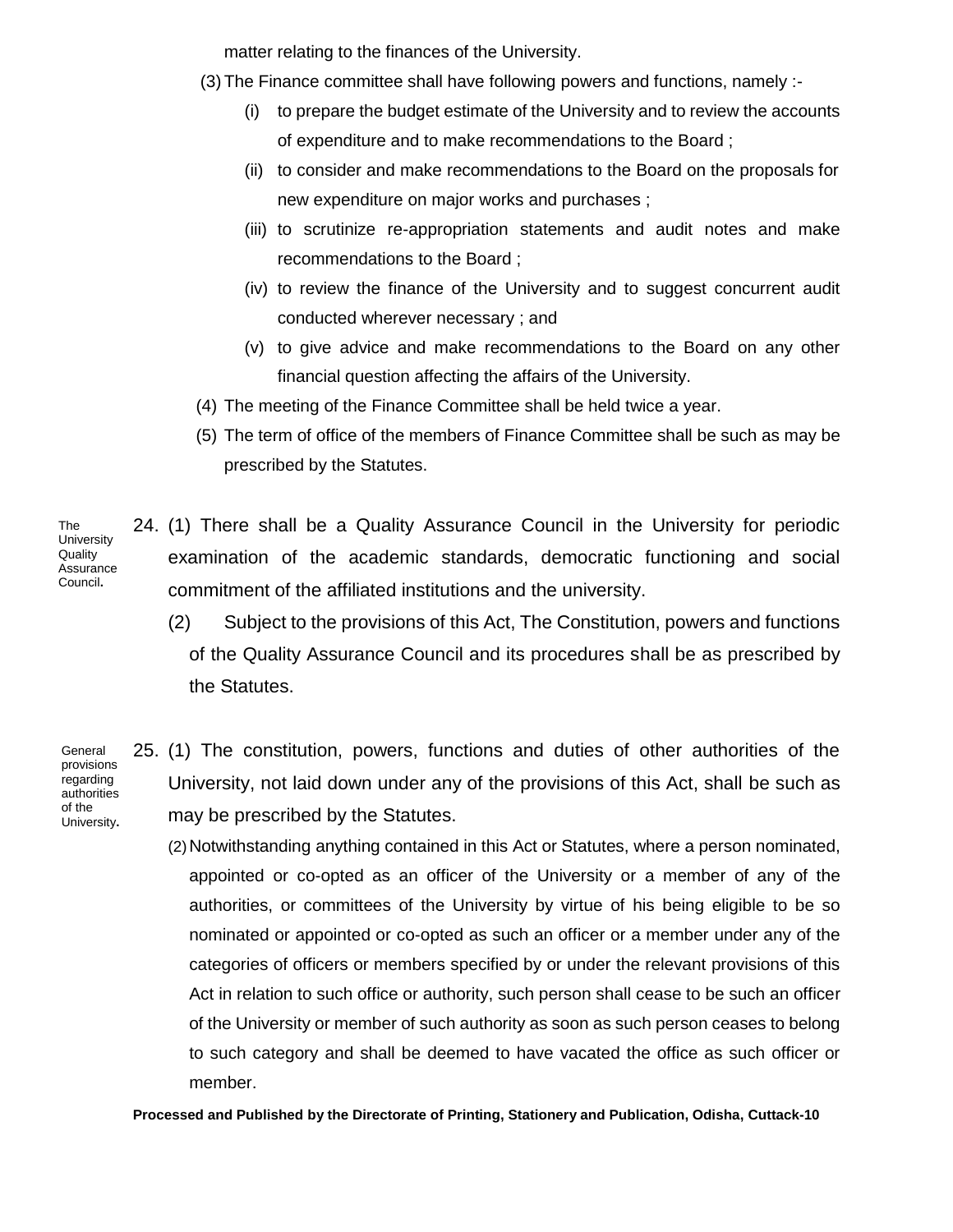- (3)No person shall be a member of any of the authorities of the University for a period of more than two consecutive terms, either as nominated, appointed or co-opted member, as the case may be.
- (4)Save as otherwise provided by or under the provisions of this Act, each authority of the University while acting and exercising its powers and discharging its functions or duties assigned to it by or under the provisions of this Act, shall have the exclusive jurisdiction to deal with and decide on the matters assigned to it and discharge the functions or duties assigned to it by or under the provisions of this Act and the Statutes.
- (5)A member of any authority of the University other than ex-officio member including a nominee may resign by writing under his signature:

Provided that a nominee of the Chancellor may resign, by addressing to the Chancellor and any other member including nominee of the Vice-Chancellor, may resign by addressing to the Vice Chancellor.

- (6)The person shall cease to be a member of such authority upon his resignation being accepted by the Chancellor or, the Vice Chancellor, as the case may be.
- (7)If the person nominated, appointed or co-opted to an authority or committee remains absent without prior permission of the authority or the committee for three consecutive meetings, he shall be deemed to have vacated his membership and he shall cease to be a member from the date of the third such meeting in which he has remained absent.
- (8)Save as otherwise provided by this Act, all matters with regard to the conduct of meetings of the authorities or committees, if any, constituted by the University or by any authority, shall be such as may be prescribed by the Statutes.

### **CHAPTER V**

### **STATUTES, ORDINANCES, REGULATIONS AND BYE-LAWS**

- 26.(1) Subject to the provisions of this Act, the Board shall have, in addition to all other powers vested in it, the power to make Statutes to provide for the administration and management of the affairs of the University with approval of the State Government. Statutes**.**
	- (2) Statutes may provide for all or any of the following matters, namely:—

(i) the powers and duties of the officers of the University ;

(ii) the constitution, powers and duties of the authorities of the University not specifically provided for in this Act ;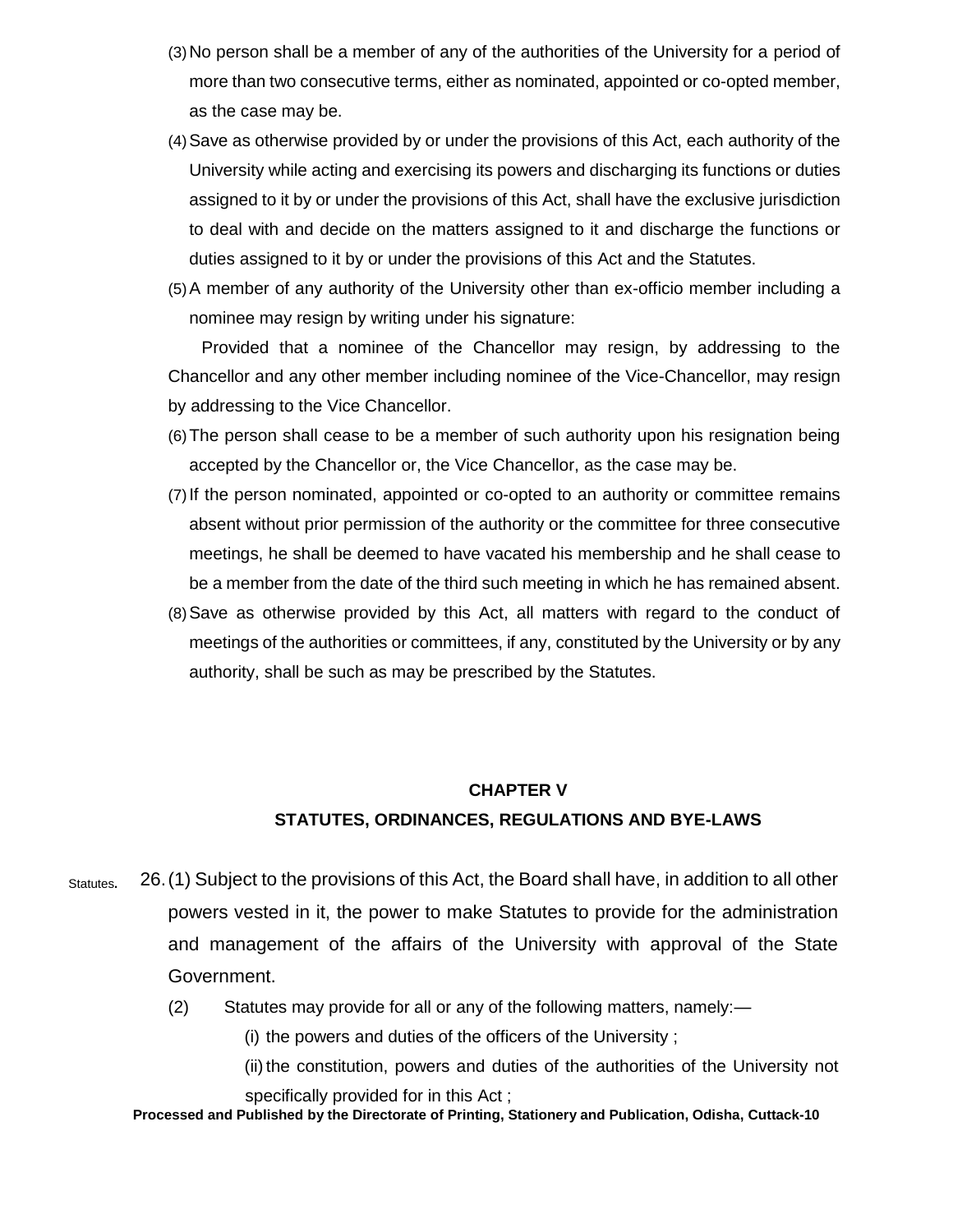(iii) the procedure for the nomination of members of the Board, the Academic Council and other authorities or bodies of the University and all such other matters, relating to these authorities or Committees, as may be necessary or desirable to provide ;

(iv) conferment of honorary degrees and holding convocation ;

(v) the supervision of the affiliated colleges or institutions, or recognized institutions;

(vi) the principles governing the seniority and service conditions of the employees of the University;

(vii)the provision for disqualifying members of the authorities or committees of the University;

(viii) qualifications, recruitment, workload, code of conduct, terms of office, duties and conditions of service including periodic assessment of officers and other employees of the University and the affiliated institutions except those colleges or institutions maintained by the State or Central Government or a local authority, the provision of pension, gratuity and provident fund, the manner of termination of their services, wherever applicable, as approved by the State Government ;

(ix) application of funds of the University for furtherance of the objectives of the University;

(x) conditions and procedure for affiliation of colleges or institutions or for withdrawing the affiliation of colleges or institutions;

(xi) the norms for grant of autonomy to affiliated institutions or recognized institutions or approved institutions;

(xii)acceptance and management of trusts, bequests, donations, endowments and grants from individuals or organizations;

(xiii) fixing of number of working days, number of actual days of instructions, holidays other than Sundays, vacation and terms in academic year ;

(xiv) disciplinary action against officers and other employees of the University, and disciplinary action against teachers, officers and other employees of affiliated institutions or recognized institutions and approved institutions other than the institutions managed by the State Government, the Central Government and local authority;

(xv) award of degrees, diplomas, certificates, and other academic distinctions by the University ;

**Processed and Published by the Directorate of Printing, Stationery and Publication, Odisha, Cuttack-10** (xvi) the withdrawal or cancellation of degrees, diplomas, certificates, and other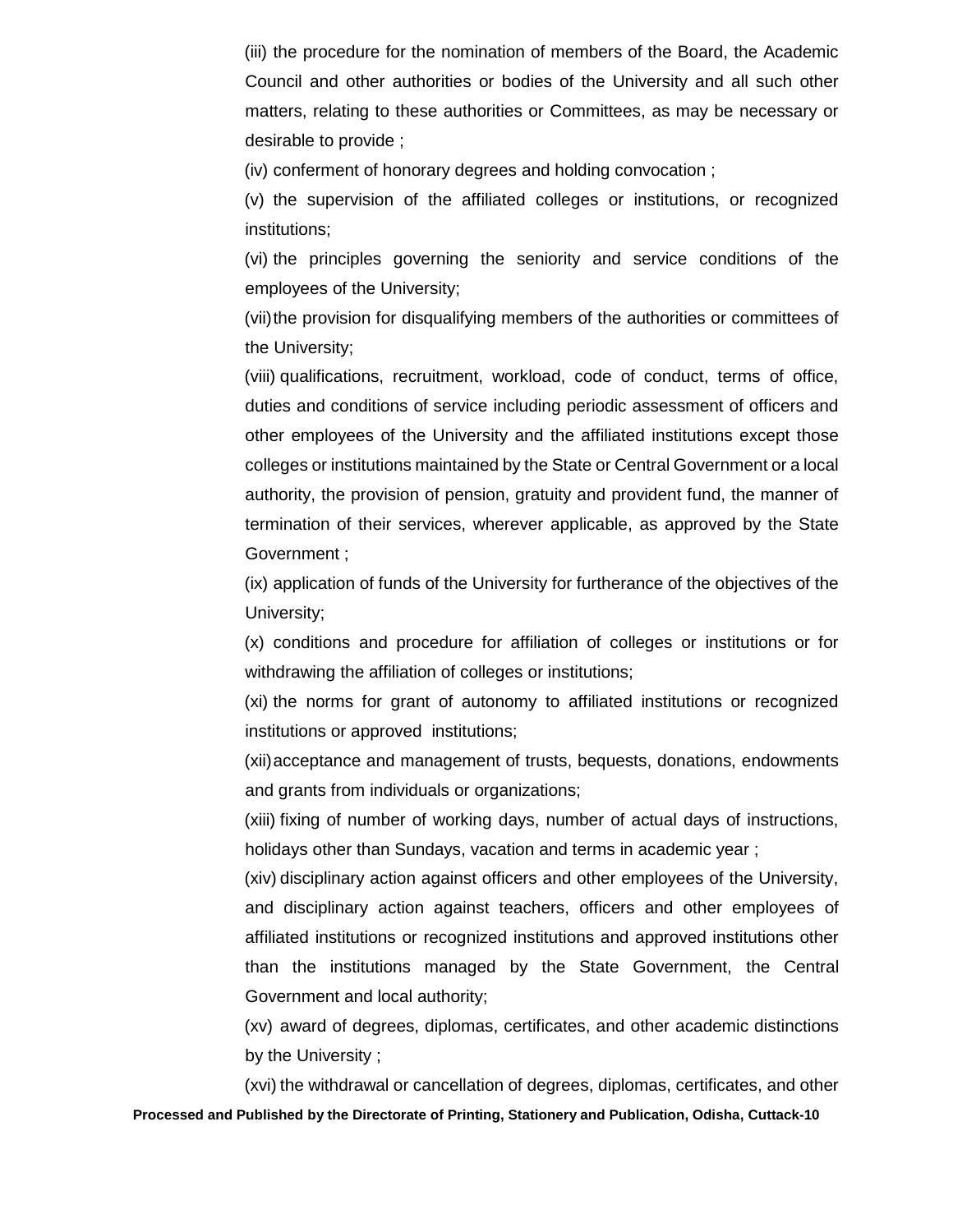academic distinctions granted by the University ;

(xvii) the maintenance of Register of registered graduates ;

(xviii) the maintenance of accounts and preparation and passing of the annual budget of the University ; and

(xix) any matter as may be necessary to give effect to the provisions of this Act.

Procedure for making Statutes**.**

27. (1) Not-withstanding anything contained in this Act, the State Government shall make the First Statutes of the University and shall continue to be in force until amended or superseded by statutes made by the Board in accordance with the provisions of this section.

(2) The Board may, from time to time, make new or additional Statutes or may amend or repeal the Statutes with prior approval of the State Government .

(3) No Statute affecting the powers and duties of any authority of the University shall be made by the Board unless the draft of such Statutes is referred by the Vice–Chancellor to that authority for expressing its views thereon, within such period as may be specified in the reference or with such period as the Vice-Chancellor may allow and views if any, so expressed are duly considered:

Provided that where any such draft Statutes pertaining to academic matters, the Board shall obtain the opinion of the Academic Council before considering the same;

(4) Statutes passed by the Board shall be submitted to the State Government who may give or withhold its approval thereto or refer it back to the Board for reconsideration with such observations as it deems fit;

(5) No Statute passed by the Board shall be valid until approved by the State Government and it shall come into force on the date of its publication in the Odisha Gazette or on such other date as the State Government may fix.

28.Subject to the conditions prescribed by or under this Act, the Board may make Ordinances, to provide for all or any of the following matters, namely:— Ordinance**.**

> (a) the conditions under which students shall be admitted to courses of study for degree, diploma, certificate course and other academic distinctions;

> (b) the fees to be charged for admission to the examinations leading to degrees, diplomas, certificate courses and other academic distinctions, and for registration of students and any other fees to be charged ;

**Processed and Published by the Directorate of Printing, Stationery and Publication, Odisha, Cuttack-10** (c) the conditions of residence, conduct and discipline of the students of the affiliated institutions, and action to be taken against them for breach of discipline or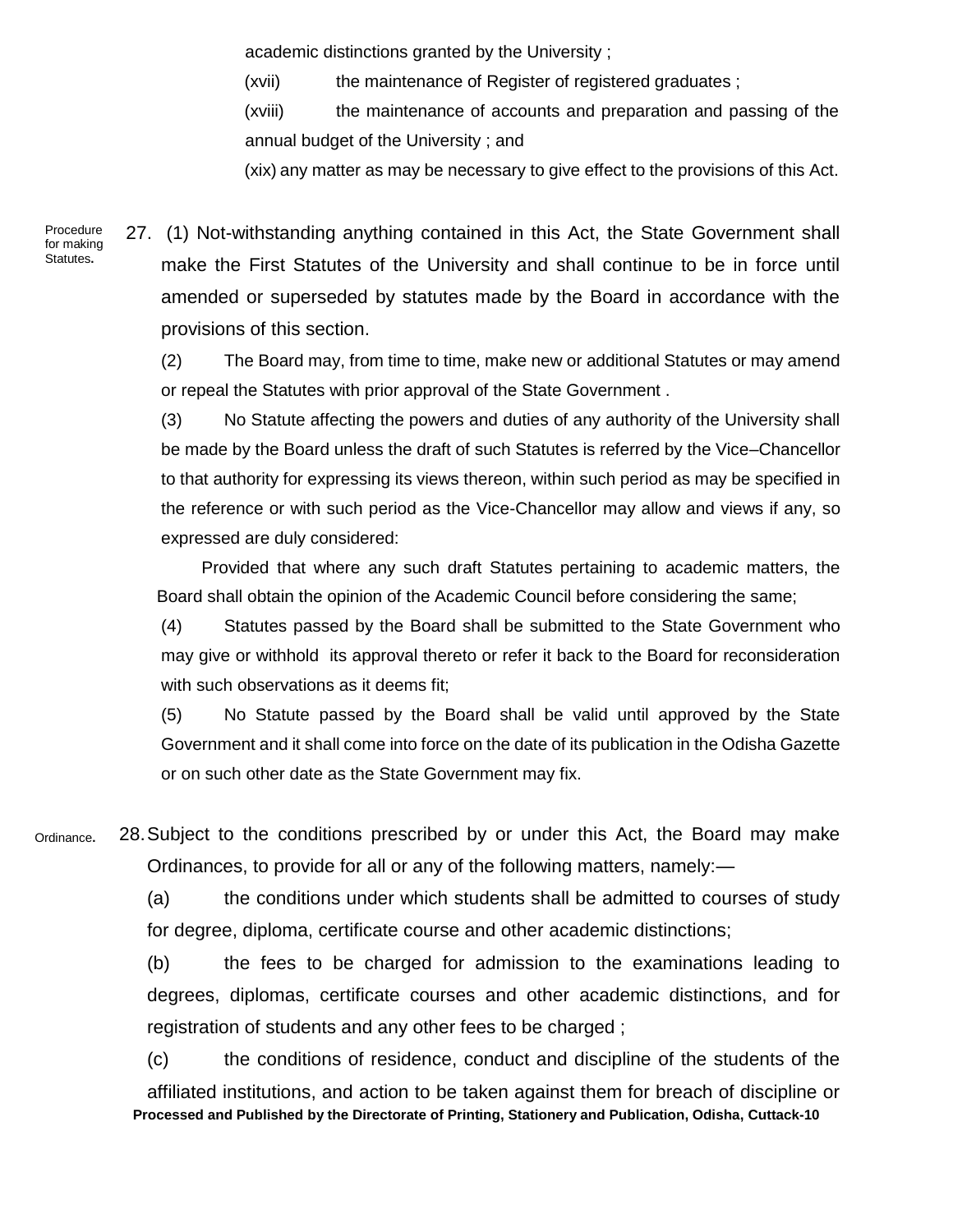misconduct, including the following :-

- (i) use of unfair means at an examination or abetment thereof ;
- (ii) refusal to appear or give evidence in any authorized inquiry by an officer in charge of an examination or by any officer or authority of the University; or
- (iii) disorderly or otherwise objectionable conduct, whether within or outside the University;

(d) the conditions governing the appointment and duties of examiners ;

(e) the conduct of examinations and other tests and the manner in which the candidates may be assessed or examined by the examiners;

(f) the classification of teachers, staff strength, workload of teachers and other staff in the affiliated institutions ;

(g) the inspection of affiliated institutions, recognized institutions, approved institutions and hostels;

(h) the mode of execution of contracts or agreements for, by or on behalf of, the University;

(i) the rules to be observed and enforced by affiliated institutions and recognized institutions regarding transfer of students wherever necessary;

(j) all or any other matters which, by or under this Act or Statutes, are to be or may be, provided by Ordinances; and

(k) all or any other matter, in the opinion of the Board, necessary for the exercise of the powers onferred or the performance of the duties imposed on any authority of the University under this Act or Statutes.

29.(1)The Board may make, amend or repeal Ordinances in the manner hereinafter provided in this section. Procedure to make Ordinance **.**

> (2) No Ordinance concerning the matters referred to in clauses (a) to (e) of section 28 shall be made by the Board unless a draft thereof has been proposed by the Academic Council.

> (3) The Board shall not have the power to amend any draft proposed by the Academic Council under sub-section (2) but may reject or return it to the Academic Council for reconsideration, in part or in whole, together with any amendment which the Board may suggest.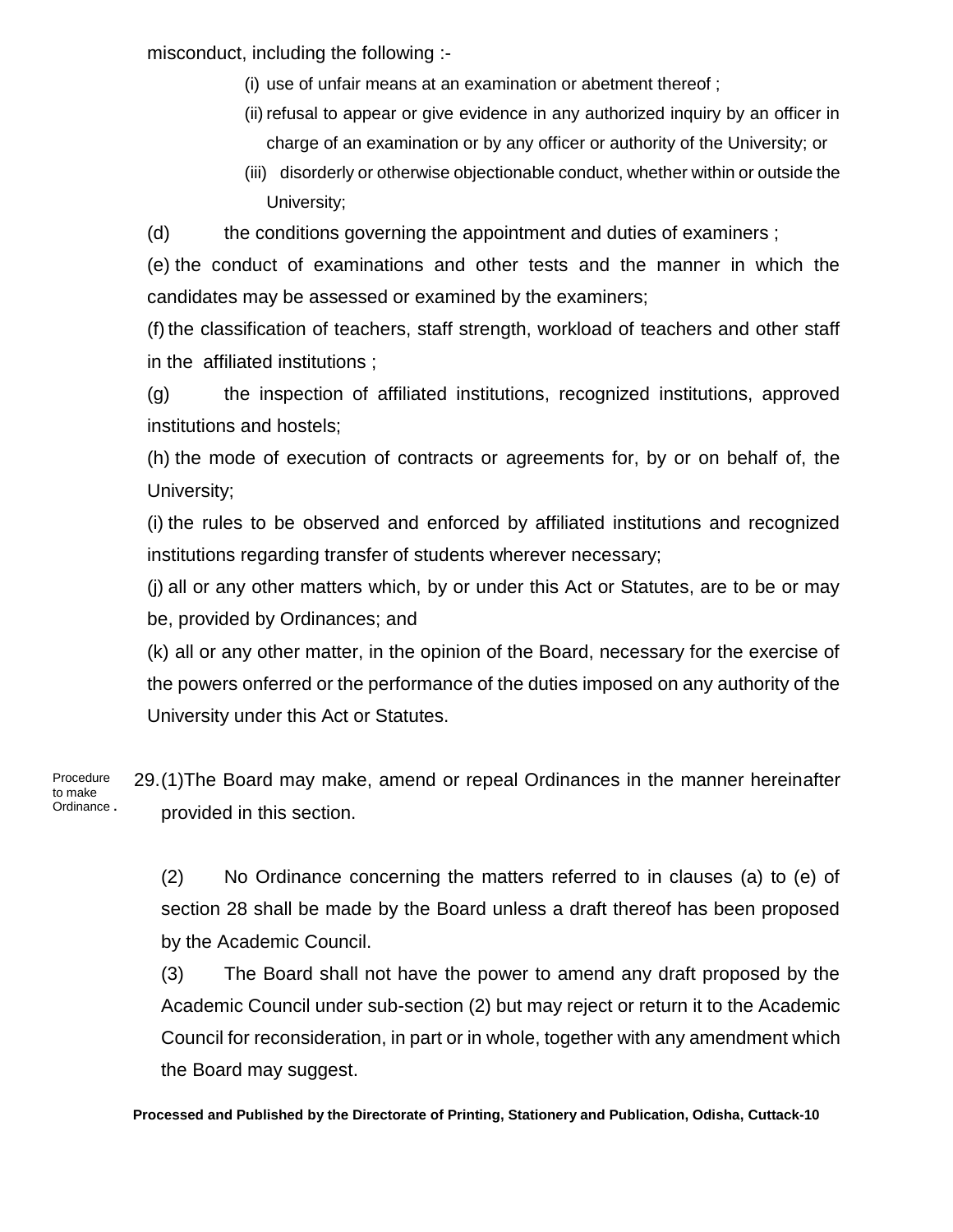(4) Every Ordinance passed by the Board shall be submitted to the State Government who may give its approval or refer it back to the Board for reconsideration with such observation as it may deem fit.

(5) No Ordinance passed by the Board shall be valid until approved by the State Government and it shall come into force as the Board may direct.

30. (1) Subject to provisions of this Act, the Statutes and Ordinances and the approval of the Board, the Academic Council may make Regulations in the manner prescribed by Statutes, providing for all or any of the following matters, namely:— Regulations**.**

- (i) the courses of studies and the conduct of examinations;
- (ii) the admission of students to the various courses of study and to the examinations;
- (iii) the qualifications of teachers;
- (iv) the appointment and prescription of duties of examiners; .

(v) recognition of examinations, degrees and diplomas of the Universities as equivalent to the examinations, degrees and diplomas of the University; and

(vi) all other matters which under the provisions of this Act, the Statutes and the Ordinances are to be, or may be, prescribed by the Regulations.

(2)All Regulations made under this Act shall have effect from such date as the Academic Council may direct, but every Regulation so made shall be laid before the Board during its next succeeding meeting for approval.

- 31.(1) Any authority may, subject to the previous approval of the Board shall have the power to make bye-laws and orders not inconsistent with the Act, the Statutes, Ordinances and Regulations, for the guidance and working of the Boards and Committees constituted under the provisions of this Act, the Statutes, the Ordinances and the Regulations and for regulating the procedure and conduct of business at the meetings of any authority of the University and providing for all matters solely concerning such authority or Committee. Bye – Laws and Orders**.**
	- (2) Such bye-laws and orders shall be submitted to the Board which may amend or annul them in such manner as it thinks proper, after ascertaining and considering the views of the authority or Committee making them.

## **CHAPTER VI**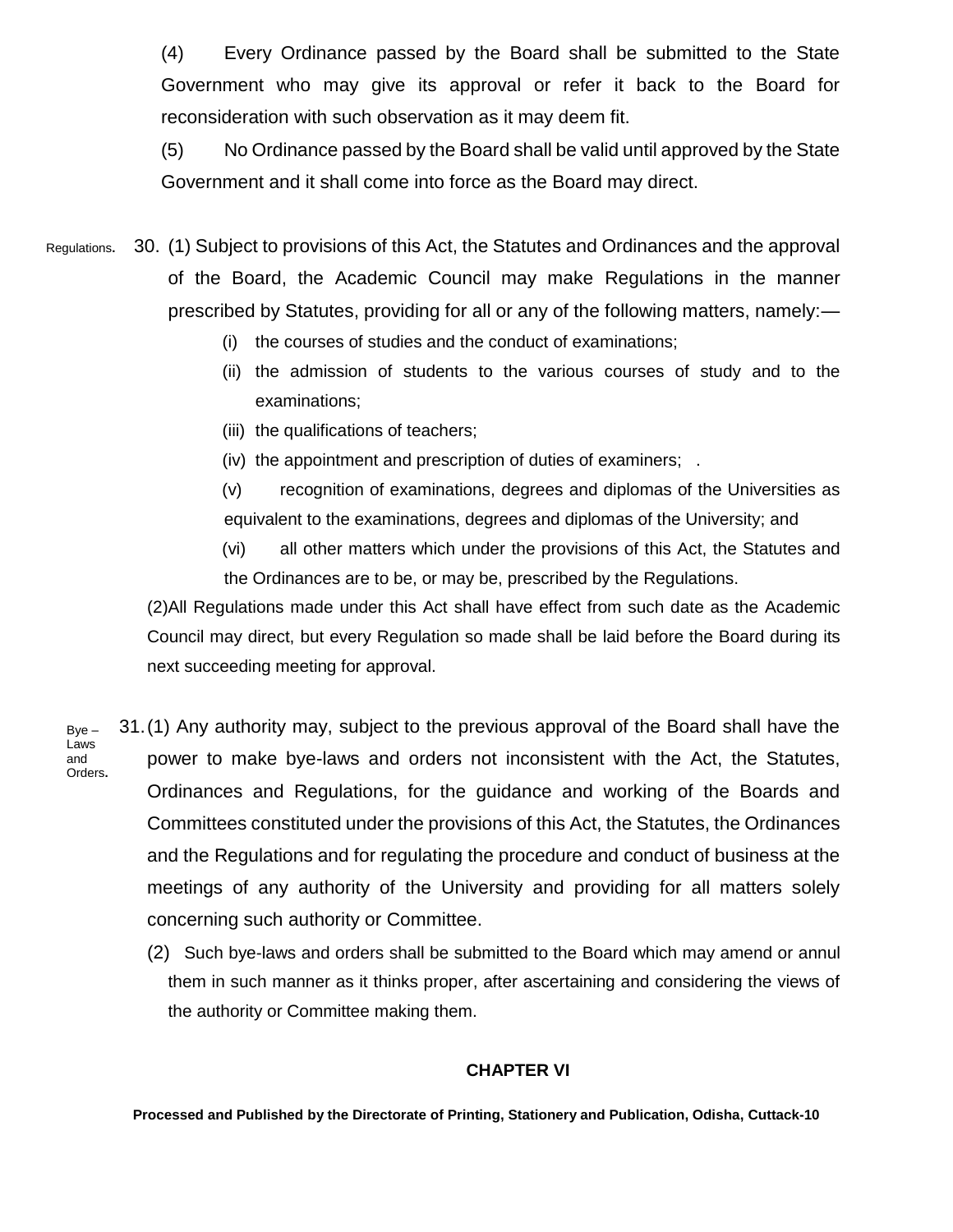### **ADMISSIONS AND OTHER MATTERS RELATING TO STUDENTS**

Admission and Examination**.** 32. (1) Subject to the rights of the minority educational institutions, admission to all courses in the affiliated institutions shall be made in accordance with the reservation policy of the State Government for the members of the Scheduled Caste, Scheduled Tribes, Socially and Educationally Backward classes of citizen, Women and other category of persons:

Provided that where rules have been framed by the State Government, in the interest of the students of the entire State, the University shall adopt the same:

Provided further that having regard to the maintenance of discipline, the authority concerned shall have the power to refuse admission to a student with the approval of Board:

(2)At the beginning of each academic year, the University shall prepare and publish an academic calendar for all programmes including a Schedule of Examinations:

Provided that, no examination or the results of an examination shall be held invalid only for the reason that the University has not followed the Schedule.

33.The University shall make provision in the Statutes to ensure that the students nominated to represent their classes, colleges, as the case may be, for sports, cultural and all other activities are nominated entirely on the basis of merit in the respective field. Selection of students for cultural and activities**.**

# **CHAPTER VII PERMISSION, AFFILIATION AND RECOGNITION OF COLLEGES AND INSTITUTIONS**

Transfer of affiliation of existing institutions**.**

sports,

other

**Processed and Published by the Directorate of Printing, Stationery and Publication, Odisha, Cuttack-10** 34.(1) Notwithstanding anything contained in any other Law for the time being in force but subject to the provisions of this Act, all the colleges or Institutions imparting education in Health Science and allied subjects existing in State and affiliated to any other University immediately before the appointed date shall be deemed to have been disaffiliated from the respective Universities and to have been affiliated to the University from such appointed date for such period and subject to such terms and conditions as has been specified in the order of the affiliation of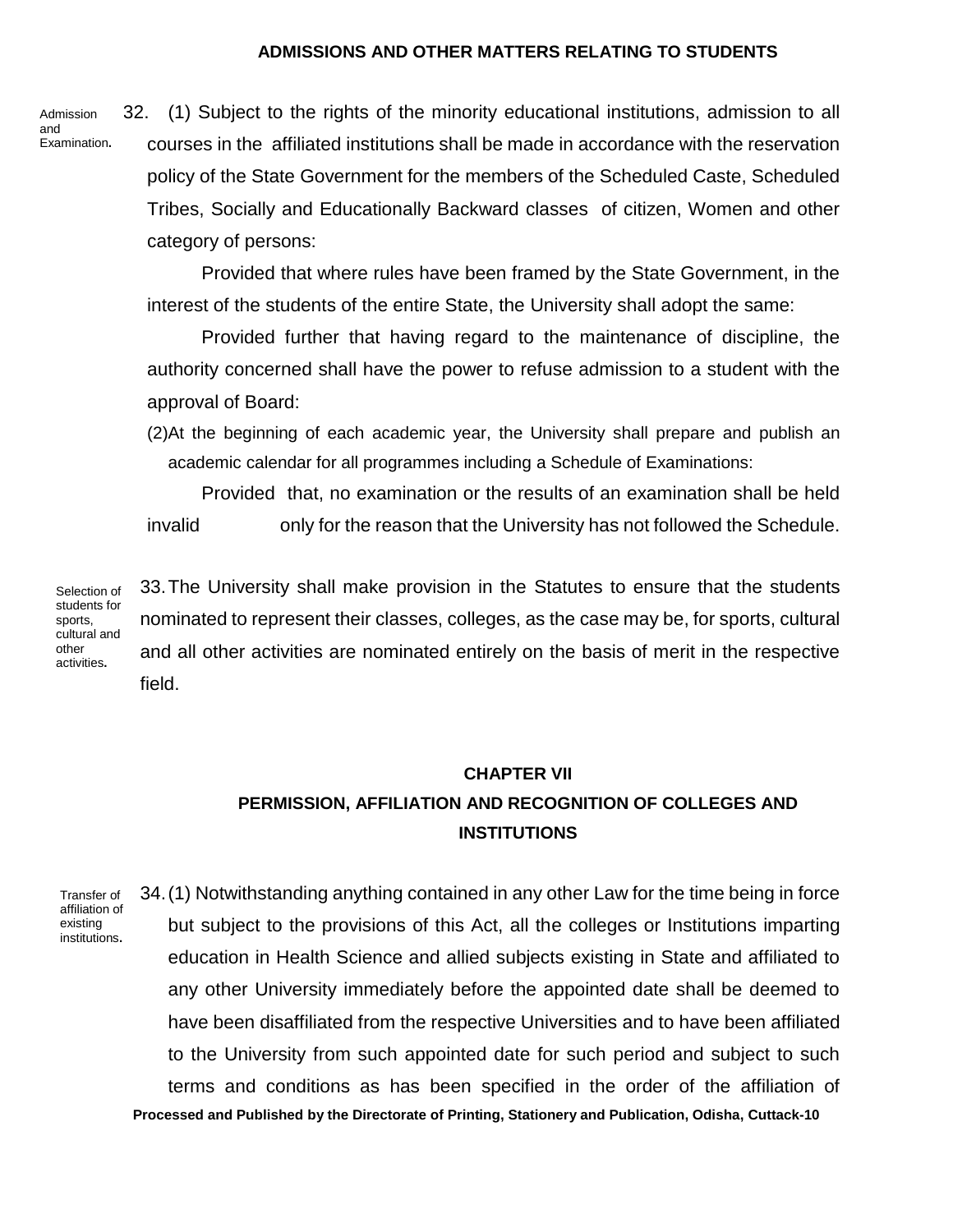respective Universities :

Provided that the University may impose such other terms and conditions for continuation of further extension of the terms and conditions not inconsistent with the provisions of this Act and of any law made by the Parliament, as it may deem fit, and the college or institution so affiliated shall be bound to comply with those terms and conditions within such reasonable time as may be directed by the University:

Provided further that the University shall have the power to alter or withdraw the affiliation deemed to have been granted under this sub-section, if any such college or institution does not comply with the terms and conditions so imposed.

- (2) For the purpose of deemed affiliation provided in sub-section (1), any college or institution shall submit a copy of the valid letter of affiliation granted by other University concerned to the Registrar of the University within a period, as may be fixed by the University, in the order and acknowledgement of the receipt of such copy by the University shall be a valid evidence for the purpose of such deemed affiliation.
- (3) The affiliation of the colleges or institutions referred to in sub- section (1) shall, subject to the conditions that the affiliation of those colleges or institutions in respect of the batches of students admitted to the courses in health sciences and allied subjects, continue till those batches of students complete their courses and the examinations of all such students shall be conducted by such other Universities to which they were attached and Degrees or Diplomas or other distinctions shall be awarded by such Universities and admission to these colleges for the academic year preceding the appointed date shall continue in such Universities.
- (4) The admission to the course or courses to be started, in the colleges and institutions from the succeeding academic year from the appointed date and onwards and the examinations for the new batches of students admitted or to be admitted during said academic year, shall be conducted by the University and degrees or diplomas be awarded by the University.

Affiliation and recognition**.**

35. The Educational Agency applying for affiliation or recognition and whose college or institution has been granted affiliation or recognition, shall give and comply with the undertaking to the effect -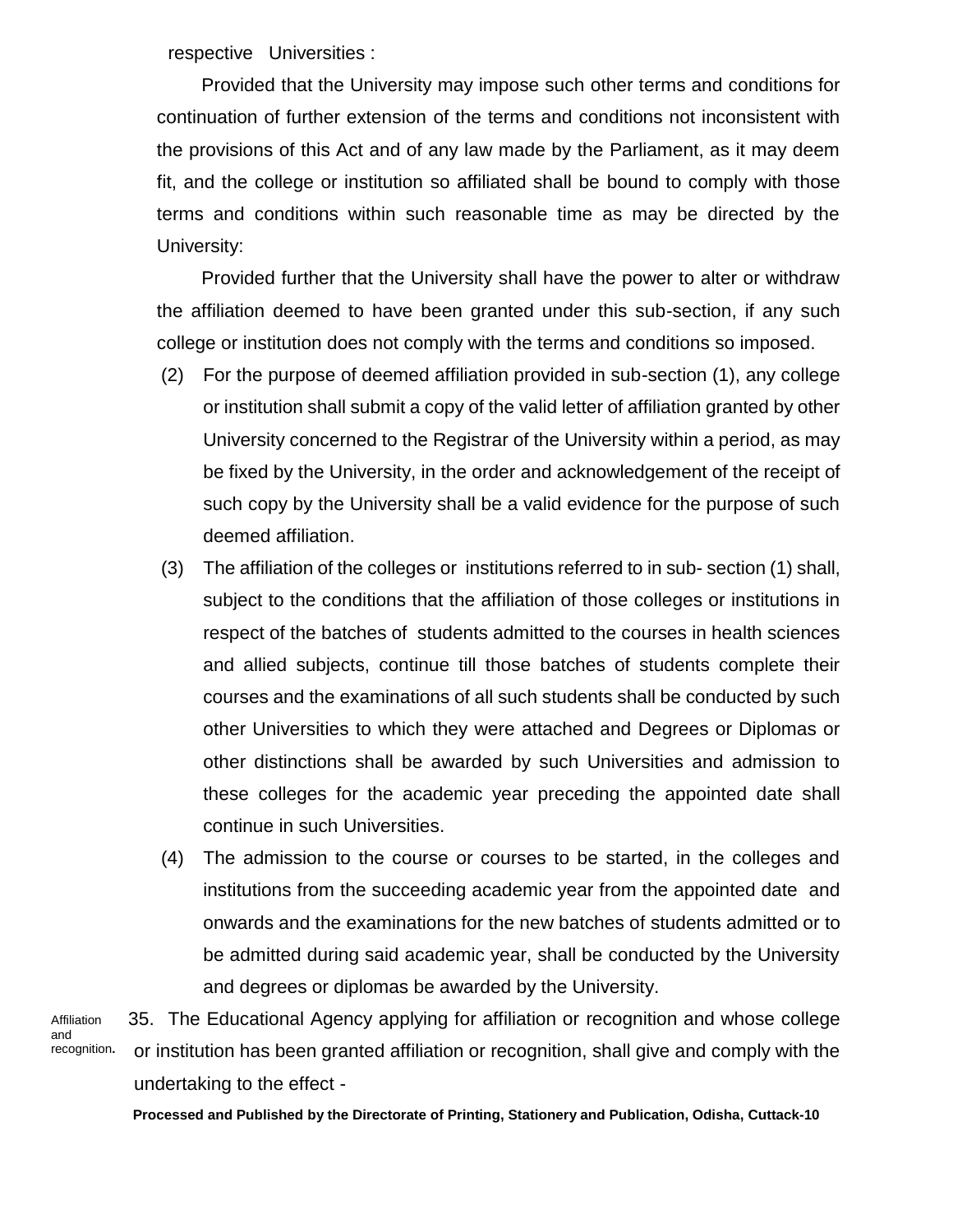- (i) that the provisions of this Act, or any other Act passed by the State Legislature related to Medical Education or Higher Education field in the State, rules made thereunder and Statutes, Ordinances, Regulations, and directions of the University shall be observed ;
- (ii) that the number of students admitted for courses of study shall not exceed the limits prescribed from time to time, by the University, the Central or the State Government or the Regulatory body, in the concerned discipline;
- (iii) that there shall be suitable and adequate physical facilities such as buildings, laboratories, libraries, equipment required for teaching and research, hostel and other infrastructure facilities, as the case may be, prescribed by Statutes, Ordinances and Regulations ;
- (iv) that the financial resources of the college or institution shall be such as to make due provision for its continued maintenance and working ;
- (v) that the strength and qualifications of teaching and non-teaching staff of the affiliated institution and the emoluments and the terms and conditions of service of the staff of affiliated institution shall be such ,as may be prescribed by the University and which shall be sufficient to make due provision for courses of study, teaching or training or research efficiently ;
- (vi) that the services of all teaching and non-teaching employees and the facilities of the college or the institution to be affiliated shall be made available for conducting examinations and for promoting other activities of the University ;
- (vii)that the directions and orders issued by the Chancellor, Vice-Chancellor and other officers of the University in exercise of the powers conferred on them under the provisions of this Act, Statutes, Ordinances and Regulations or any other Act passed by the State Legislature in this regard, shall be complied with ;
- (viii) that there shall be no transfer of the management or ownership of the college without previous sanction of the University ;
- (ix) that the college or institution shall not be closed without previous sanction of the University ;
- (x)that in the event of disaffiliation or de-recognition or closure of the college or institution, all the assets of the college or institution including building and equipment which have been constructed or created out of the amount paid as a grant-in-aid or as a concession by the State Government or the University Grants Commission shall vest in the State Government.

Procedure of permission**.**

**Processed and Published by the Directorate of Printing, Stationery and Publication, Odisha, Cuttack-10** 36. (1) The University shall prepare a perspective plan for educational development for the location of recognized institutions in a manner ensuring equitable distribution of facilities for higher education in Health Sciences having due regard, in particular, to the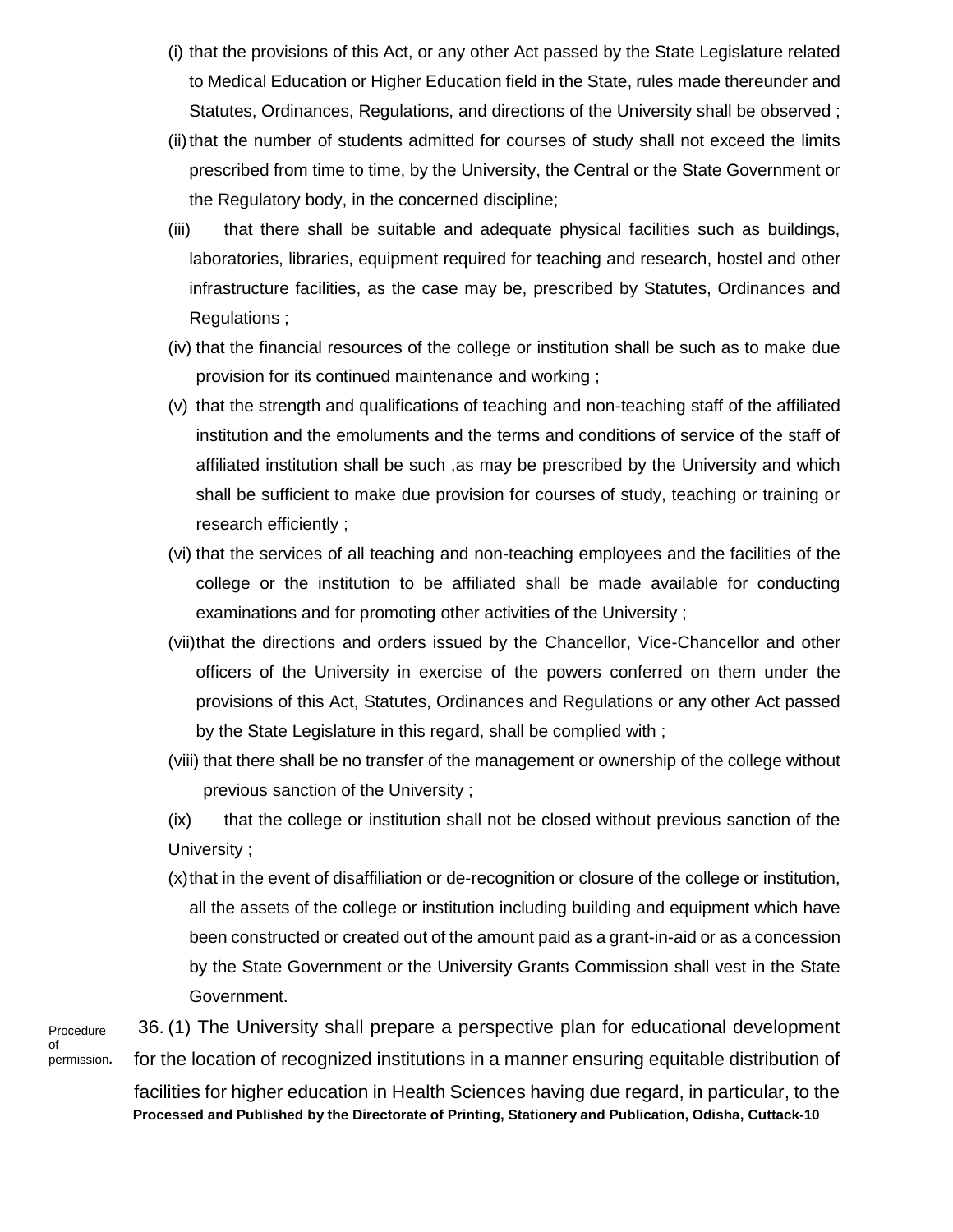needs of un-served and underdeveloped areas within the jurisdiction of the University and such plan shall be prepared by the Academic Council and as approved by the Board, shall be the plan for according permission for establishment of college or institution of higher learning and every such plan shall be updated in every five years.

- (2)No application for opening a new college or institution of higher learning which is not in conformity with such plan, shall be considered by the University, unless the State Government directs otherwise with sufficient reason.
- (3)No student shall be admitted by the college or institution unless the first time affiliation has been granted by the University to the college or institution.
- (4)The rules and procedure for affiliation of an institution to the University shall be, as prescribed by the Statutes.
- 37. (l) The affiliated institution or recognized institution may apply for continuation of affiliation or recognition for the courses of studies, for which affiliation or recognition was granted ordinarily six months prior to the date of expiry of such affiliation or recognition and the University shall follow the procedure prescribed in the Statutes, so far as applicable, for grant of continuation of affiliation. **Continuation** of affiliation**.**
	- (2)The affiliated institution or recognized institution may apply for affiliation or recognition for additional courses of studies and the same shall be considered by the University following the procedures or rules prescribed in this regard in the Statutes.
	- (3)An affiliated institution with at least three years standing as an affiliated institution may apply for permanent affiliation in the manner as may be prescribed in the Statutes and the University shall consider such applications in such manner as may be prescribed in the Statutes.

Submission of reports and inspection**.**

38. (1) Every affiliated institution or recognized institution or the Educational Agency associated with such institution, shall furnish such reports, returns and other particulars as the University may require for enabling it to judge the academic standards and standards of academic administration of the affiliated institution or recognized institution.

(2) The Vice-Chancellor shall cause every affiliated institution or recognized institution to be inspected, at least once in every three years, by one or more committees appointed by him in that behalf which shall consist of the following members, namely :—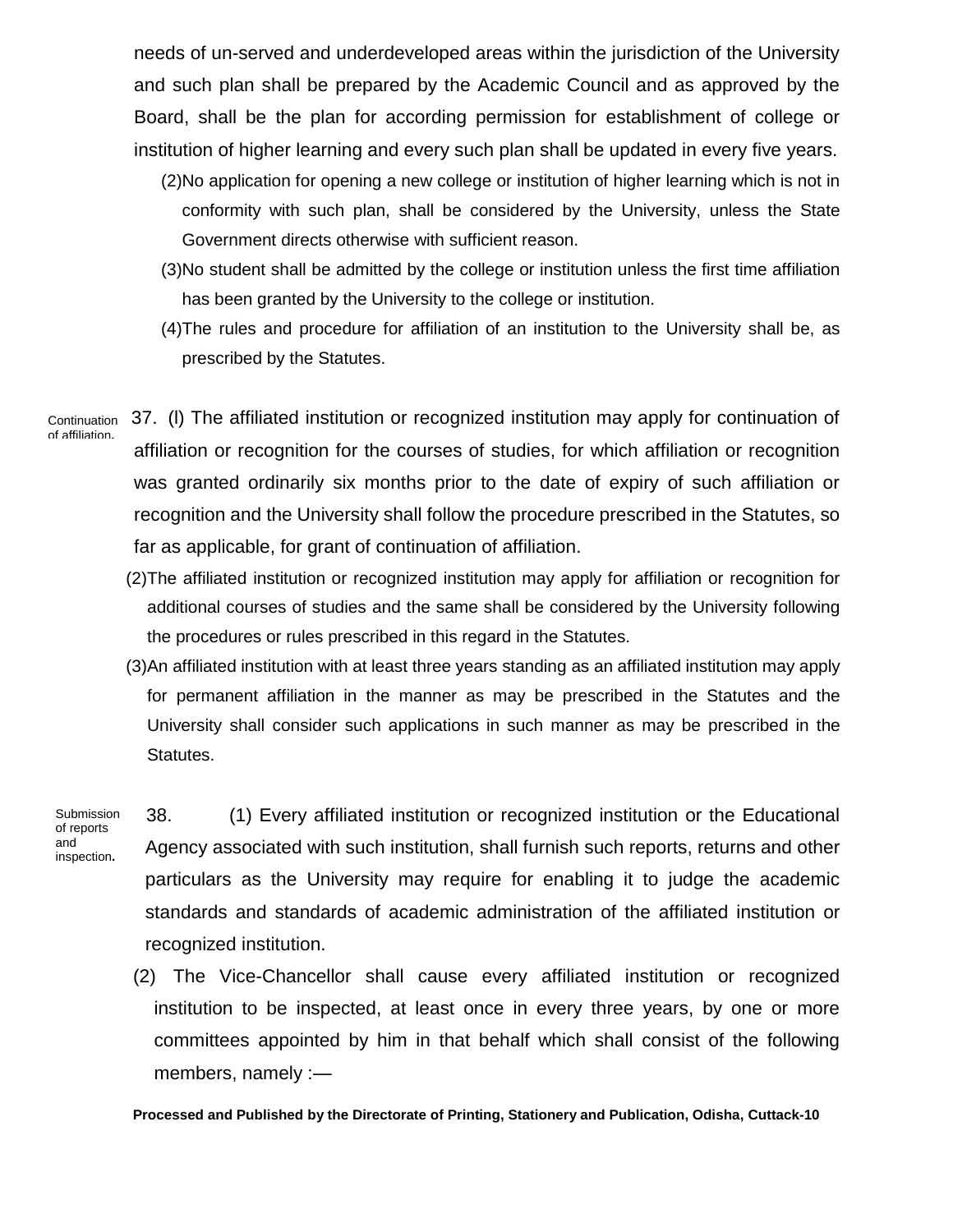- (a) Chairperson of the committee, nominated by the Vice-Chancellor;
- (b) One expert in the Medical Education, not connected with the University, nominated by the Vice-Chancellor ; and
- (c) One expert, to be nominated by the Board :

Provided that no member of such committee shall be connected with the management of the college or the institution concerned.

- (3)The committee shall submit its report to the Vice-Chancellor for consideration and for further action as may be necessary.
- **Withdrawal** of affiliation

39. (l) If an affiliated institution or recognized institution fails to comply with the conditions of affiliation or recognition as provided in this Act or Statutes or fails to comply with the directions of the University or the State Government, or if it is functioning in a manner prejudicial to the interest of the University or the standards laid down by the Ordinance or Statutes, the University shall take action against such institutions under this Act for withdrawal of the affiliation or recognition granted to the college or institution, after giving notice to the Principal of the College or institution and the Educational Agency concerned, regarding the reasons for such withdrawal of affiliation or recognition and considering the reply given by the Principal of the college or institution or the Educational Agency.

(2) The rules and procedures for withdrawal of affiliation or recognition shall be such as may be prescribed by the Statutes.

Closure of College Institution

40. (1) No management of an affiliated institution or recognized institution shall be allowed to close down the affiliated institution or recognized institution without prior permission of the University and the State Government.

(2) The procedure to close down an affiliated institution and recognized institution shall be such as may be prescribed by the Statutes.

# **CHAPTER VIII ENROLMENT, DEGREES AND CONVOCATIONS**

41. All graduate or post-graduate teaching, training and research shall normally be conducted within the affiliated institutions and the recognized institutions in the manner as may be prescribed by the Statutes. Teaching , training and research**.**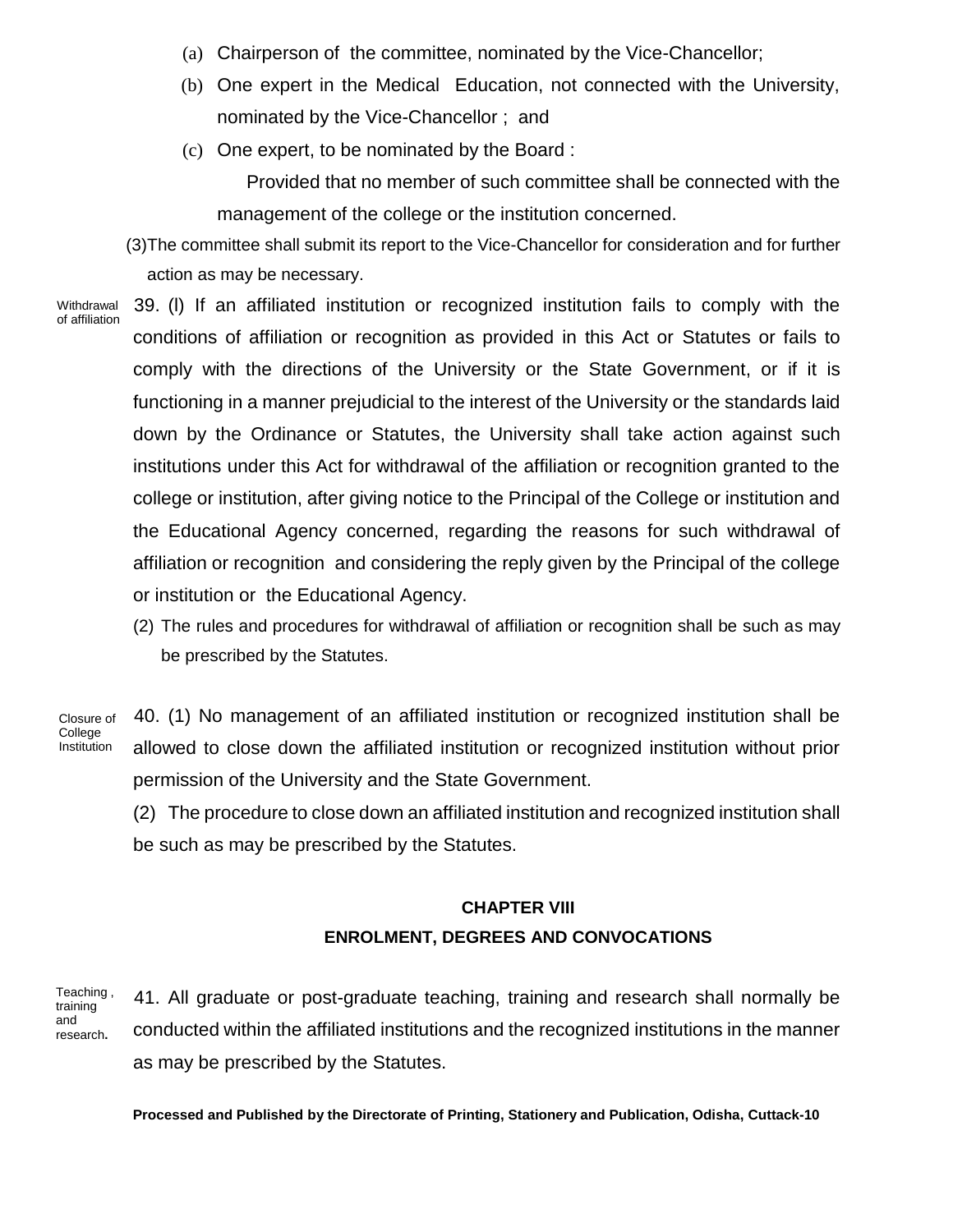Registered graduates**.**

42. **(**1) Subject to the provisions of sub-section (2), the persons who are graduates of the University shall be entitled to have their names entered in the register of registered graduates or deemed registered graduates, maintained by the University.

- (2)Every person who intends to be a registered graduate shall make an application to the Registrar in such form and make payment of such fees, as may be prescribed by the Statutes and the Registrar shall, after making such inquiry as he thinks fit, decide whether the person is entitled to be a registered graduate.
- (3)If any dispute arises as to whether a person is entitled to have his name entered in the register of graduates, it shall be decided by the Vice-Chancellor after making or causing to be made such inquiry as he thinks fit and his decision shall be final.
- (4)The Chancellor may, on the recommendation of the Board supported by a majority of not less than two-third of its members present at its meeting but such majority comprising not less than one-half of total members of the Board, remove the name of any person from the register of graduates for such period as the Chancellor thinks fit, if such person has been convicted by a court for any offence which, in the opinion of the Board, is a serious offence involving moral turpitude.
- (5) No action under the sub-section (4) shall be taken unless the person concerned is given an opportunity of being heard.

# **CHAPTER IX FINANCE**

43. (1) All grants and loans received from the State Government, the Central Government, the University Grants Commission and from any other source, all revenues of the University, all fees received, all income such as rent and profits derived from properties and funds vested in the University, all endowments and donations received from any source whatsoever, all other miscellaneous receipts of the University and deposits, remittances and service of funds, received in connection with the affairs of the University shall form one consolidated fund called " Odisha University of Health Sciences Fund" and shall be utilized for the purposes and in the manner laid down in this Act and the Statutes: University Fund**.**

Provided that separate accounts may be maintained for specific purposes.

- (2) All moneys in the Odisha University of Health Sciences Fund shall be kept in any scheduled nationalized Bank.
- **Processed and Published by the Directorate of Printing, Stationery and Publication, Odisha, Cuttack-10** (3) The University may invest such part of the money of the Odisha University of Health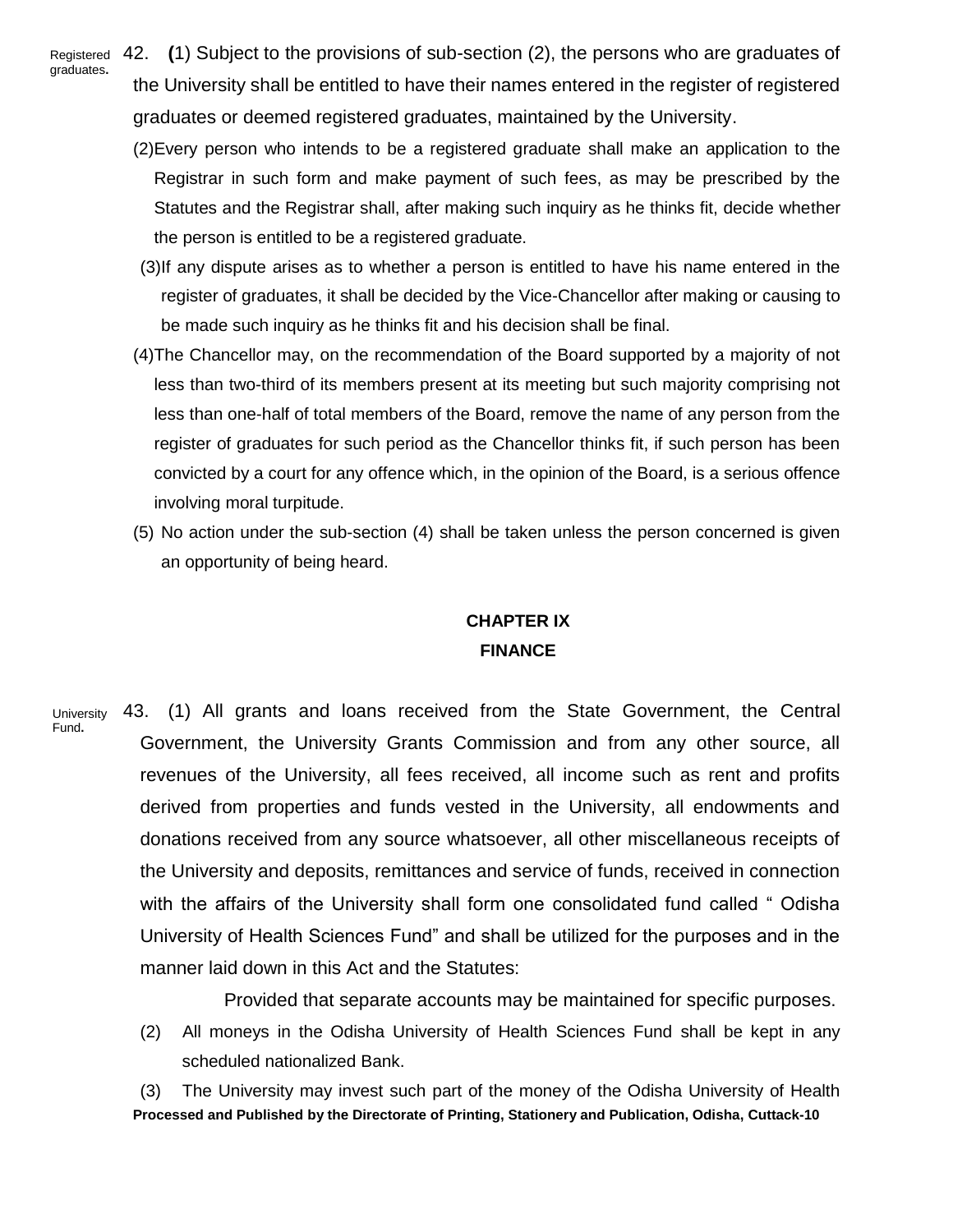Sciences Fund, as it may deem fit, in Government securities or securities guaranteed by the Government of India with prior approval of the Board.

- (4) The custody of the Odisha University of Health Sciences Fund, the payment of money therein, the withdrawal of money therefrom and all other ancillary matters shall be regulated by the Statutes.
- (5) The University shall establish the following accounts, namely:—
	- (i) general fund ;
	- (ii) salary fund;
	- (iii) trust fund;
	- (iv) development and programme fund;
	- (v) research fund;
	- (vi) contingency fund; and
	- (vii) any other fund which, in the opinion of the University, is deemed necessary.
- (6) The following shall form part of or be paid into the general fund, namely:—
	- (i) any non-salary contribution or grant, received from the State Government or the Central Government or the University Grants Commission;
	- (ii) all incomes of the University from any source whatsoever, including income from fees and charges;
	- (iii) any sums borrowed from the banks or any other agency, with the permission of the State Government;
	- (iv) sum received from any other source or agency.
- (7) The salary fund shall consist of all amounts received from the State Government, Central Government or the University Grants Commission towards full or part payment of the salary and allowances and no amount from this fund shall be utilized for a purpose other than payment of salary and allowances.
- (8) All income or money from trusts, bequests, donations, endowments, subventions and similar grants shall form the trust fund.
- (9) The development and programme fund of the University shall consist of all infrastructure development grants received from the State Government, all contributions made by the University Grants Commission for development and research, grants received from other funding agencies of the Central Government, United Nations and its affiliates, other international agencies, industries, banks and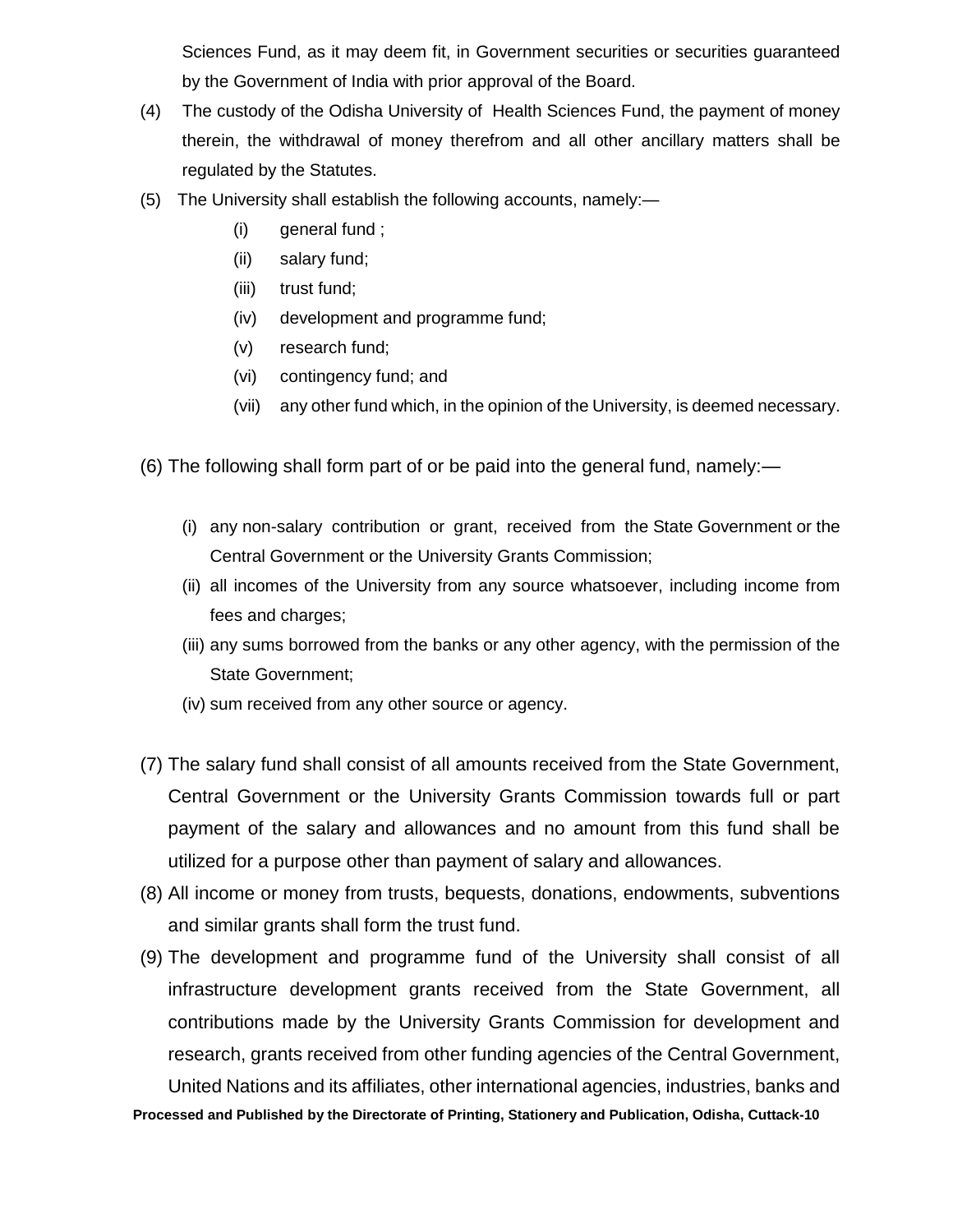financial institutions or persons but no amount from this fund shall be appropriated to any other fund of the University or expended for any other purpose ;

- (10) The development and programme fund shall be utilized in the manner consistent with the object of the programmes for which a suitable code will be adopted to include the guidelines of the funding agency on expenditure and audit, to be granted and approved by the Board.
- (11) The research fund shall be utilized for research activities which shall consist of any sum received from Government of India, Government of Odisha, any Autonomous Institute, International Research Agencies or any other Agencies, Body or authority for the purpose of undertaking research activity.
- (12) The University shall have and maintain a contingency fund under a separate head of the University accounts which shall be used only for the purposes of meeting any unforeseen expenditure.
- (13)Surplus moneys at the credit of these funds, which cannot immediately or at any early date be applied for the purposes aforesaid, shall, from time to time, be deposited in the banks.

44. (1) The University shall receive as grant-in-aid for its maintenance such sums provided by the State Government in the State's annual budget, subject to such conditions as may be fixed by the State Government from time to time. Grants from the State Government**.**

> (2) The State Government may pay to the University such other grants, subject to such conditions as they think fit for specific purposes.

- 45. (1) The annual budget estimates along with the financial statements of the University for ensuing financial year shall be prepared by the Comptroller of Finance and presented to Finance Committee, under the direction of the Vice-Chancellor before such dates as may be prescribed by the Statutes, for approval. Budget**.**
	- (2) The annual budget estimates and the Financial statement as approved by the Finance Committee, shall be presented to the Board for consideration.
	- (3) The Board shall have no power to reject the Budget, but it can make suggestions and amendments to the Budget and return the same to the Finance Committee for consideration.

 (4) The Finance Committee may accept or reject the recommendation of the Board with justification.

**Processed and Published by the Directorate of Printing, Stationery and Publication, Odisha, Cuttack-10** (5) The Finance Committee shall forward copies of financial estimates or statements as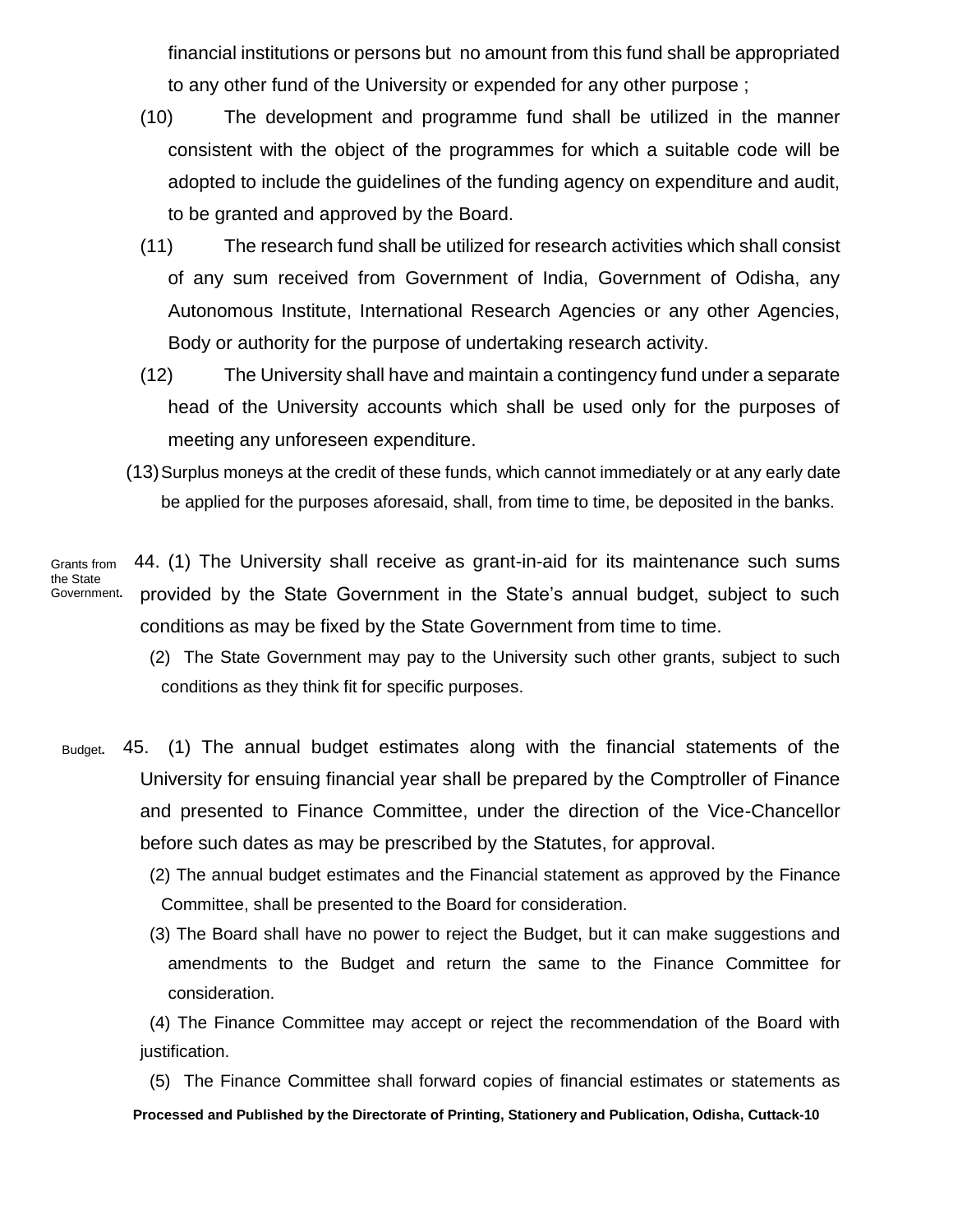approved to the Chancellor and the State Government.

46. (1) The accounts of the University shall be audited at least once in every year and in any case within six months of the closing of the financial year by the auditors appointed by the Board from among the firms of Chartered Accountants whose partners have no interest in any of the authorities or affairs of the University. Internal Audit**.**

> (2) The audited accounts shall be published by the University and a copy thereof together with the copy of the auditor's report shall be placed before the Board and submitted to the Chancellor and the State Government.

- 47*.* (1) The State Government shall appoint auditors to conduct the audit of the accounts of the University and the institutions under the management of the University at regular intervals. Audit.
	- (2) The auditors shall maintain a continuous audit of the accounts of the University and may, after giving due intimation, conduct local audit of any institution affiliated to the University.
	- (3)The University shall bear the cost of the audit as fixed by the State Government.
	- (4) After completing the audit for a year or for any short period or for any transaction or series of transactions, the auditor shall send a report to the University and a duplicate copy thereof to the State Government.
	- (5) The auditors shall specify in the report under sub-section (4), all cases of irregular, illegal or improper expenditure or of failure to recover moneys or other property due to the University or of a loss or waste of money or other property thereof caused by neglect or misconduct of the officers and authorities of the University.
	- (6)The auditors shall also report on any other matter related to the accounts of the University as may be referred by the State Government.
	- (7)The University shall forthwith rectify any defect or irregularity pointed out by the auditors and report the action taken to the State Government within a specified time as may be prescribed in the statute.
- 48. (1) The Academic Council shall prepare the annual report of the University containing such particulars as the State Government may specify covering each financial year and, before its final approval, it shall be presented to the Board for its review on or before such date as may be prescribed by Statutes. Annual report**.**
	- (2) Copies of the annual report and the annual account shall be sent to the State Government and the State Government shall place before the Odisha Legislative Assembly.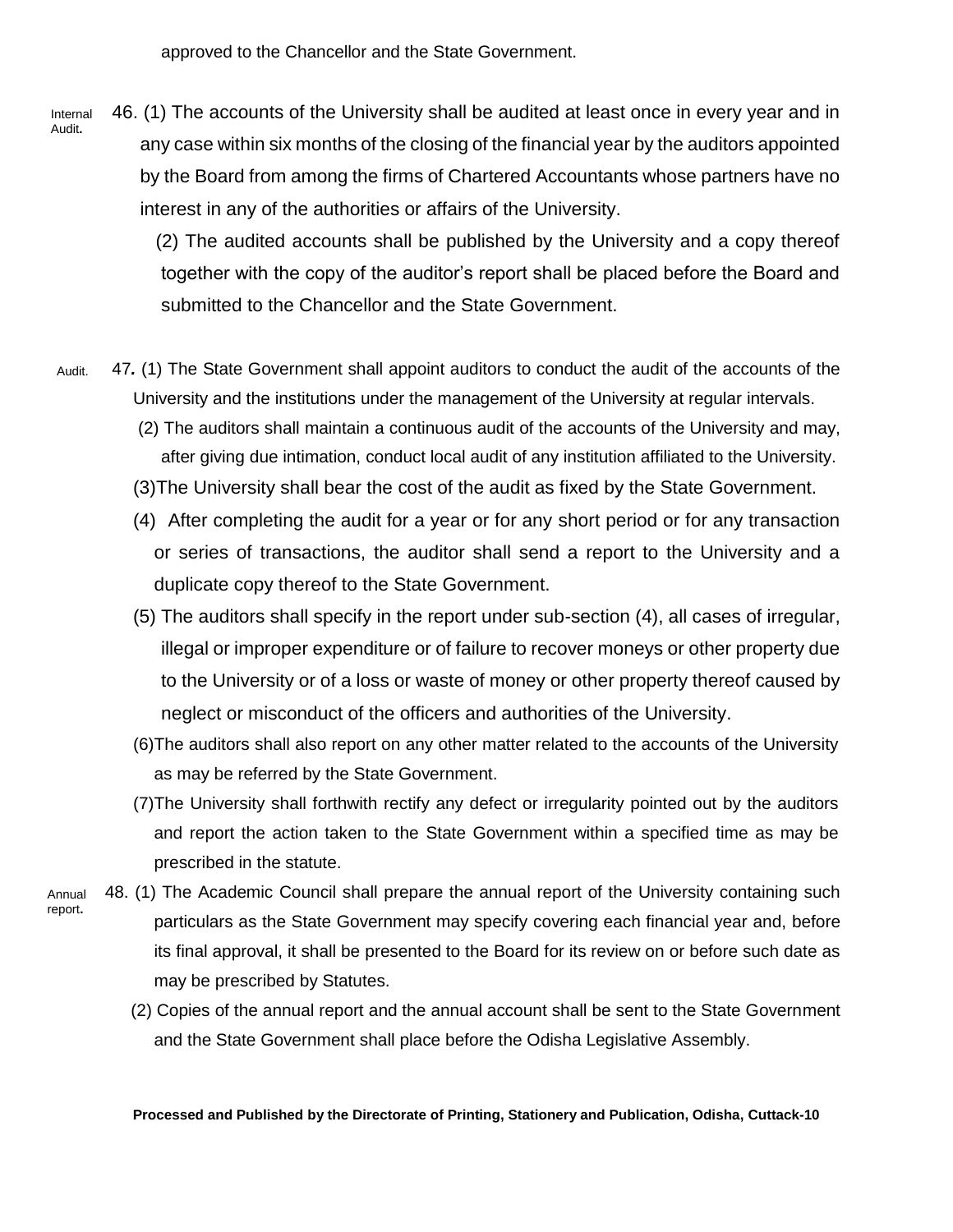## **CHAPTER X MISCELLANEOUS**

- 49. (1) There shall be a Grievances Committee in the University to deal with the grievances of employees of the University, to hear and settle grievances as far as practicable within a reasonable period of not more than six months, and the committee shall make a report to the Board. **Grievance** Committee**.**
	- (2) It shall be lawful for the Grievances Committee to entertain and consider grievances or complaints and report to the Board for taking such action as it deems fit and the decisions of the Board on such report shall be final.
	- (3)The Grievances Committee shall consist of the following members, namely:—
		- (a) the Vice-Chancellor—Chairperson;
		- (b) three members of Academic Council nominated by the members of the Board; and
		- (c) (iii) the Registrar—Member Secretary.
	- (4) The procedure for receiving complaints and settlement thereof shall be as may be prescribed by the Statutes.

Exclusion of jurisdiction of other University and other bodies**.**

 50. (1) Notwithstanding anything contained in any other law, no University except the University established by law, by parliament, deemed University in the State and the Veer Surendra Sai Institute of Medical Science and Research Act, 2014, other than the University established under this Act, shall grant affiliation to any college or institution which offers course of study in the field of health Sciences and other allied subjects, after the commencement of this Act :

Provided that nothing in this section shall, save as otherwise provided in this Act, apply to any institution or University established by law or of a deemed University within the meaning of section 3 of the University Grants Commission Act, 1956 which is directly managed, controlled and financed by such University or deemed University.

(2) Save as provided in sub-section (1) and notwithstanding anything contained in any other law for the time being in force, no authority or Board by whatever name called, other than the University established under this Act, shall grant a degree, diploma, certificate or license in the field of health sciences and other allied subjects after commencement of this Act.

 51. (1) Without prior approval of the Government, University shall not,— Control of the

**State** Government**.**

**Processed and Published by the Directorate of Printing, Stationery and Publication, Odisha, Cuttack-10**

Odisha Act 6 of 2014

3 of 1956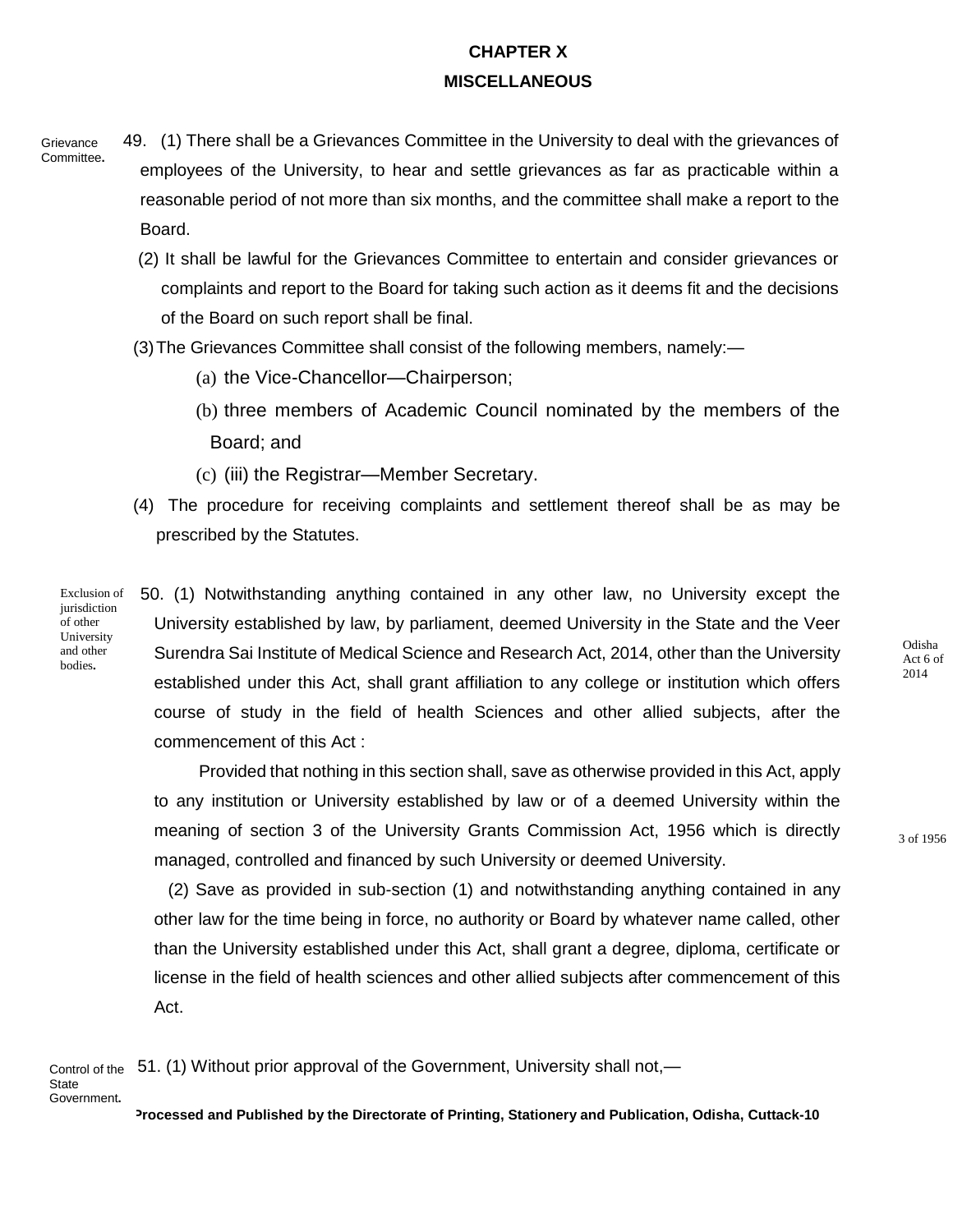(a)create any new post of officers or other employees ;

(b) revise pay, allowances, post-retirement benefits and other benefits of its officers and other employees ;

(c) grant any special pay, allowance or other extra remuneration of any description whatsoever including ex-gratia payment or other benefits having financial implications, to any of its officers or other employees ;

(d) divert any earmarked funds received for any purpose other than that for which it was received;

(e)incur expenditure on any developmental work from the funds received from the State Government or the University Grants Commission or any person or body for the purposes other than the purposes for which the funds are received ;

(f)take any decision regarding affiliated colleges resulting in increased financial liability, direct or indirect, for the State Government; and

(g) Any other matter as may be prescribed in the statute.

 (2) The University shall be competent to incur expenditure without prior approval of the State Government from the funds received from ;—

- (a) various funding agencies without any share or contribution from either the State Government or Central Government ;
- (b) fees for academic programmes started on self-supporting basis ;
- (c) contributions received from the individuals, industries, institutions, organizations or any person whosoever, to further the objectives of the University ;
- (d) contributions or fees for academic or other services offered by the University ;
- (e) development fund, if any, established by the University for the purposes of,—
	- (i) starting any academic programme on self-supporting basis ;
	- (ii) incurring expenditure on any development work :

Provided that there shall not be any financial liability, direct or indirect, immediate or future to the State Government for incurring such expenditure.

Provided further that all such expenditures shall be as per the regulations as may be prescribed by the University.

(3) In case of failure of the University to exercise powers or perform duties as specified in this Act and Statutes to be framed or where the University has not exercised such powers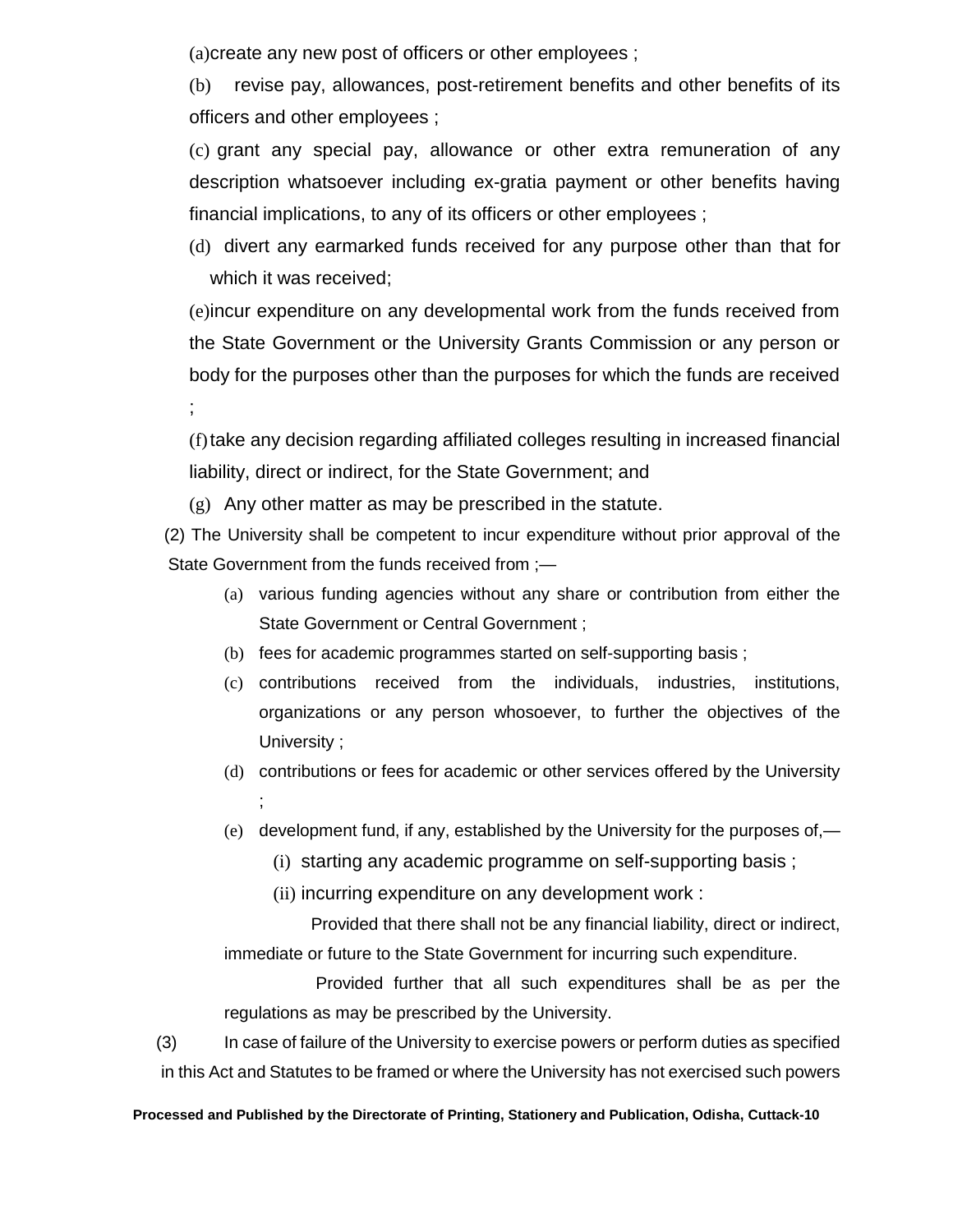or performed such duties adequately or where there has been a failure to comply with any order issued by the State Government, the State Government may, on making such enquiry as it may deem fit, issue a directive to the University for proper exercise of such powers or performance of such duties or comply with the order and it shall be the duty of the University to comply with such direction.

 52. (1) It shall be the duty of every authority or officer of the University to ensure that the interests of the University are duly safeguarded. Duties of Authorities**.**

> (2) If it is found that a damage or loss has been caused to the University by any action on the part of any authority or officer of the University not in conformity with the provisions of this Act, Statutes, Ordinances or Regulations, except when done in good faith, or any failure so as to act in conformity thereof, by willful neglect or default on its or his part, such damage or loss shall be liable to be recovered from the authority or the concerned members thereof jointly or severally, or from the officer concerned, as the case may be, in accordance with the procedure prescribed by the Statutes.

 53. If any question arises regarding the interpretation of any provision of this Act or of any Statutes, Ordinances or Regulations as to whether a person who has been duly nominated or appointed or is entitled to be a member of any authority or Committee of the University, the matter may be referred, on petition by any person or body directly affected, or suomotu by the Vice -Chancellor to the Chancellor who shall after taking such advice as deemed necessary, decide the question in consultation with the State Government and such decision shall be final : Chancellor to decide disputes**.**

> Provided that such reference shall be made by the Vice-Chancellor to the Chancellor upon a requisition signed by not less than twenty-five members of the Board.

Protection of action taken in good faith**.**

54.No suit or other legal proceedings shall be instituted against or damages claimed from the University or its officers, authorities or bodies for anything which is done in good faith or intended to be done or any orders passed in good faith in pursuance of the provisions of this Act or the Statutes, Ordinances, Regulations, Bye-Laws and order made thereunder.

Proceeding s of the University not to be invalidated**.**

55. No act or proceeding of the Board, Academic Council or any other authority or anybody or committee of the University including the committee appointed by the Chancellor for the appointment of a Vice-Chancellor, shall be deemed to be invalid at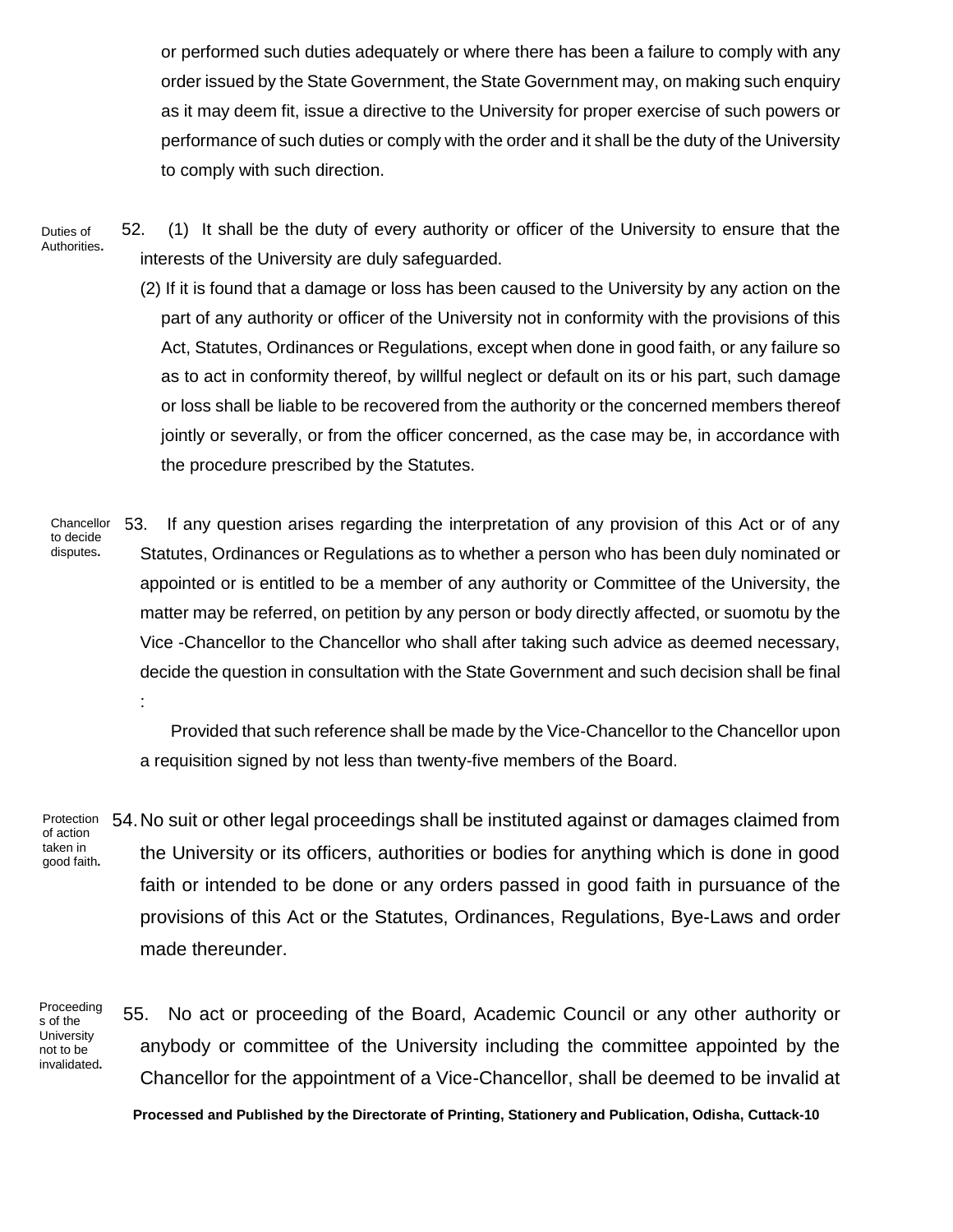any time merely on the ground that,—

- (a) any of the members of any such authority, body or committee are not duly nominated, appointed, or for any other reason are not available to take office at the time of the constitution or to attend any meeting thereof or any person is a member in more than one capacity or there is any other defect in the constitution thereof or there are one or more vacancies in the offices of members thereof ; or
- (b) there is any irregularity in the procedure of any such authority, body or committee not affecting the merits of the matter under consideration.

56. (1) It shall be the duty of a teacher or a member of the non-teaching staff of an affiliated institution or an officer or other employee of the University to do any work in connection with an examination conducted by the University which he is required by the competent officer or authority of the University so to do.

(2)If any teacher or member of the non-teaching staff of an affiliated institution or any officer, or other employee of the University refuses, without sufficient cause to the satisfaction  $of,$ —

(a)in the case of a teacher or a member of the non-teaching staff of an affiliated institution, an officer not below the rank of Director of Medical Education or Ayush, as the case may be, authorized by the State Government in this behalf ; and

(b) in the case of an officer or other employee of the University, the Vice-Chancellor ;

to do any work in connection with an examination conducted by the University, when required to do so by the competent officer or authority of the University, he shall without prejudice to any other action that may be taken against him, by order forfeit his pay and allowances for a period of two months commencing on the date of commencement of the examination.

*Explanation* :—Failure to comply with the requisition of the competent officer or authority of the University shall be deemed to be refusal for the purposes of this sub-section.

- (3) No order of forfeiture shall be made under sub-section (2) without giving the person who may be affected thereby an opportunity of being heard.
- (4)Any person aggrieved by an order referred to in sub-section (2) may, within sixty days from

#### **Processed and Published by the Directorate of Printing, Stationery and Publication, Odisha, Cuttack-10**

Duties of officers and employees in connection with the **University** examinatio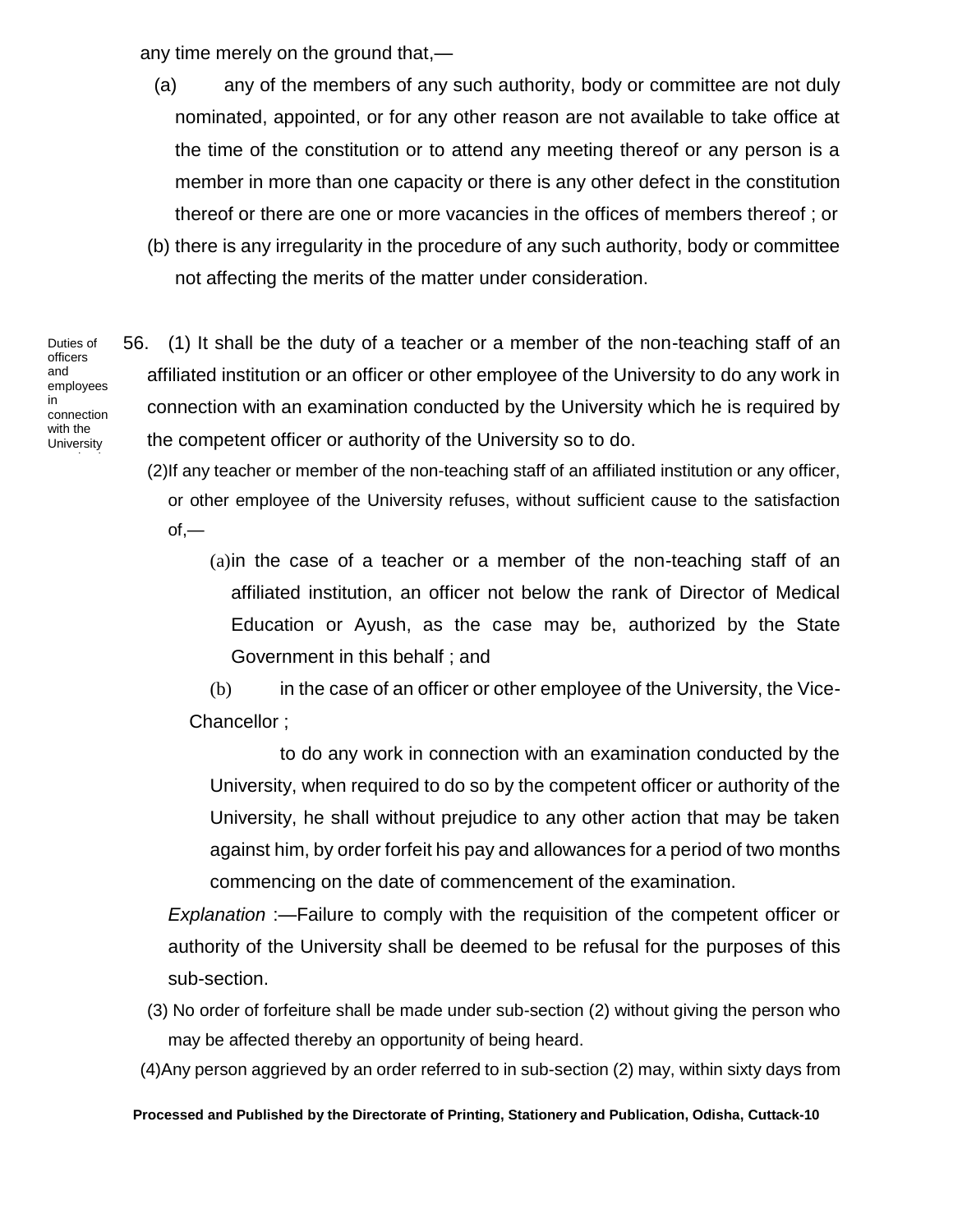the date on which a copy of such order is served on him, appeal to the State Government and the State Government may, after giving the parties an opportunity of being heard and after such further enquiry as may be necessary, pass such order thereon as it deems fit.

57. (1) Save as otherwise provided by or under this Act, the condition of service of every salaried officer and staff of the University shall be regulated by existing rules of the State Government governing the field and shall be appointed by a written order. (2) The written order shall be lodged with the Registrar and a copy thereof shall be furnished to the officer or staff concerned. **Conditions** of service**.**

Power of the State Government to cause inspection of the University**.**

58. (1) The State Government shall have the right to cause an inspection to be made by such person or persons as it may direct, of the University, its buildings, laboratories, libraries, hospitals and equipments and of an institution recognized or approved by or affiliated to that University, and also of the work conducted by the University and to cause an enquiry to be made in respect of any matter connected with the University.

- (2) The State Government may, before taking any action under sub-section (1), either give notice to the University of their intention to cause such inspection or enquiry to be made and the University shall be entitled to be represented there at.
- (3) The State Government shall communicate to the Board the result of any inspection or enquiry made under sub-section (1) and may after ascertaining the opinion of the Board thereon convey their views to the Board.
- (4) The State Government may after considering the views of the Board on the result of any inspection or inquiry under sub-section (1) advise the University for the action to be taken in the matter.
- (5) The Board shall report to the State Government the action, if any, which is proposed to be taken, or has been taken, upon the result of an inspection or inquiry under sub-section (1).
- (6) A report under sub-section (5) shall be submitted with the opinion of the Board thereon and within such time as the State Government may direct.
- (7) Where the Board does not, within a reasonable time, take any action referred to in sub-section (4) to the satisfaction of the State Government, the State Government may, after considering any explanation furnished or representation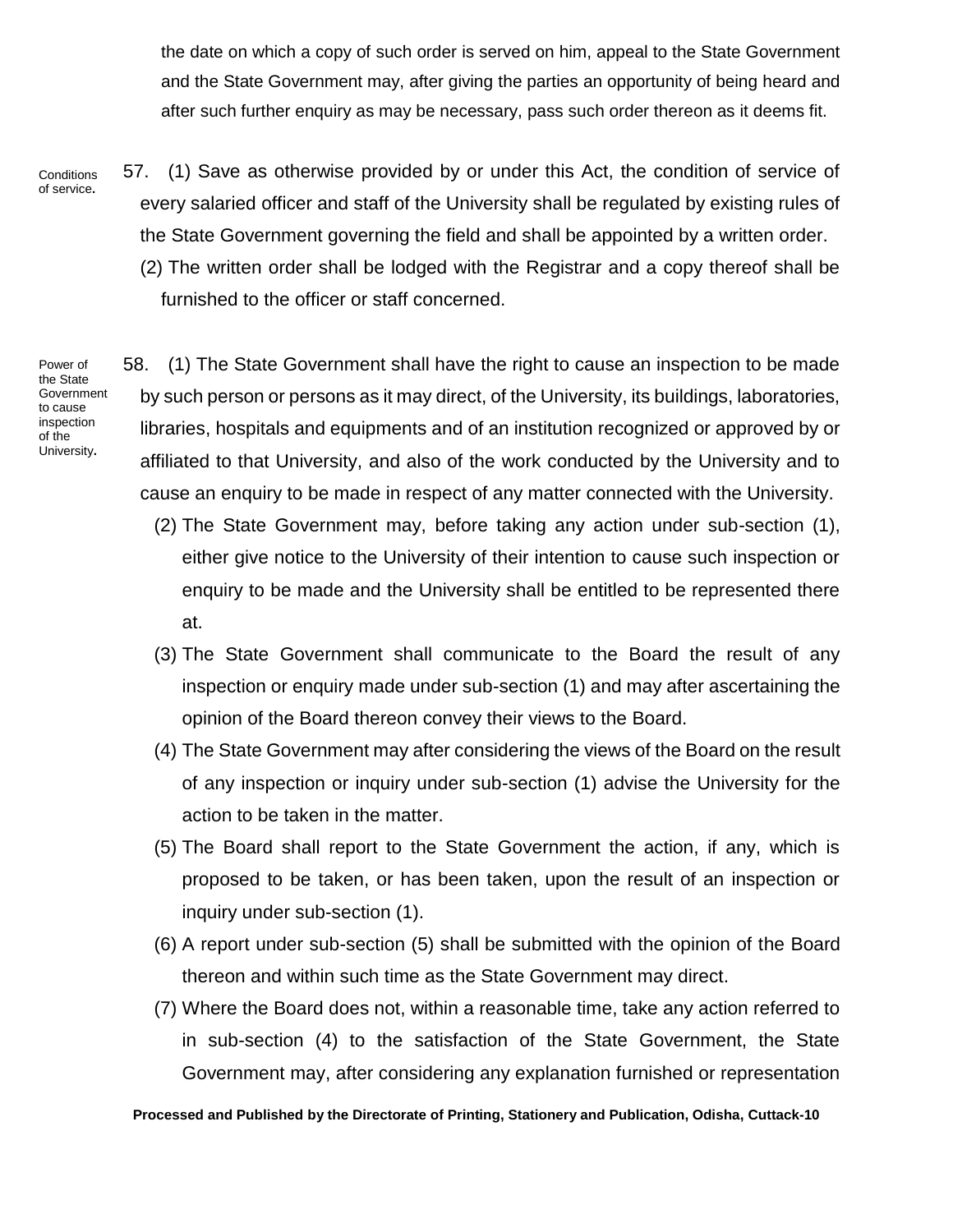made, by the Board in the matter, issue such directions as they may think fit, and the Board shall comply with such directions.

## **CHAPTER XII TRANSITORY PROVISIONS**

- *59.* (l) It shall be the duty of the first Vice-Chancellor appointed under this Act to make arrangements for constituting the Board and other authorities of the University within six months from the date of commencement of this Act or such longer period not exceeding one year as the State Government may, by notification direct. **Transitory** provisions
	- (2) Notwithstanding anything contained in this Act and until an authority is duly constituted under this Act, the first Vice-Chancellor may appoint any officer or constitute any committee temporarily to exercise and perform any of the powers and duties of such authority under this Act.
- Saving **60.(1)** On and from the appointed date, the provisions of the Odisha University Act, 1989 and actional Action shall cease to apply to and in respect of the colleges, institutions disaffiliated from other Universities and affiliated to the University under the provisions of section 34.
	- (2) Such cessation shall not affect,-
		- (a) the previous operation of said Act, or
		- (b) any penalty, forfeiture or punishment incurred in respect of any offence committed under that Act, or
		- (c) any investigation, legal proceedings or remedy in respect of such penalty, forfeiture or punishment, and any such investigation, legal proceeding or

of 1989.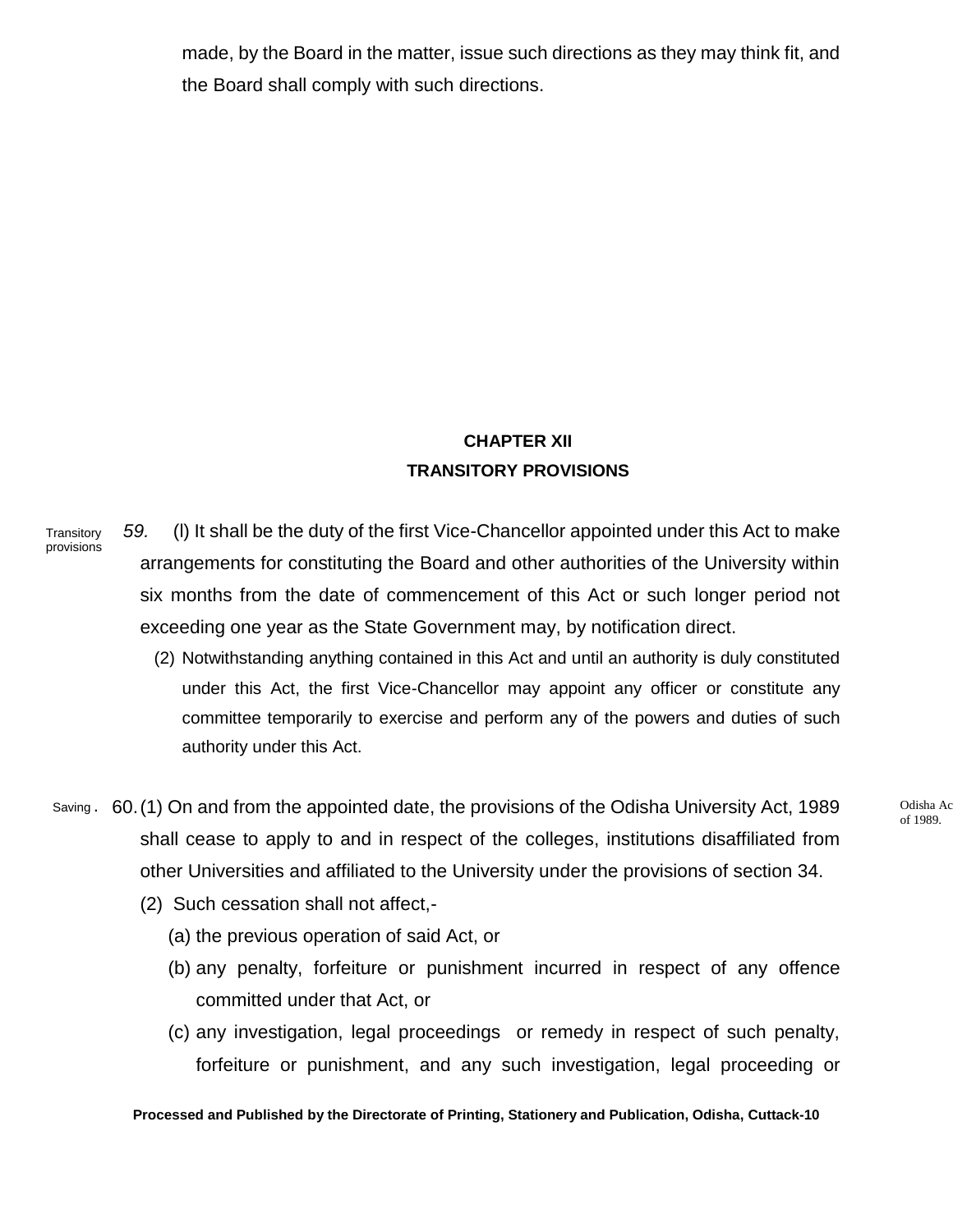remedy may be instituted, continued or enforced and any such penalty, forfeiture or punishment may be imposed as if this Act had not been passed.

Removal of doubts and difficulties**.** 61. (1) If any difficulty arises in giving effect to the provisions of this Act, the State Government may, within a period of two years from the date of commencement of this Act, by order, published in the Odisha Gazette, make such provisions not inconsistent with this Act, as it appears to be necessary or expedient for removing the doubt or difficulty.

(2) Every order made under this section shall be laid, as soon as may be after it is made, before the State Legislature.

\*\*\*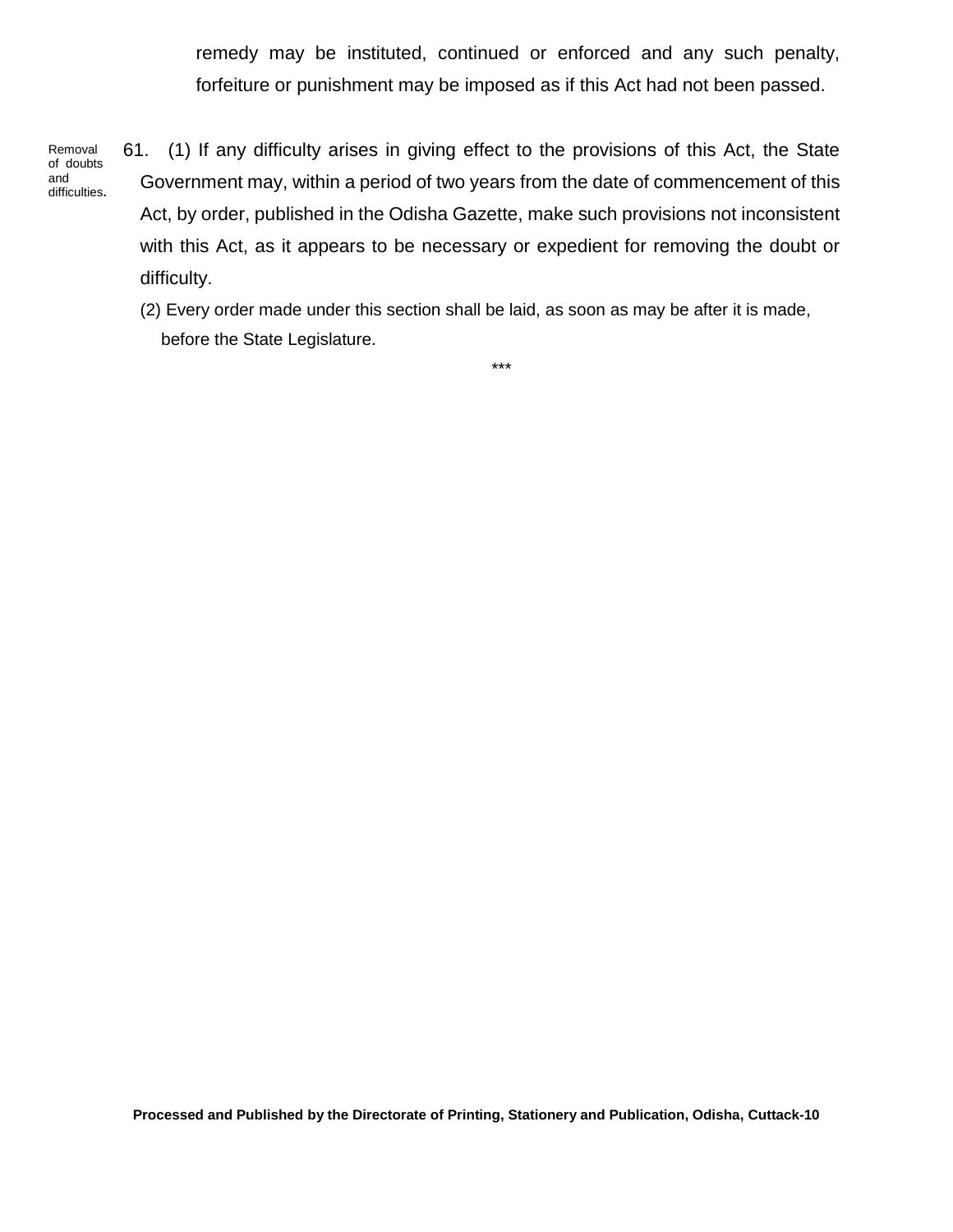## **STATEMENT OF OBJECTS AND REASONS**

A number of medical and paramedical institutions are existing in the state which have been affiliated to different Universities of the state for grant of Degree or Diploma or training certificates. The Universities to which these institutions are affiliated are general Universities dealing with multifarious fields like humanities, science, commerce, medical nursing and paramedical curriculum. These Universities have no specialization on the study of Medical & Paramedical Sciences adoptable in new methods of teaching, learning and research to achieve excellence in health care and to overcome the incidence of new diseases. The Medical College and Universities require a healthy, progressive and productive academic environment. As there is no common authority to guide, assist or direct the various institutions in regard to manpower, infrastructure and maintenance of quality of education planning and to advise them on different issues to support the health services of the state. Establishment of Universities of Health Sciences will address this serious lacunae and bring about the much needed coordination as well as create bridge for close interaction between the faculties, in achieving the educational objectives of the faculties and individual training programmes. It will help in achieving the ultimate goal i.e. , "Health for All" which is achievable.

For the purpose of ensuring affiliation, proper systematic instruction, training and research not only in Modern Allopathy Medicine but also in Homeopathy and Ayurveda including Dental Education, Mental Health Education, Pharmacy Education, Nursing Education, Education on Allied Medical Science, Physiotherapy and any other medical and paramedical courses in the state of Odisha and to have uniformity in various academic programmes in medical and allied subjects, it is felt expedient to establish and incorporate a University exclusively as an affiliating University in the name of "Odisha University of Health Sciences" which will facilitate achieving excellence in the field of Medical Education and Research.

"The Bill seeks to achieve the above objectives."

## NABA KISORE DAS

## Member in Charge

Certified that prior recommendation of His Excellency, the Governor of Odisha has been obtained under article 207 (3) of the Constitution of India for introduction of the Odisha University of Health Sciences Bill, 2021 in the Odisha Legislative Assembly.

## NABA KISORE DAS